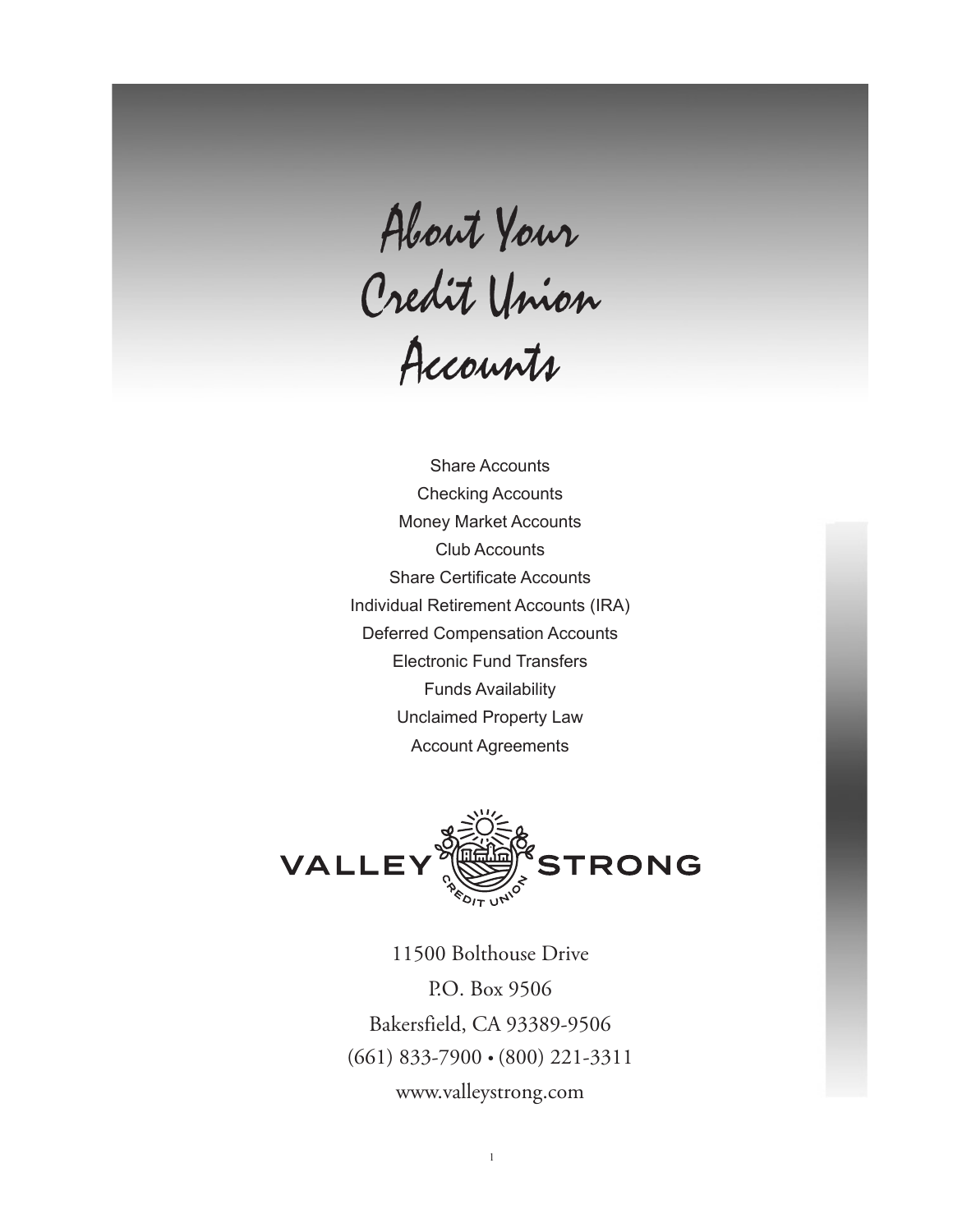## TABLE OF CONTENTS

| 6              |
|----------------|
| 6              |
| 6              |
| 6              |
| 6              |
| 7              |
| $\overline{7}$ |
| $\overline{7}$ |
| $\overline{7}$ |
| 8              |
| 8              |
| -8             |
|                |
|                |
| 9              |
|                |
|                |
|                |
|                |
|                |
|                |
|                |
|                |
|                |
|                |
|                |
|                |
|                |
|                |
|                |
|                |
|                |
|                |
|                |
|                |
|                |
|                |
|                |
|                |
|                |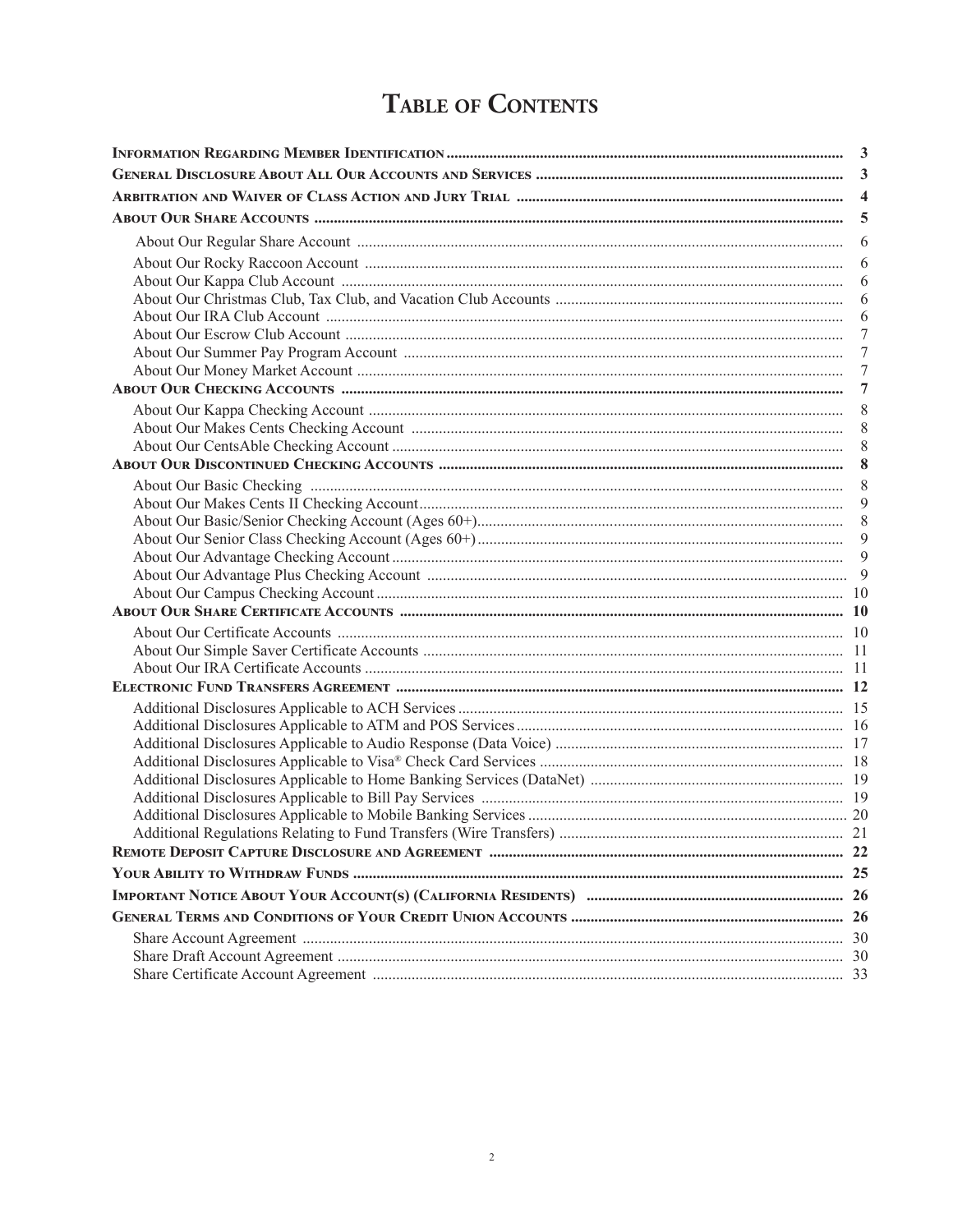## **YOUR YOUR TRUTH-IN-SAVINGS DISCLOSURE TRUTH-IN-SAVINGS DISCLOSURE**

*All agreements and disclosures shall be construed in accordance with the provisions of the California Uniform Commercial Code (UCC). Share accounts, share draft ("checking") accounts and share certificate accounts are subject to the requirements below and such other terms and conditions as established by the Board of Directors and as contained in the account agreements.*

Please note that this Agreement contains a BINDING INDIVIDUAL ARBITRATION PROVISION AND CLASS ACTION WAIVER which affects your rights with respect to any claims or disputes by or against the Credit Union. You may opt out of that provision as described on page 2.



## **INFORMATION REGARDING MEMBER IDENTIFICATION**

To help the government fight the funding of terrorism and money laundering activities, Federal law requires all financial institutions to obtain, verify, and record information that identifies each person who opens an account.

What this means for our Members: When you open an account, we will ask for your name, address, date of birth, and other information that will allow us to identify you. We may also ask to see your driver's license or other identifying objects.

## **General Disclosure About All of Our Accounts and Services**

#### **Par Value**

The par value of each share will be \$5.00. Subscriptions to shares are payable at the time of subscription.

#### **Accrual of Dividends**

Dividends begin to accrue on the business day you deposit cash or non-cash items (e.g., checks) to your account if deposited before the close of business. If you close your share or checking account before dividends are credited, you will not receive accrued dividends.

#### **Dividend Rates**

The initial dividend rate and Annual Percentage Yield on our share, checking and share certificate accounts are stated on the Rate and Fee Schedule accompanying this Disclosure. Dividends are paid from current income and available earnings after required transfers to reserves at the end of a dividend period.

#### **Bylaw Requirements**

The board may establish, by resolution, the maximum amount of shares that any one Member may hold. A Member who fails to complete payment of one share within one-hundred eighty (180) days of admission to membership, or within onehundred eighty (180) days from the increase in the par value of shares, or a Member who reduces the share balance below the par value of one share and does not increase the balance to at least the par value of one share within one-hundred eighty (180) days of the reduction will be terminated from membership.

Shares may only be transferred from one Member to another by an instrument in a form as the board may prescribe. Shares that accrue credits for unpaid dividends retain those credits when transferred.

Money paid in on shares or installments of shares may be withdrawn as provided in these bylaws or regulation on any day when payment on shares may be made, provided, however, that

- (a) The board has the right, at any time, to require Members to give up to sixty (60) days written notice of intention to withdraw the whole or any part of the amounts paid in by them.
- (b) Reserved
- (c) No Member may withdraw any shareholdings below the amount of the Member's primary or contingent liability to the Credit Union if the Member is delinquent as a borrower, or if borrowers for whom the Member is co-maker, endorser, or guarantor are delinquent, without the written approval of the credit committee or loan officer. Coverage of overdrafts under an overdraft protection policy does not constitute delinquency for purposes of this paragraph. Shares issued in an irrevocable trust as provided in Section 6 of this article are not subject to withdrawal restrictions except as stated in the trust agreement.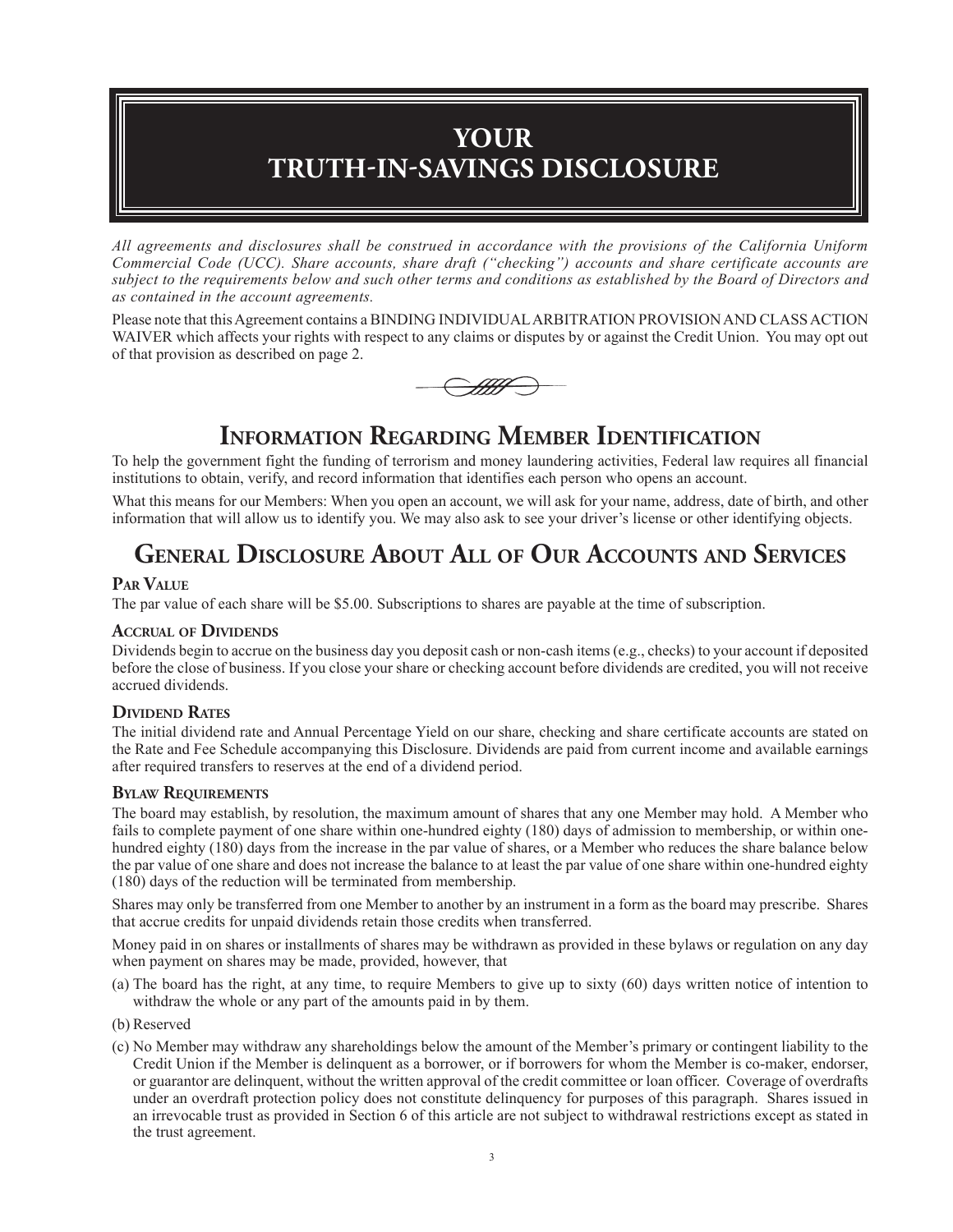- (d) The share account of a deceased Member (other than one held in joint tenancy with another Member) may be continued until the close of the dividend period in which the administration of the deceased's estate is completed.
- (e) The board will have the right, at any time, to impose a fee for excessive share withdrawals from regular share accounts. The number of withdrawals not subject to a fee and the amount of the fee will be established by board resolution and will be subject to regulations applicable to the advertising and disclosure of terms and conditions on Member accounts.

#### **Denial of Services**

The Credit Union reserves the right to limit, restrict or deny any credit union product(s) or service(s) in its sole discretion to any Member who: (i) causes a loss to the Credit Union; (ii) misuses any Credit Union product or service; (iii) mistreats any Credit Union staff or volunteers; (iv) provides false or misleading information in connection with any transaction or Credit Union product or service; or (v) fails to comply with the terms and conditions of any agreement with the Credit Union. Notwithstanding, all Members retain the right to maintain a basic share account and to vote in annual and special meetings. No action to limit, restrict or deny services will relieve a Member of the obligation to pay any outstanding balances, charges, or other amounts owed to the Credit Union.

Under our Denial of Services Policy, the Credit Union may also take action to limit services to borrowers with delinquent loans and/or overdrawn accounts. For example, we may freeze your check card, Visa credit card, and home banking usage if your Credit Union loan becomes thirty (30) days or more past due or your account is thirty (30) days or more overdrawn.

#### **Requirement to Maintain a Regular Share Account**

Each Member must purchase and maintain at least one share in a share account that names the Member as the sole or primary owner. Being named as a joint owner of a joint account is insufficient to establish membership.

#### **Account Closure Due to Inactivity**

Any account, other than the Regular Share Account used to establish your membership, that remains inactive and has a balance of zero dollars (\$0) for a period of one-hundred eighty (180) days or more will be closed.

## **Arbitration and Waiver of Class Action**

#### *Please read this provision carefully. It affects your rights and may have a substantial impact on how legal claims you and we have against each other are resolved if you do not opt-out as permitted below.*

You and we agree to attempt to informally settle any disputes arising out of, affecting, or relating to your accounts or your relationship with us. If that cannot be done, you and we agree that any claim or dispute between us ("Claim") that is filed or initiated after the Effective Date (defined below) of this Arbitration and Waiver of Class Action provision, even if the Claim arose prior to the Effective Date of this Arbitration and Waiver of Class Action provision, that arises out of or relates to this Agreement, your accounts or your use of our products or services shall, at the election of either you or us, be resolved by BINDING ARBITRATION administered by the American Arbitration Association ("AAA") in accordance with its applicable rules and procedures for consumer disputes ("Rules"), whether such Claim is in contract, tort, statute, or otherwise. The Rules can be obtained on the AAA website free of charge at www.adr.org; or, a copy of the Rules can be obtained at any Credit Union branch upon request. Either you or we may elect to resolve a particular Claim through arbitration, even if one of us has already initiated litigation related to the Claim, by: (a) making written demand for arbitration upon the other party, (b) initiating arbitration against the other party, or (c) filing a motion to compel arbitration in court. AS A RESULT, IF EITHER YOU OR WE ELECT TO RESOLVE A PARTICULAR CLAIM THROUGH ARBITRATION, YOU WILL GIVE UP YOUR RIGHT TO GO TO COURT TO ASSERT OR DEFEND YOUR RIGHTS UNDER THIS AGREEMENT (EXCEPT FOR CLAIMS BROUGHT INDIVIDUALLY WITHIN SMALL CLAIMS COURT JURISDICTION, SO LONG AS THE CLAIM REMAINS IN SMALL CLAIMS COURT). This Arbitration and Waiver of Class Action provision will be interpreted and enforced in accordance with the Federal Arbitration Act in Title 9 of the U.S. Code to the fullest extent possible, notwithstanding any state law to the contrary, regardless of the origin or nature of the Claim. You acknowledge that this Arbitration and Waiver of Class Action provision does not prevent you from submitting any issue relating to your accounts for review or consideration by a federal, state, or local governmental agency or entity, nor does it prevent such agency or entity from seeking relief on your behalf.

By consenting to BINDING ARBITRATION, you understand and agree with the following terms:

**1. Scope.** This Arbitration and Waiver of Class Action provision is applicable to any disputes arising out of, affecting, or relating to your accounts or your relationship with us. You understand that any debt or loan obligation you may have with us that is subject to the Federal Truth in Lending Act, 15 USC 1601 et seq., is not subject to this Arbitration and Waiver of Class Action provision.

**2. Selection of Arbitrator.** If either you or we elect to resolve a Claim through binding arbitration, your rights will be determined by a neutral arbitrator and NOT a judge or jury, in accordance with all applicable laws and Rules. The neutral arbitrator will be selected in accordance with the Rules, and must have experience and knowledge in financial transactions. In the event of a conflict between the Rules and this Arbitration and Waiver of Class Action provision, this Arbitration and Waiver of Class Action provision will supersede the conflicting Rules only to the extent of the inconsistency. If AAA is unavailable to resolve the Claim, and if you and we do not agree on a substitute, then you can select the appropriate forum for the Claim.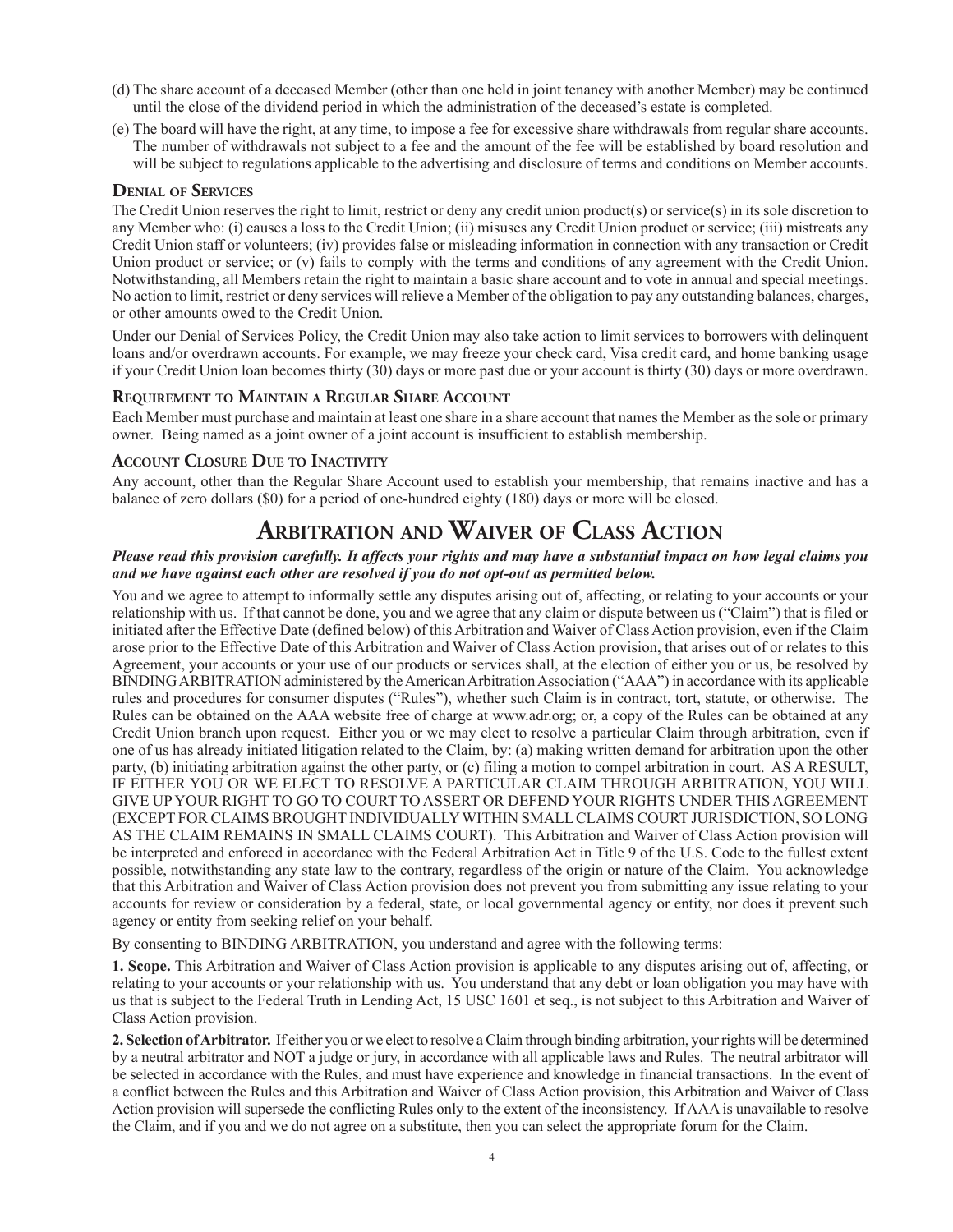**3. Effective Date.** This Arbitration and Waiver of Class Action provision is effective upon the 61st day after we provide this Arbitration and Waiver of Class Action provision to you ("Effective Date"), unless you opt-out in accordance with the requirements of the RIGHT TO OPT-OUT provision below.

**4. Claims Arising Prior to Effective Date.** THIS ARBITRATION AND WAIVER OF CLASS ACTION PROVISION APPLIES TO ALL CLAIMS THAT ARE FILED OR INITIATED AFTER THE EFFECTIVE DATE, EVEN IF THE CLAIM ARISES OUT OF, AFFECTS, OR RELATES TO CONDUCT THAT OCCURRED PRIOR TO THE EFFECTIVE DATE. If a Claim is filed or initiated prior to the Effective Date, this Arbitration and Waiver of Class Action provision will not apply to such Claim.

**5. Arbitration Proceedings**. Arbitration proceedings provide you a fair hearing, but the arbitration procedures are simpler and more limited than rules applicable in court. Discovery will be available for non-privileged information to the fullest extent permitted under the Rules. Any defenses that would apply to a Claim if it was brought in a court of law will apply in any arbitration proceeding between us, including defenses based on the expiration of the applicable statute of limitations or otherwise relating to the timeliness of the initiation of the Claim, and the commencement of an arbitration proceeding under this Arbitration and Waiver of Class Action provision will be deemed the commencement of an action for such purposes. Arbitration decisions are as enforceable as any court order and are subject to very limited review by a court and cannot be appealed. Arbitrators can award the same remedies including damages, injunctive relief on an individual basis, and other remedies that a court can award. Any determination as to whether this Arbitration and Waiver of Class Action provision is valid or enforceable in part or in its entirety will be made solely by the arbitrator, including without limitation any issues relating to whether a Claim is subject to arbitration. Judgment upon the award rendered by the arbitrator ruling can be entered in any court of competent jurisdiction.

#### **6. Class Action Waiver.** ANY ARBITRATION OF A CLAIM WILL BE ON AN INDIVIDUAL BASIS. YOU UNDERSTAND AND AGREE THAT YOU ARE WAIVING THE RIGHT TO PARTICIPATE AS A CLASS REPRESENTATIVE OR CLASS MEMBER IN A CLASS ACTION LAWSUIT.

**7. Location.** The place of arbitration shall be within 50 miles of your residence at the time the arbitration is commenced.

**8. Costs.** You understand we will pay for any filing, administration, and arbitrator fees as imposed on you by AAA. However, you will be responsible for your attorneys' fees, unless you prevail on the merits of your Claim in arbitration.

**9. Attorneys' Fees.** If you prevail on the merits of your Claim in arbitration, we will pay your attorneys' fees. You will not be required to pay our attorneys' fees if we prevail.

**10. Severability**. In the event that the Class Action Waiver in this Arbitration and Waiver of Class Action provision is found to be unenforceable for any reason in relation to a Claim involving class action allegations, the remainder of this Arbitration and Waiver of Class Action provision will be unenforceable. If any provision in this Arbitration and Waiver of Class Action provision, other than the Class Action Waiver, is found to be unenforceable, the remaining provisions will remain enforceable.

**11. Survival.** This Arbitration and Waiver of Class Action provision will survive termination of the Agreement.

**12. Right of Opt-Out.** You have the right to opt-out of this Arbitration and Waiver of Class Action provision, provided that you notify us of your intent to opt-out within 60 days after we provide you this Arbitration and Waiver of Class Action provision. Your opt-out is only effective if you notify us in writing at P.O. Box 9506, Bakersfield CA 93389-9506 within such 60 day time period. If you fail to opt-out within this 60 day time period, you will be deemed to have provided your consent to the resolution of your Claims through binding arbitration. In the event you opt-out of this Arbitration and Waiver of Class Action provision, such opt-out will not affect other terms and conditions of your Agreement.

**13. Further Information.** FOR MORE DETAILS or if you have questions, you may call us or visit a branch. If you have questions about AAA procedures, you should check AAA's website, www.adr.org, OR call AAA at (800) 778-7879.

## **About Our Share Accounts**

Valley Strong Credit Union's share accounts let you deposit your money in a savings account and withdraw your money generally at any time. Our share accounts are Regular Shares, Rocky Raccoon, Kappa Club, Christmas Club, Tax Club, Vacation Club, IRA Club, Escrow Club, Summer Pay and Money Market.

#### **Balance Information**

We compute the balance in our share accounts to determine the dividends you will be paid by using the average daily balance method which applies a daily periodic rate to the average daily balance in the account for the period. We calculate the average daily balance by adding the balance in the account for each day of the period and dividing that figure by the number of days in the period.

#### **Rate Information**

Our share accounts are designated variable rate tiered accounts on the Rate and Fee Schedule. This rate and yield may change at any time at the Credit Union's discretion.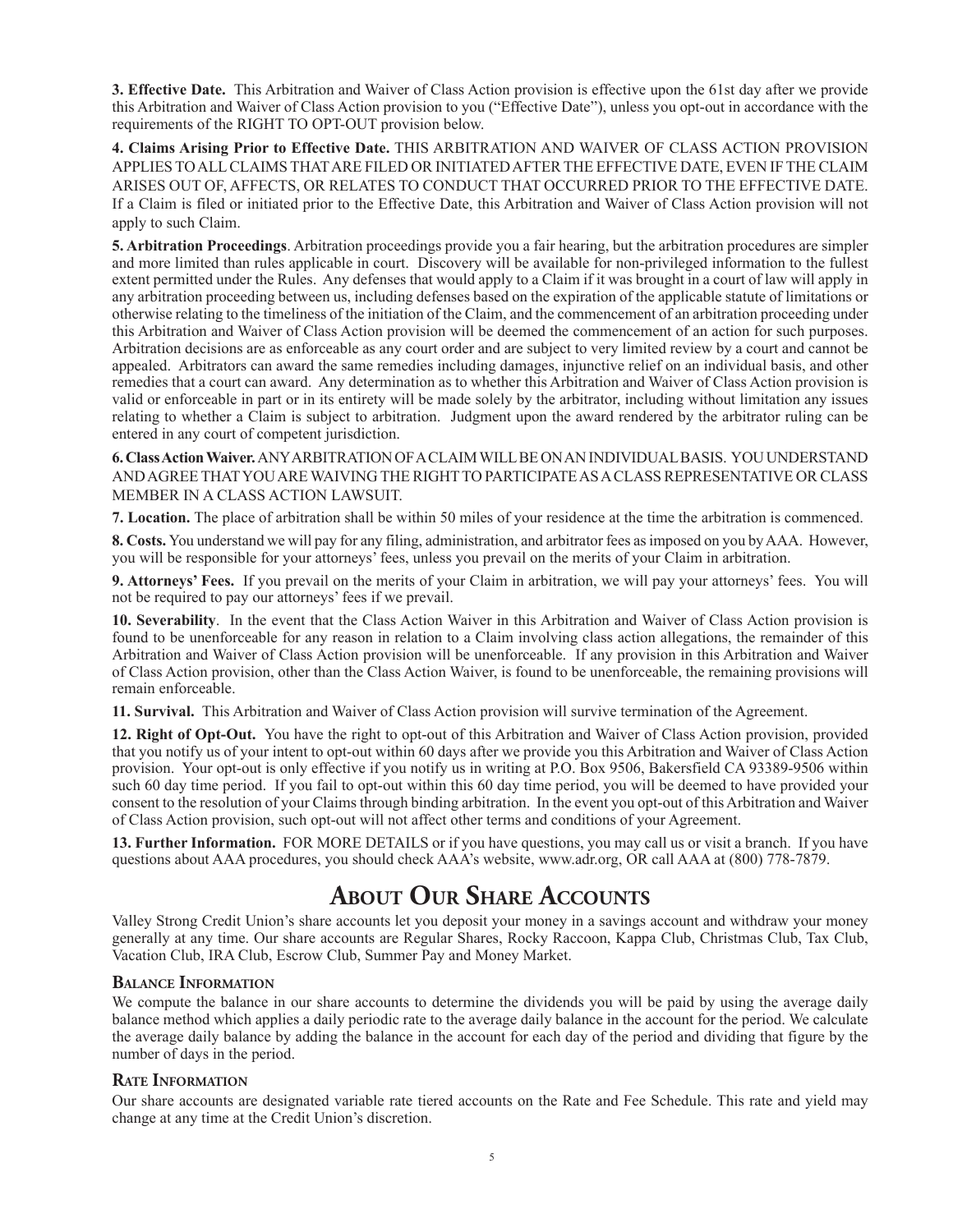## *About Our Regular Share Account*

#### **Dividend Compounding and Crediting**

Dividends will be compounded quarterly and will be credited quarterly. For the Regular Share Account the dividend period is quarterly. For example, the beginning date of the first dividend period of the calendar year is January 1 and the ending date is March 31. All other dividend periods follow this same pattern of dates. The dividend declaration date follows the ending date of a dividend period. The most recent dividend declaration date is reflected on the accompanying Rate and Fee Schedule.

#### **Minimum Balance and Deposit Requirements**

The minimum deposit required for you to open a Regular Share Account is \$5.00. You must maintain a minimum daily balance of \$5.00 to obtain the Annual Percentage Yield as stated on the Rate and Fee Schedule.

### *About Our Rocky Raccoon Account*

Our Rocky Raccoon Share Account is offered to our Members from birth to ten (10) years of age. Upon reaching eleven (11) years of age, the Rocky Account will automatically be converted to a Kappa Club Account.

#### **Dividend Compounding and Crediting**

Dividends will be compounded quarterly and will be credited quarterly. For the Rocky Raccoon Share Account the dividend period is quarterly. For example, the beginning date of the first dividend period of the calendar year is January 1 and the ending date is March 31. All other dividend periods follow this same pattern of dates. The dividend declaration date follows the ending date of a dividend period. The most recent dividend declaration date is reflected on the accompanying Rate and Fee Schedule.

#### **Minimum Balance and Deposit Requirements**

The minimum deposit required to open a Rocky Raccoon Share Account is \$5.00. You must maintain a minimum daily balance of \$5.00 in this account to avoid closure. A daily share balance of \$5.00 must be maintained before obtaining other services. You must maintain the minimum daily balance of \$5.00 to obtain the Annual Percentage Yield as stated on the Rate and Fee Schedule.

## *About Our Kappa Club Account*

Our Kappa Club Account is a product available to young adults eleven (11) through seventeen (17) years of age who are eligible for Membership. Upon reaching eighteen (18) years of age, the Kappa Club Account will automatically be converted to a Regular Share Account.

#### **Dividend Compounding and Crediting**

Dividends will be compounded quarterly and will be credited quarterly. For the Kappa Club Account the dividend period is quarterly. For example, the beginning date of the first dividend period of the calendar year is January 1 and the ending date is March 31. All other dividend periods follow this same pattern of dates. The dividend declaration date follows the ending date of a dividend period. The most recent dividend declaration date is reflected on the accompanying Rate and Fee Schedule.

#### **Minimum Balance and Deposit Requirements**

The minimum deposit required for you to open a Kappa Club Account is \$5.00. You must maintain a minimum daily balance of \$5.00 in this account to avoid closure. A daily share balance of \$5.00 must be maintained before obtaining other services. You must maintain the minimum daily balance of \$5.00 to obtain the Annual Percentage Yield as stated on the Rate and Fee Schedule.

## *About Our Christmas Club, Tax Club, and Vacation Club Accounts*

#### **Dividend Compounding and Crediting**

Dividends will be compounded quarterly and will be credited quarterly. For the Club Accounts the dividend period is quarterly. For example, the beginning date of the first dividend period of the calendar year is January 1 and the ending date is March 31. All other dividend periods follow this same pattern of dates. The dividend declaration date follows the ending date of a dividend period. The most recent dividend declaration date is reflected on the accompanying Rate and Fee Schedule.

#### **Minimum Balance and Deposit Requirements**

The minimum deposit required for you to open a Club Account is \$5.00. You must maintain the minimum daily balance of \$5.00 to obtain the Annual Percentage Yield as stated on the Rate and Fee Schedule.

#### **Transaction Limitations**

Our Christmas Club Account may be opened at any time. Funds will be disbursed to you on or about November 15.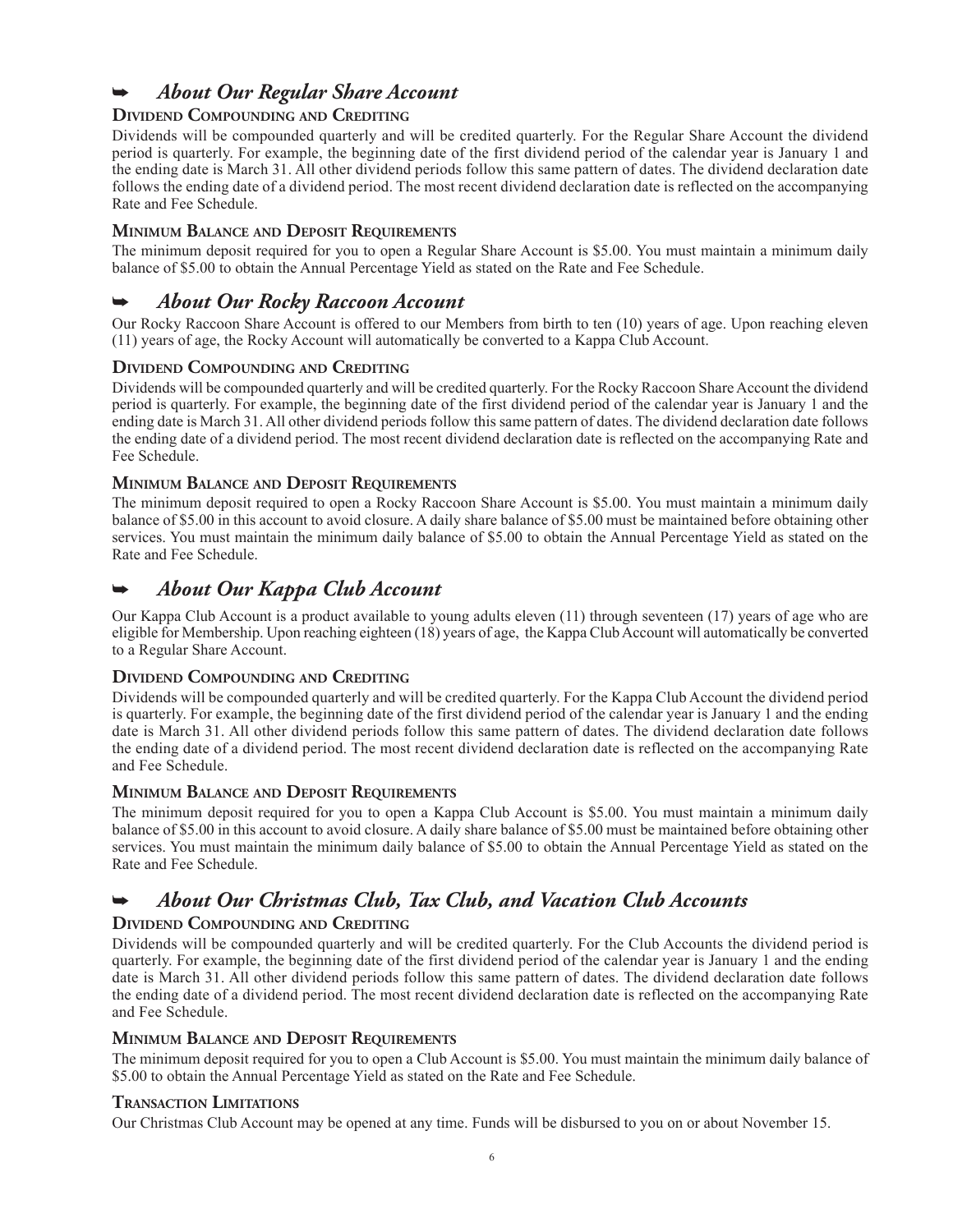## *About Our IRA Club Account*

The Credit Union's IRA Club Account includes, IRA Traditional, SEP IRA, ROTH IRA, and Coverdell Education Savings Club.

#### **Minimum Balance and Deposit Requirements**

The minimum deposit required for you to open an IRA Club Account is \$100.00. You must maintain a minimum daily balance of \$100.00 to obtain the Annual Percentage Yield as stated on the Rate and Fee Schedule.

#### **Incorporation of IRA Agreement and Disclosures**

All other terms and disclosures for our Individual Retirement Accounts are contained in the Credit Union's Individual Retirement Account Agreement and Disclosure Statement, which by this reference is incorporated into this Account Disclosure in its entirety. When you open your Individual Retirement Account, the Credit Union Agreement and Disclosure Statement will be provided to you.

## *About Our Escrow Club Account*

#### **Minimum Balance and Deposit Requirements**

There is no minimum deposit required for you to open an Escrow Club Account. There is no minimum daily balance required to obtain the Annual Percentage Yield as stated on the Rate and Fee Schedule.

### *About Our Summer Pay Programs*

This account is offered to our Members who are nine (9) month, ten (10) month, or eleven (11) month school employees.

#### **Dividend Compounding and Crediting**

Dividends will be compounded quarterly and will be credited quarterly. For the Summer Pay Program the dividend period is quarterly. For example, the beginning date of the first dividend period of the calendar year is January 1 and the ending date is March 31. All other dividend periods follow this same pattern of dates. The dividend declaration date follows the ending date of a dividend period. The most recent dividend declaration date is reflected on the accompanying Rate and Fee Schedule.

#### **Minimum Balance and Deposit Requirements**

Summer Pay Program Accounts are set up for payroll deduction. There is no opening deposit required. There is no minimum daily balance required to obtain the Annual Percentage Yield as stated on the Rate and Fee Schedule.

#### **Transaction Limitations**

Our Summer Pay Program Accounts may be opened at any time. Funds will be disbursed to nine (9) month school employees in June, July and August. Funds will be disbursed to ten (10) month school employees in July and August. Funds will be disbursed to eleven (11) month school employees in August.

### *About Our Money Market Account*

Our Money Market Account is a share account with check access.

#### **Balance Information**

We compute the balance in our Money Market Account to determine the dividends you will be paid by using the daily balance method which applies a daily periodic rate to the balance in the account each day.

#### **Rate Information**

Our Money Market accounts are designated variable rate tiered accounts on the Rate and Fee Schedule. This rate and yield may change at any time at the Credit Union's discretion.

#### **Dividend Compounding and Crediting**

Dividends will be compounded monthly and will be credited monthly. For the Money Market Account the dividend period is monthly. For example, the beginning date of the first dividend period of the calendar year is January 1 and the ending date is January 31. All other dividend periods follow this same pattern of dates. The dividend declaration date follows the ending date of a dividend period. The most recent dividend declaration date is reflected on the accompanying Rate and Fee Schedule.

#### **Minimum Balance and Deposit Requirements**

The minimum deposit required for you to open a Money Market Account is \$1,000.00. You must maintain a minimum daily balance of \$1,000.00 in your Money Market Account to obtain the Annual Percentage Yield stated in the Rate and Fee Schedule.

## **About Our Checking Accounts**

Valley Strong Credit Union offers the following checking accounts which let you withdraw your money and write checks against your account at any time. Our checking accounts are Kappa Checking, Makes Cents Checking, and CentsAble Checking.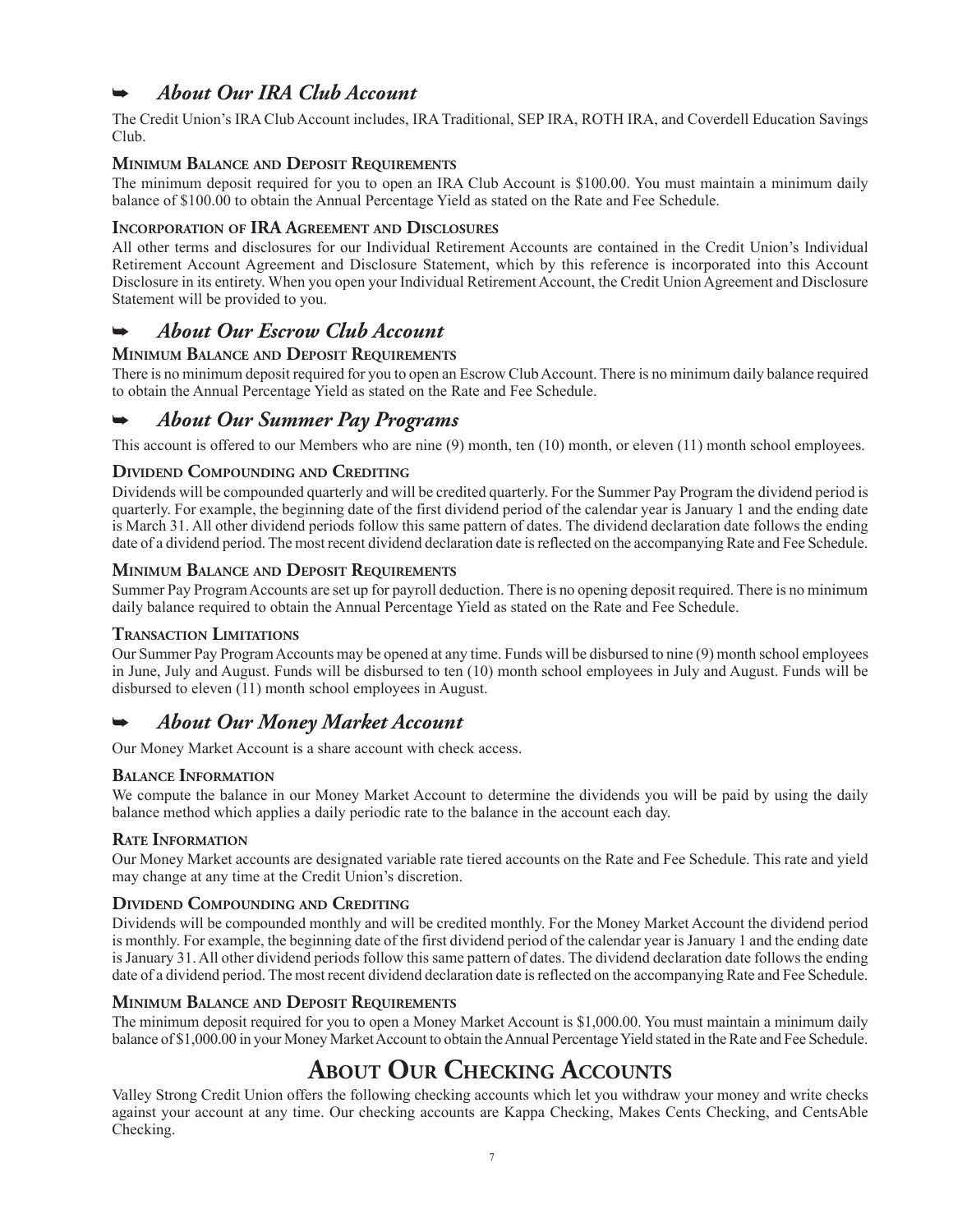## *About Our Kappa Checking Account*

Our Kappa Checking Account is offered to our Members ages eleven (11) through seventeen (17) years, who maintain a minimum share balance of \$5.00.

#### **Rate Information**

The Kappa Checking Account is a non-dividend earning account.

#### **Minimum Balance and Deposit Requirements**

The minimum deposit for you to open a Kappa Checking Account is \$25.00.

#### **Account Limitations**

There is no monthly service fee. A parent or guardian must be a joint owner on the account for Members under eighteen (18) years of age.

## *About Our Makes Cents Checking*

#### **Rate Information**

This is a non-dividend earning account.

#### **Minimum Balance and Deposit Requirements**

The minimum deposit required for you to open a Makes Cents Checking Account is \$25.00. You will be assessed the monthly service fee as stated on the Rate and Fee Schedule. To avoid the monthly service fee, you must meet the following criteria:

- Maintain a monthly direct deposit into the Account;
- Must enroll to receive statement notices electronically (eStatements); and
- Must conduct a minimum of twelve (12) PIN or signature point of sale Check Card transactions (excludes ATM transactions) per month.

## *About Our CentsAble Checking Account*

#### **Rate Information**

This is a non-dividend earning account.

#### **Minimum Balance and Deposit Requirements**

The minimum deposit for you to open a CentsAble Checking Account is \$25.00. You will be assessed the monthly service fee as stated on the Rate and Fee Schedule. To avoid the monthly service fee, you must meet at least one (1) of the following criteria:

- Maintain a monthly direct deposit into your CentsAble Checking Account;
- Conduct a minimum of twelve (12) PIN or signature point of sale (POS) check card transactions (excludes ATM transactions) or electronic funds transfer (EFT) debit transactions per month; or
- Maintain an average daily balance of \$5,000 or greater in your CentsAble Checking Account.

#### **Account Limitations**

This account has unlimited check writing with no per check charges.

## **About Our Discontinued Checking Accounts**

The Basic Checking, Makes Cents II Checking, Basic/Senior Checking, Senior Class Checking, Advantage Checking, Advantage Plus Checking, and Campus Checking accounts are no longer offered as new checking account products.

Members who currently maintain any of these checking account products can continue to maintain the account as long as the account remains open. Once closed, these accounts may not be reopened. The following information applies only to the discontinued checking accounts described below.

## *About Our Basic Checking*

#### **Rate Information**

This is a non-dividend earning account.

#### **Minimum Balance and Deposit Requirements**

There is no monthly service fee or per check charge.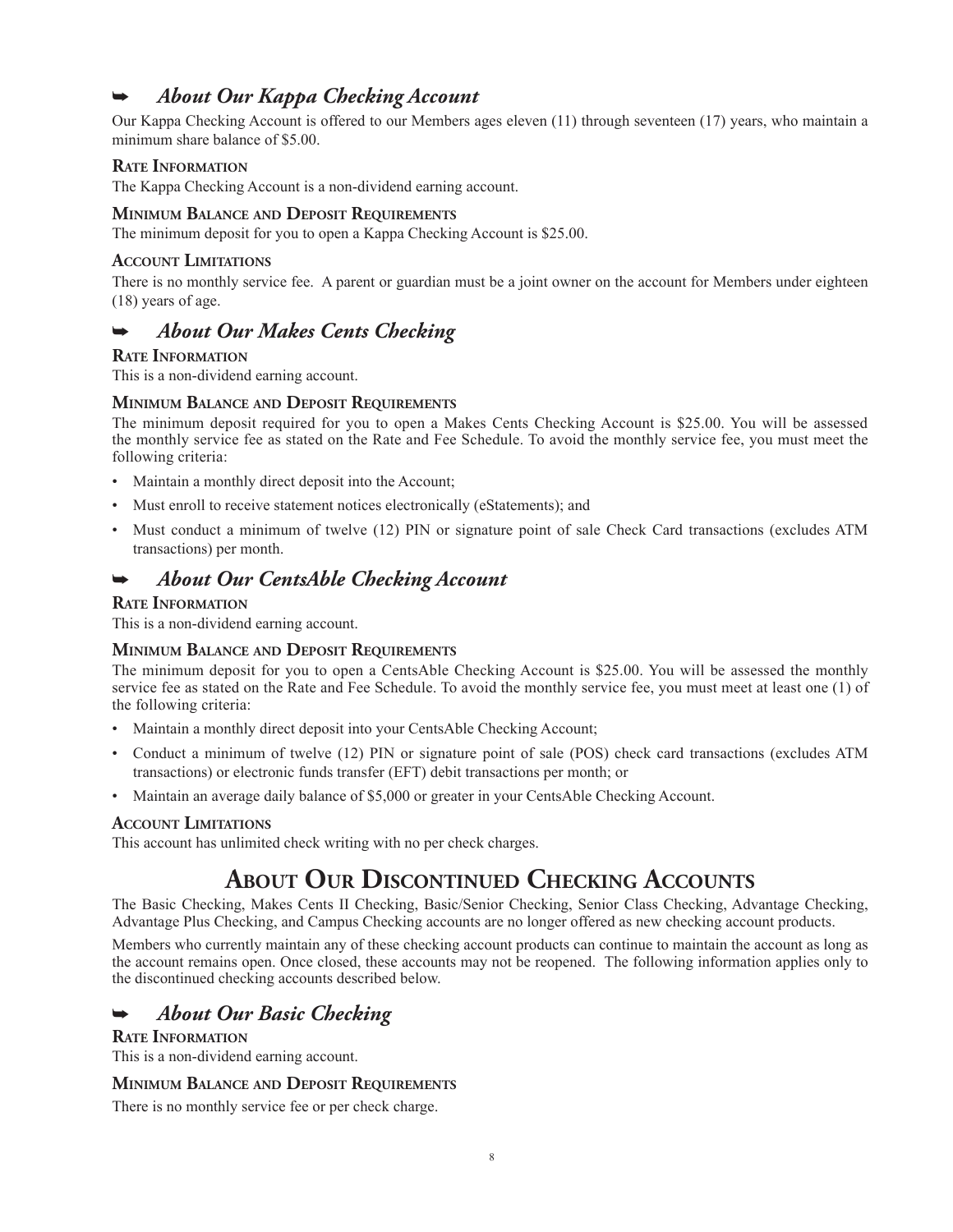## *About Our Makes Cents II Checking*

#### **Rate Information**

This is a non-dividend earning account.

#### **Minimum Balance and Deposit Requirements**

The minimum deposit required for you to open a Makes Cents II Checking Account is \$25.00. You will be assessed the monthly service fee as stated on the Rate and Fee Schedule. To avoid the monthly service fee, you must meet the following criteria:

- Must enroll to receive statements electronically (eStatements); and
- Must conduct a minimum of twelve (12) PIN or signature point of sale Check Card transactions (excludes ATM transactions) per month.

#### **Account Limitations**

This account has unlimited check writing with no per check charges.

## *About Our Basic/Senior Checking (Ages 60+)*

#### **Rate Information**

This is a non-dividend earning account.

**Minimum Balance and Deposit Requirements**

There is no monthly service fee or per check charge.

## *About Our Senior Class Checking (Ages 60+)*

#### **Rate Information**

This is a non-dividend earning account.

#### **Minimum Balance and Deposit Requirements**

There is no monthly service fee or per check charge. You will receive one box of checks per order, from a limited selection, at no charge.

## *About Our Advantage Checking Account*

#### **Balance Information**

We compute the balance in our Advantage Checking Account to determine the dividends you will be paid by using the daily balance method which applies a daily periodic rate to the balance in the account each day.

#### **Rate Information**

Our Advantage Checking Account is designated as a variable rate account. This rate and yield may change at any time at the Credit Union's discretion.

#### **Dividend Compounding and Crediting**

Dividends will be compounded monthly and credited monthly. For the Advantage Checking Account, the dividend period is monthly. For example, the beginning date of the first dividend period of the calendar year is January 1 and the ending date is January 31. All other dividend periods follow this same pattern of dates. The dividend declaration date follows the ending date of a dividend period.

#### **Minimum Balance Requirements**

You must maintain the minimum daily balance of \$100 to avoid a fee. There is no minimum daily balance required to obtain the Annual Percentage Yield.

## *About Our Advantage Plus Checking Account*

#### **Balance Information**

We compute the balance in our Advantage Plus Checking Account to determine the dividends you will be paid by using the daily balance method which applies a daily periodic rate to the balance in the account each day.

#### **Rate Information**

Our Advantage Plus Checking Account is designated a variable rate account on the Rate and Fee Schedule. This rate and yield may change at any time at the Credit Union's discretion.

#### **Dividend Compounding and Crediting**

Dividends will be compounded monthly and credited monthly. For the Advantage Plus Checking Account the dividend period is monthly. For example, the beginning date of the first dividend period of the calendar year is January 1 and the ending date is January 31. All other dividend periods follow this same pattern of dates. The dividend declaration date follows the ending date of a dividend period. The most recent dividend declaration date is reflected on the accompanying Rate and Fee Schedule.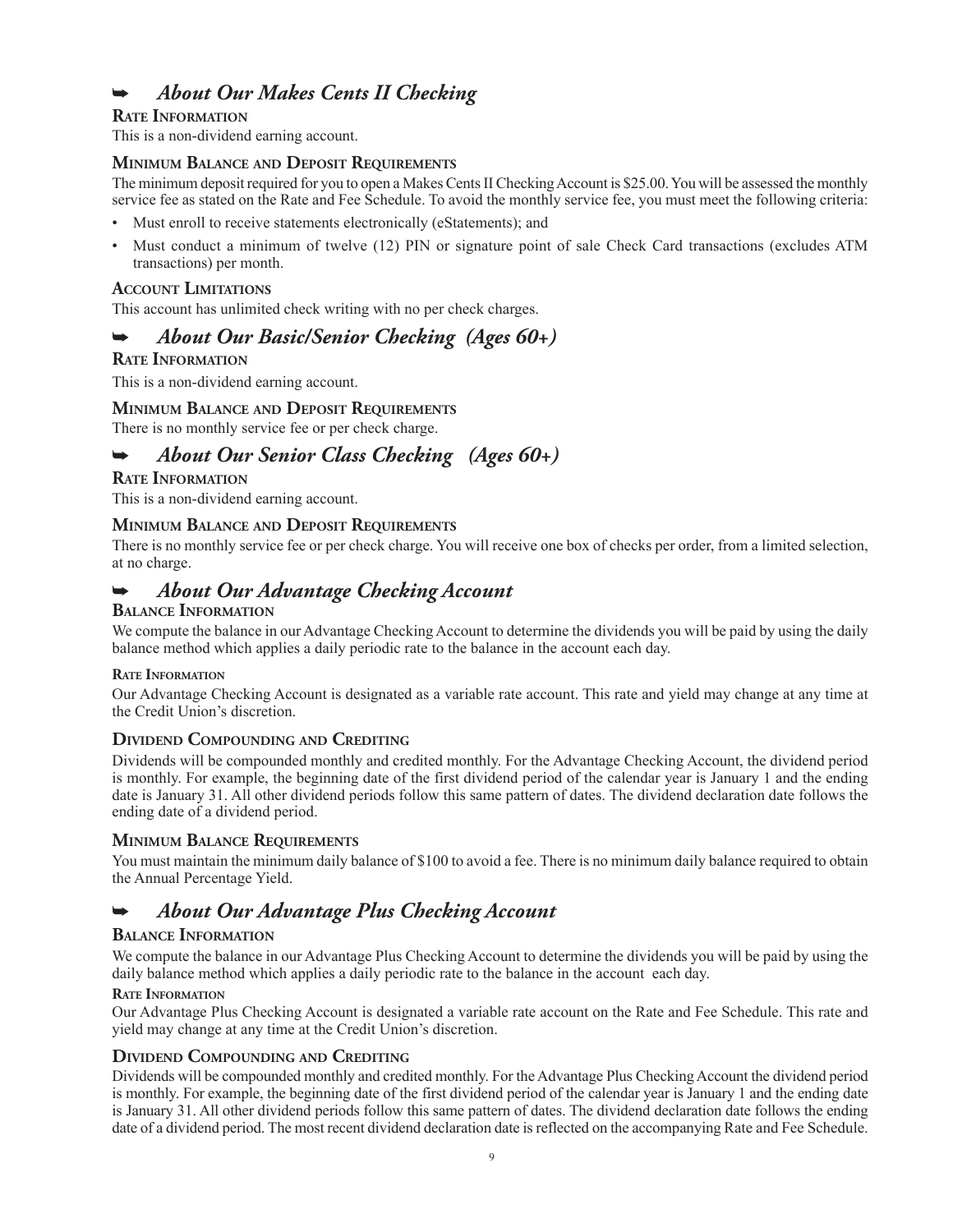#### **Minimum Balance and Deposit Requirements**

There is a monthly service fee as stated on the accompanying Rate and Fee Schedule. There is no minimum daily balance required to obtain the Annual Percentage Yield as stated on the Rate and Fee Schedule.

#### **Account Limitations**

Your selected style checks will be imprinted with your name and address at no additional cost when you open a new account. This account has unlimited check writing with no per check charges.

## *About Our Campus Checking*

#### **Rate Information**

This is a non-dividend earning account.

#### **Minimum Balance and Deposit Requirements**

There is no monthly service fee or per check charge.

## **About Our Share Certificate Accounts**

Valley Strong Credit Union's share certificate accounts let you deposit your money for a specified period of time. Our share certificate accounts are Certificate Accounts and Simple Saver Certificate.

#### **Annual Percentage Yield**

The Annual Percentage Yield is based on an assumption that dividends will remain on deposit until maturity. If you make a withdrawal from your account, your earnings will be reduced.

#### **MATURITY**

Your account will mature as reflected on the Rate and Fee Schedule. The maturity date will be stated on the certificate provided to you at the time of opening your account.

#### **Exceptions to Penalties**

The penalties stated below will not apply if:

- 1. The withdrawal is made subsequent to the death of any owner of the share certificate account, or is made pursuant to the Credit Union's bylaws; or
- 2. Such withdrawal is made as a result of the voluntary or involuntary liquidation of Valley Strong Credit Union issuing the account.

#### **Balance Information**

We compute the balance in our share certificate accounts to determine the dividends you will be paid by using the daily balance method which applies a daily periodic rate to the balance in the account each day.

#### **Rate Information**

Our share certificate accounts are designated fixed rate accounts on the Rate and Fee Schedule. You will be paid this rate and yield until maturity.

#### **Dividend Compounding and Crediting**

Dividends will be compounded monthly and will be credited monthly.

#### *About Our Certificate Accounts*

#### **Minimum Balance and Deposit Requirements**

The minimum deposit required for you to open a share certificate account is indicated on the Rate and Fee Schedule. You must maintain the minimum daily balance to obtain the Annual Percentage Yield stated on the Rate and Fee Schedule and to avoid closure.

#### **Renewal of Account/Grace Period**

Your account will automatically renew at maturity for the same time period as the original term unless you withdraw all of the funds in your account at maturity. There is a ten (10) day grace period following maturity of this account.

#### **Account Limitations**

Dividends may be credited to your sub-account, paid to you by check, or credited to your certificate account. If earned dividends are paid to you or credited to your sub-account before maturity, the Annual Percentage Yield will be reduced. If your dividends are credited to your certificate account, they are not available for withdrawal until maturity. See **Early Withdrawal Penalty.**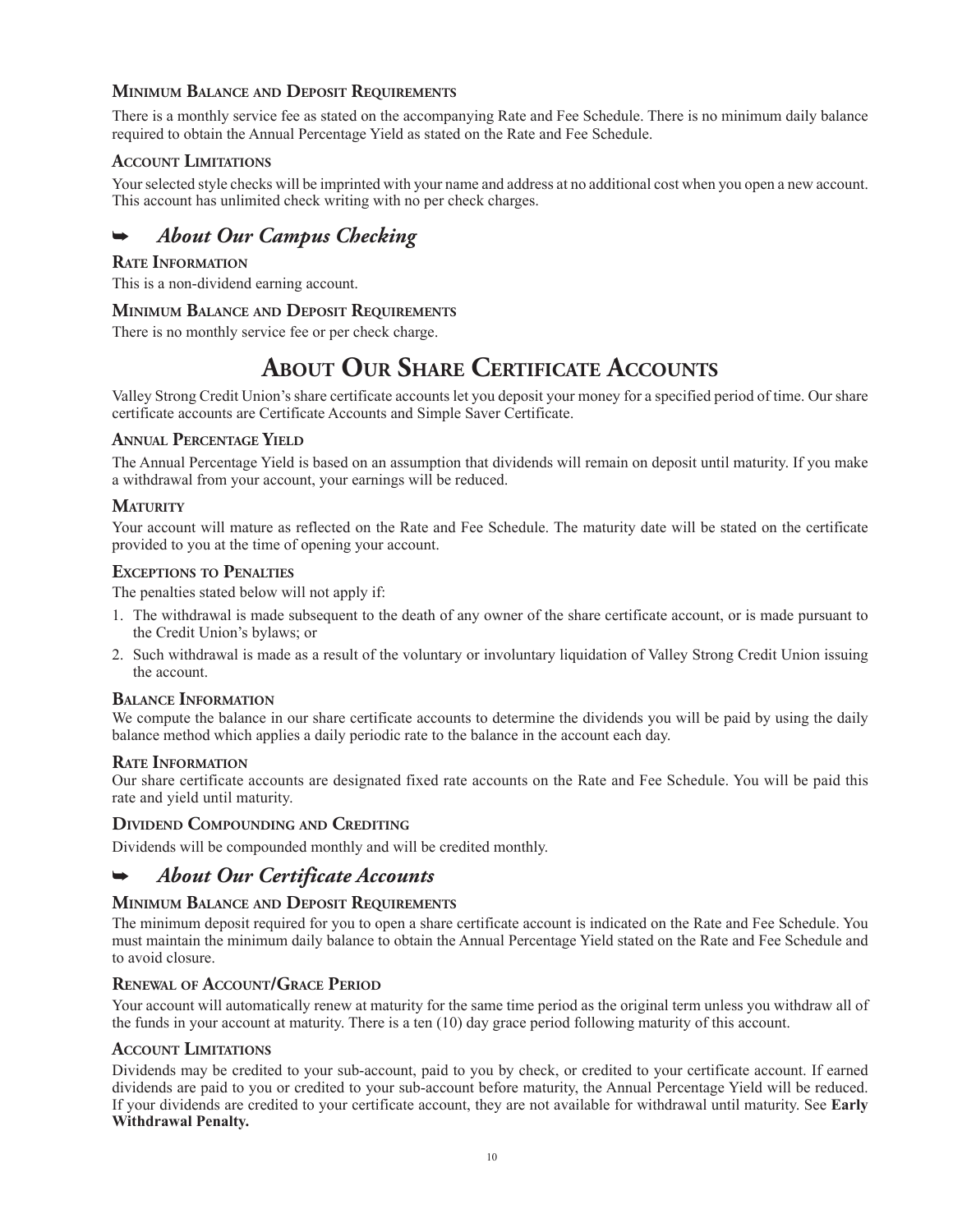#### **Early Withdrawal Penalty (for Certificates opened or rolled over prior to July 1, 2018)**

We may impose a penalty if you withdraw any of the funds from your account before the maturity date. The penalty imposed shall be as follows:

If the qualifying period is less than twelve (12) months, you will forfeit an amount equal to all dividends for ninety (90) days on the full amount of the certificate, whether earned or not. If the qualifying period is twelve (12) months or more, you will forfeit an amount equal to all dividends for one hundred-eighty (180) days on the full amount of the certificate, whether earned or not. If funds are withdrawn early, the entire certificate must be closed, and the penalty will be calculated on the full amount of the certificate.

#### **Early Withdrawal Penalty (for Certificates opened or rolled over on or after July 1, 2018)**

We may impose a penalty if you withdraw any of the funds from your account before the maturity date (except for the crediting of dividends as described above). Based upon the qualifying period of the certificate, you will forfeit an amount equal to all dividends for the specified number of days below on the full amount of the certificate, whether earned or not, as set forth in the table below:

#### **Certificate Term Early Withdrawal Penalty**

| 90 days dividends  |
|--------------------|
| 270 days dividends |
| 180 days dividends |
| 540 days dividends |
| 810 days dividends |
|                    |

If your certificate has not remained on deposit at least the number of days of the applicable early withdrawal penalty, the early withdrawal penalty may exceed the actual dividends earned and could result in a further reduction of the principal balance of your certificate. If funds are withdrawn early, the entire certificate must be closed, and the penalty will be calculated on the full amount of the certificate.

### *About Our Simple Saver Certificates*

#### **Minimum Balance and Deposit Requirements**

The minimum deposit required for you to open your Simple Saver Certificate Account is \$25.00. You must maintain the minimum daily balance of \$25.00 to obtain the Annual Percentage Yield stated on the Rate and Fee Schedule.

#### **Renewal of Account/Grace Period**

If the balance is under \$1,000.00 at the end of the term your account will automatically renew at maturity for the same time period as the original term unless you withdraw all of the funds in your account at maturity. There is a ten (10) day grace period following maturity of this account.

#### **Account Limitations**

A recurring monthly deposit of \$25.00 must be made into the account. You may make deposits into this account at any time. Dividends will be credited to your certificate account and will not be available for withdrawal until maturity. See **Early Withdrawal Penalty.**

#### **Early Withdrawal Penalty**

We may impose a penalty if you withdraw any of the funds from your account before the maturity date. The penalty imposed shall be equal to one hundred-eighty(180) days dividends calculated on the full amount of the certificate, whether earned or not.

## *About Our IRA Certificate Accounts*

Our IRA Certificate Accounts include the Traditional IRA, SEP IRA Roth IRA, and Coverdell Education Savings Certificate.

#### **Minimum Balance and Deposit Requirements**

The minimum deposit required for you to open your IRA Certificate Account is \$1,000. You must maintain the minimum balance of \$1,000 to obtain the Annual Percentage Yield stated on the Rate and Fee Schedule and to avoid closure.

#### **Renewal of Account/Grace Period**

Your account will automatically renew at maturity for the same time period as the original term unless you withdraw all of the funds in your account at maturity. There is a ten (10) day grace period following maturity of this account.

#### **Account Limitations**

You may make deposits (i.e.; contributions, rollovers, and trustee-to-trustee transfers) into this account at any time. If you are under 59 ½ years of age, your dividends are credited to your certificate account and they are not available for withdrawal. If you are over fifty-nine and half  $(59 \frac{1}{2})$  years of age, earned dividends may be withdrawn at any time. See **Early Withdrawal Penalty.**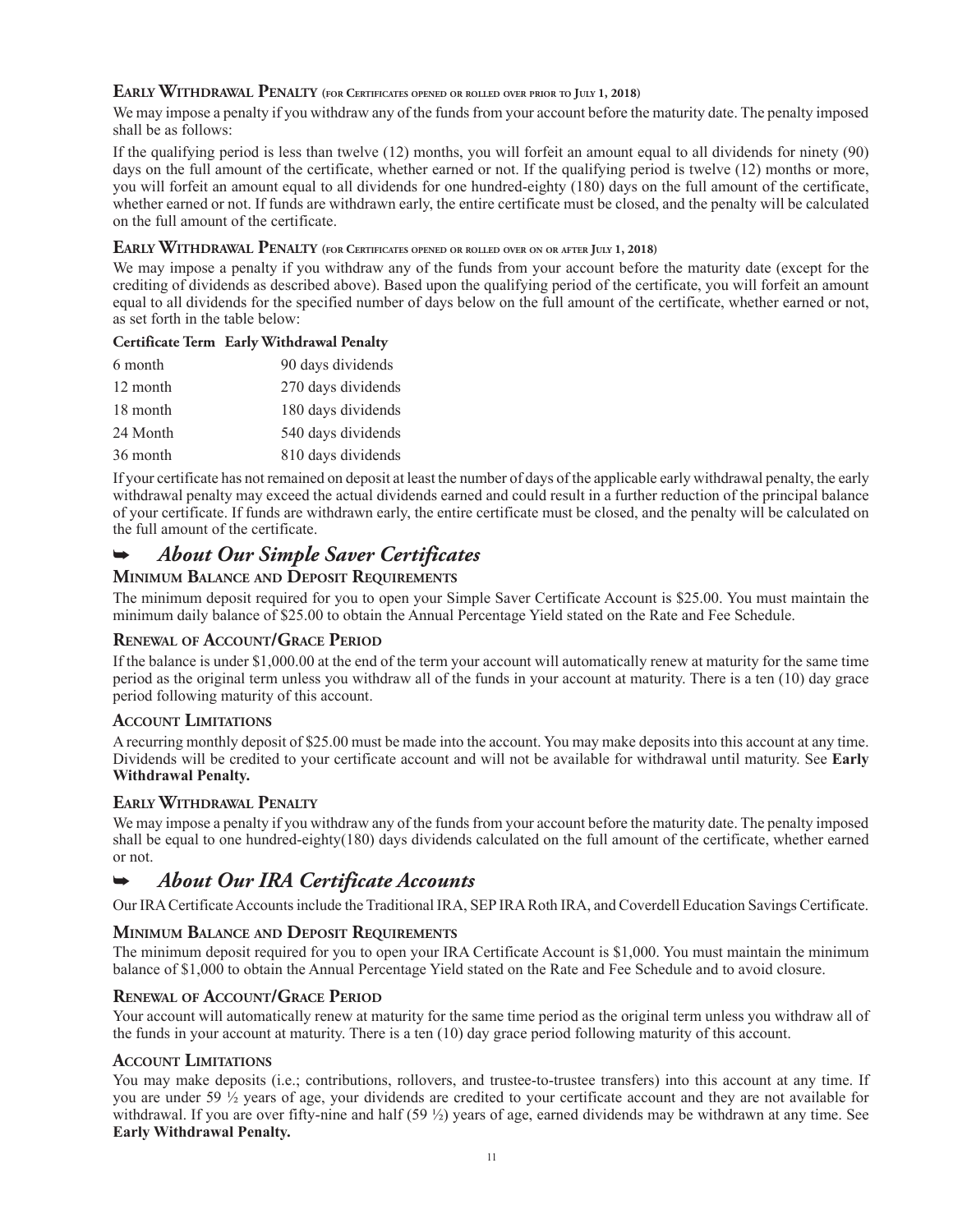#### **Early Withdrawal Penalty (for IRA Certificates opened or rolled over prior to September 1, 2018)**

We may impose a penalty if you withdraw any of the funds from your account before the maturity date unless you are fiftynine and half (59 ½) years of age or older. We may impose a penalty, regardless of age, for transfers and rollovers to other financial institutions if done before the maturity date. The penalty imposed shall be as follows:

If the qualifying period is less than twelve (12) months, you will forfeit an amount equal to all dividends for ninety (90) days on the full amount of the certificate, whether earned or not. If the qualifying period is twelve (12) months or more, you will forfeit an amount equal to all dividends for one hundred-eighty (180) days on the full amount of the certificate, whether earned or not. If funds are withdrawn before maturity, the entire certificate must be closed.

#### **Early Withdrawal Penalty (for Certificates opened or rolled over on or after September 1, 2018)**

We may impose a penalty if you withdraw any of the funds from your account before the maturity date unless you are fiftynine and half (59½) years of age or older. We may impose a penalty, regardless of age, for transfers and rollovers to other financial institutions if done before the maturity date. Based upon the qualifying period of the certificate, you will forfeit an amount equal to all dividends for the specified number of days below on the full amount of the certificate, whether earned or not, as set forth in the table below:

| <b>IRA</b> Certificate Term | Early Withdrawal Penalty |
|-----------------------------|--------------------------|
| 12 month                    | 270 days dividends       |
| 24 Month                    | 540 days dividends       |
| 36 month                    | 810 days dividends       |
| 48 month                    | 1080 days dividends      |
| 60 month                    | 1440 days dividends      |
|                             |                          |

If your certificate has not remained on deposit at least the number of days of the applicable early withdrawal penalty, the early withdrawal penalty may exceed the actual dividends earned and could result in a further reduction of the principal balance of your certificate. If funds are withdrawn early, the entire certificate must be closed, and the penalty will be calculated on the full amount of the certificate.

#### **Incorporation of IRA Agreement and Disclosures**

All other terms and disclosures for our Individual Retirement Accounts are contained in the Credit Union's Individual Retirement Account Agreement and Disclosure Statement, which by this reference is incorporated into this Account Disclosure in its entirety. When you open your Individual Retirement Account, the Credit Union Agreement and Disclosure Statement will be provided to you.

## **Electronic Fund Transfers (EFT) Disclosure**

This EFT Disclosure and Agreement ("Agreement") as amended from time to time sets forth the terms and conditions governing the use of the Valley Strong Credit Union electronic transfer services. Disclosure information that applies to all electronic services offered by Valley Strong Credit Union is given below, followed by specific disclosure information for each service. Valley Strong Credit Union may also provide remittance transfers (defined by Regulation E, subpart B, as an "electronic transfer of funds of more than \$15 which is requested by a sender and sent to a designated recipient in a foreign country by a remittance transfer provider"). The terms and conditions for such electronic transfers will be disclosed to you separately when you receive those services, and may differ from the terms and conditions disclosed herein. As applicable, and to the extent not in conflict with such separately provided disclosures, the terms and conditions herein shall apply to remittance transfers that also meet the definition of an "electronic fund transfer" under Regulation E, subpart A. This Agreement takes the place of all prior agreements and disclosures governing the use of all electronic services. By retaining, using, or allowing others to use the electronic services offered by Valley Strong Credit Union, you are agreeing to be bound by the terms and conditions of this Agreement. In this Agreement, the terms "you" and "your(s)" refer to the Member, and the terms "we," "us" and "our(s)" refer to Valley Strong Credit Union.

#### **Direct Deposit or Withdrawal of Funds**

Information from a check, draft, or similar paper instrument is used as a source of information to initiate a one-time electronic fund transfer from a consumer's account. The consumer must authorize the transfer. If a transaction fitting this description was performed in error, contact the Credit Union within sixty (60) days of the statement date that shows the transaction that was not authorized.

#### **ACH Card**

An ACH Card is a card issued by a third party allowing access to a consumer account held at the Credit Union. Disclosures are issued by the issuing third party prior to activating the ACH card. Transactions performed with the ACH card clear through the ACH Network and can be returned for non-sufficient funds and/or result in overdraft fees. Any benefits and protections for transactions performed with an ACH card issued by a third party may vary from those available through debit cards issued by the Credit Union. Transactions performed with an ACH card must be disputed with the issuing third party. Information on how to dispute ACH card transactions should be stated in the disclosures provided by the issuer.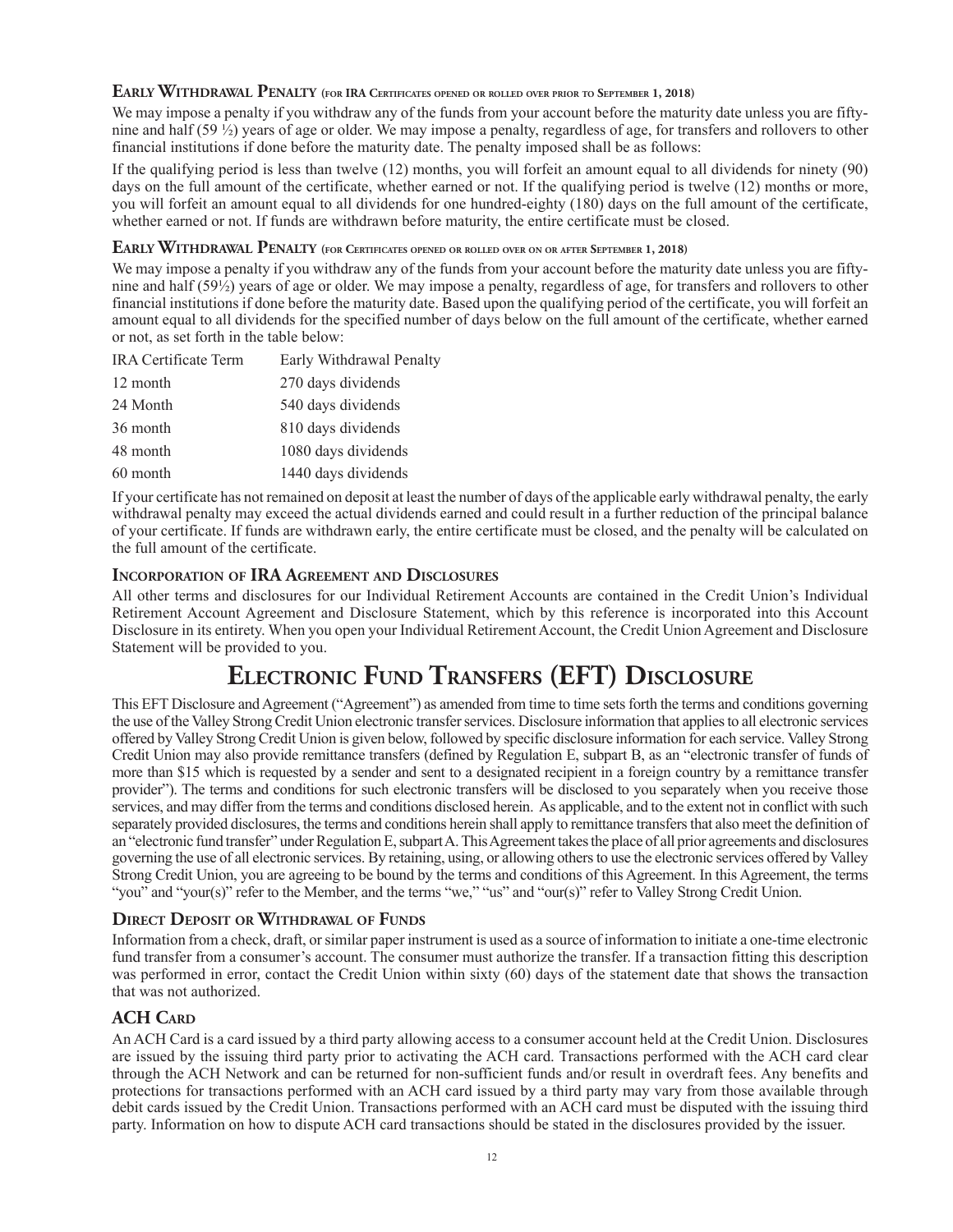#### **Personal Identification Number**

The Credit Union will issue you a Personal Identification Number (PIN), unless a customized PIN was selected at the time of card creation, that must be used with the ATM/Check Card for transactions that require the use of a PIN. This number should be memorized. DO NOT write it on your ATM/Check Card or where it is easily accessible by others. After memorizing your PIN, you should destroy the notice disclosing your PIN in a secure manner. If you forget, misplace or otherwise disclose your PIN, contact the Credit Union and we will issue you a new one.

#### **Right to Receive Documentation of Transactions**

You will get a monthly account statement reflecting all of your transactions unless there is no activity in a particular month. In any case you will get the statement at least quarterly. Depending on the terminal, or if the transaction is \$15.00 or less, you may receive a receipt at the time you make a transaction at a terminal. If you do receive a receipt, retain the receipt to compare with your monthly statement from the Credit Union.

#### **Your Liability for Lost, Stolen or Unauthorized Transactions Involving Automated Teller Machine (ATM) Cards**

Tell us AT ONCE if you believe your ATM/Check Card and/or Personal Identification Number (PIN) has been lost or stolen, or if you believe that an electronic transfer has been made without your permission using information from your check. Telephoning is the best way of keeping your possible losses down. You could lose all the money in your account (plus your maximum overdraft line of credit if you have one with us). If you tell us within two (2) business days, you can lose no more than \$50.00 if someone used your ATM/Check Card or PIN without your permission. If you DO NOT tell us within two (2) business days after you learn of the loss or theft of your ATM/Check Card or PIN, and we can prove that we could have stopped someone from using your ATM/Check Card or PIN without your permission if you had told us, you could lose as much as \$500.00. Also, if your statement shows transfers that you did not make, tell us at once. If you do not tell us within sixty (60) days after the statement was mailed to you, you may not get back any money you lost after the sixty (60) days if we can prove that we could have stopped someone from taking the money if you had told us in time. If a good reason (such as a long trip or a hospital stay) kept you from telling us, we will extend the time periods. If you have authorized someone else to use the ATM/Check Card and/or PIN, you are responsible for all transactions that person or persons initiates at any time, even if the amount or transactions exceed what you may have authorized.

#### **Your Liability for Lost, Stolen or Unauthorized Transactions Involving Check Cards**

Tell us AT ONCE if you believe your Check Card and/or Personal Identification Number (PIN) has been lost or stolen or if your statement shows an electronic fund transfer has been made without your permission using information from your check. Telephoning is the best way of keeping your possible losses down. You could lose all the money in your account (plus your maximum overdraft line of credit if you have one with us). If you tell us within sixty (60) days of our sending your statement, you can lose no more than \$50.00 if someone used your check card without your permission. If you do not tell us within sixty (60) days after the statement was mailed to you, you may not get back any money you lost after the close of the sixty (60) days and before notice to us. If your delay in notifying us was due to extenuating circumstances beyond your reasonable control, including extended travel, your or a Member of your family's death or serious illness, hospitalization, permanent mental impairment or serious physical impairment, unless the circumstance did not reasonably contribute to your delay in notifying us within the sixty  $(60)$  day period, we will extend the sixty  $(60)$  day period by a reasonable period. If you have authorized someone else to use the Check Card and/or PIN, you are responsible for all transactions that person or persons initiates at any time, even if the amount or transactions exceed what you may have authorized.

#### **Special Notice to Visa® Check Cardholders**

If there is an unauthorized use of your Visa Check Card or a Plus network or Interlink transaction, and the transaction takes place on the Visa network, then your liability will be zero (\$0.00). This provision limiting your liability does not apply to Visa Corporate Card Transactions, Visa Purchasing Card Transactions, Anonymous Visa Prepaid Card Transactions, ATM cash disbursements processed on non-Visa or non-Plus networks , or non-Visa PIN-less debit transactions. Additionally, your liability with respect to unauthorized transactions may be greater than the above zero (\$0.00) liability limit, to the extent allowed under applicable law, if the credit union reasonably determines, based on substantial evidence, that you were negligent or fraudulent in the handling of your account or card. In any case, to minimize your potential liability you should notify us of any unauthorized use no later than 60 days after your statement was mailed to you.

#### **How to Notify the Credit Union in the Event of an Unauthorized Transaction or a Lost or Stolen Card**

If you believe your ATM/Check Card or PIN has been lost or stolen, or that someone has transferred or may transfer money from your account without your permission, call us at (661) 833-7900 or (800) 221-3311, or write to us at P.O. Box 9506, Bakersfield, California 93389-9506.

You should also call the number or write to the address listed above if you believe a transfer has been made using information from your check without your permission.

#### **Business Days**

Our business days are Monday through Friday, excluding holidays.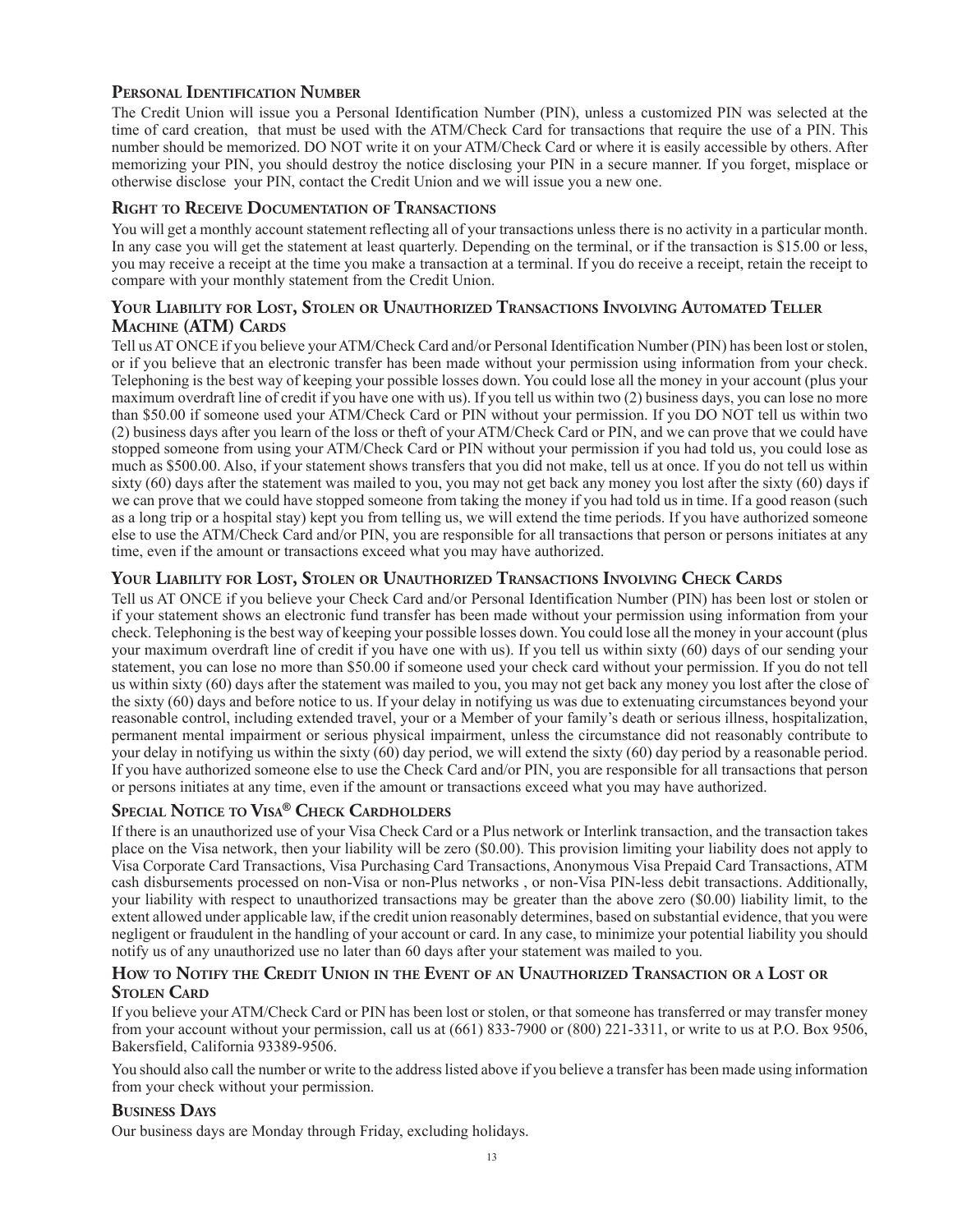#### **Our Liability for Failure to Make Transfers**

If we do not complete a transaction to or from your share or checking account on time or in the correct amount according to our agreement with you, we will be liable for your losses or damages. However, there are some exceptions. We will NOT be liable, for instance, if:

- a) through no fault of ours, you do not have enough money in your account (your available balance) to make the transaction;
- b) the transaction would go over the credit limit on your credit line;
- c) the terminal where you were making the transaction did not have enough cash;
- d) the ATM or network system was not working properly and you were aware of the malfunction when you started the transaction;
- e) circumstances beyond our control (such as fire, flood, power failure, or computer downtime) prevented the transaction, despite reasonable precautions that we have taken;
- f) the money in your account is subject to an uncollected funds hold, legal process or any other encumbrance or agreement restricting a transaction;
- g) your ATM/Check Card has expired, is damaged so that the terminal cannot read the encoding strip, is inactive or because your PIN has been entered incorrectly;
- h) your ATM/Check Card or PIN has been reported lost or stolen and we have blocked the account; or
- i) the failure to complete the transaction is done to protect the integrity of the system or to protect the security of your account.

There may be other exceptions not specifically mentioned above.

#### **In Case of Errors or Questions About your Electronic Transfers**

Telephone us at (661) 833-7900 or (800) 221-3311, or write us at P. O. Box 9506, Bakersfield, California 93389-9506 as soon as you can, if you think your statement or receipt is wrong or if you need more information about a transfer listed on the statement or receipt. You should also call the number or write to the address listed above if you believe a transfer has been made using information from your check without your permission. We must hear from you no later than sixty (60) days after we sent the FIRST statement on which the problem or error appeared.

- 1. Tell us your name and account number.
- 2. Describe the error or the transfer you are unsure about, and explain as clearly as you can why you believe it is an error or why you need more information.
- 3. Tell us the dollar amount of the suspected error.

If you tell us orally, we may require that you send us your complaint or question in writing within ten (10) business days.

We will determine whether an error occurred within ten (10) business days after we hear from you and will correct any error promptly. If we need more time, however, we may take up to forty-five (45) days to investigate your complaint or question. If we decide to do this, we will credit your account within ten (10) business days for the amount you think is in error, so that you will have the use of the money during the time it takes us to complete our investigation. (If the error you assert is an unauthorized Visa transaction, other than a cash disbursement at an ATM, we will credit your account within five (5) business days unless we determine that the circumstances or your account history warrant a delay, in which case you will receive credit within ten (10) business days.) If we ask you to put your complaint or question in writing and we do not receive it within ten (10) business days, we may not credit your account.

For errors involving new accounts, point-of-sale, or foreign-initiated transactions, we may take up to ninety (90) days to investigate your complaint or question. For new accounts, we may take up to twenty (20) business days to credit your account for the amount you think is in error.

We will tell you the results within three (3) business days after completing our investigation. If we decide that there was no error, we will send you a written explanation within three (3) business days after we finish our investigation. You may ask for copies of the documents that we used in our investigation.

#### **Charges**

In order to obtain the electronic services listed, you must open and maintain a share and checking account. All charges associated with our electronic fund transactions are disclosed in our Rate and Fee Schedule which accompanies this Disclosure and Agreement.

#### **Disclosure of Account Information to Third Parties**

We will disclose information to third parties about your account or the transfers you make:

- a) when it is necessary to complete the transaction;
- b) in order to verify the existence and condition of your account for a third party, such as a credit bureau or merchant;
- c) in order to comply with government agency or court orders or other legal process; or
- d) if you give us your prior oral or written permission.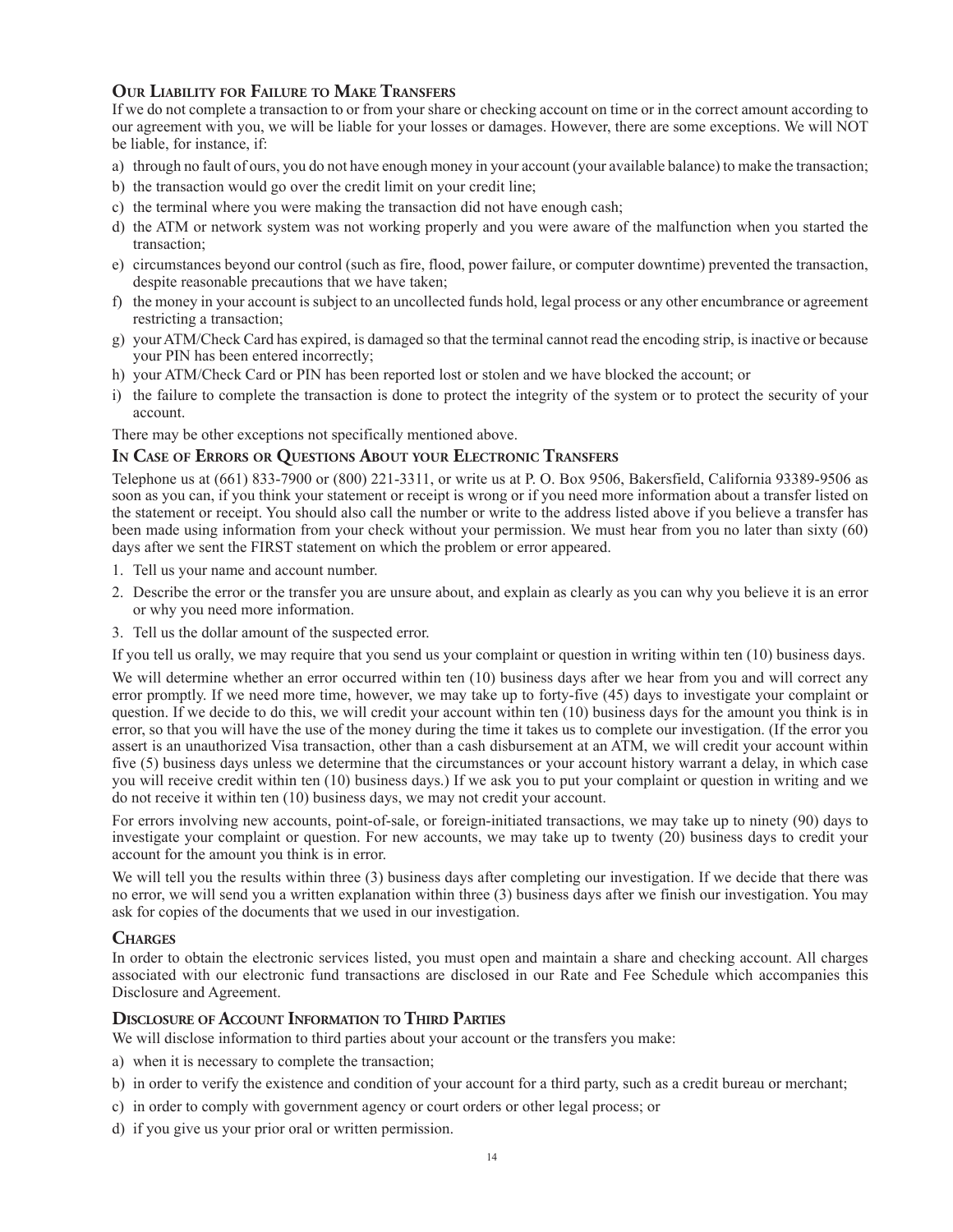#### **Address Change**

Keep the Credit Union informed of your current address to insure correct mailing of monthly statements. If you have elected to receive statements electronically, it is also your responsibility to keep the Credit Union informed of your current email address.

#### **Amendments**

The Credit Union may change the terms and conditions of this Agreement from time to time by mailing written notice to your address or e-mail address if you have opted-in to eStatements/eNotices as it appears on our records. If any change results in greater cost or liability to you or decreases access to your accounts, you will be given at least twenty-one (21) days prior notice of the change. Prior notice may not be given where an immediate change in terms or conditions is necessary to maintain the integrity of the system and/or the security of ATM Cards, Check Cards or designated accounts.

#### **Termination**

You may terminate this Agreement with us at any time. The Credit Union reserves the right to terminate this Agreement and/or your use of your ATM/Check Card or PIN with or without cause. We may do so immediately if:

- a) you or any authorized user of your ATM Card, Check Card, PIN or account breaches this or any other agreement with the Credit Union;
- b) we have reason to believe that there has been, or might be, an unauthorized use of your ATM Card, Check Card, PIN or account; or
- c) you or any authorized user of your ATM Card, Check Card, PIN or account request that we do so.

#### **Additional Benefits/Card Enhancements**

The Credit Union may from time to time offer additional services to your account. Some may be at no additional cost to you and others may involve a specified fee. You understand that the Credit Union is not obligated to offer such services and may withdraw or change them at any time.

#### **Waiver of Rights**

The Credit Union can delay enforcing any of the provisions under this Agreement or the law any number of times without losing its right to enforce them at a later date.

#### **Other Agreements**

Except as stated otherwise in the Agreement, this Agreement does not alter or amend any of the terms or conditions of any other agreement you may have with the Credit Union.

#### **Severability**

If any part of this Agreement should be held to be unenforceable, the remaining provisions of this Agreement shall remain in full force and effect.

#### **Who is Bound by this Agreement**

Each person who signs the Application agrees to be bound by the terms and conditions of this Agreement. If more than one person signs the application, all signers are jointly and severally liable. The Credit Union can waive or delay enforcement of its rights as to one signer without affecting its ability to enforce its rights as to the other signers. The Agreement is also binding upon your heirs, personal representatives and successors.

#### **Signatures**

By using your access to the system, or authorizing anyone else to use your access to the system, and/or by signing the application, you agree to be bound by the terms and conditions of this Agreement and Disclosure.

#### **Consumer Reports**

The Credit Union makes credit available to its Members on a regular basis. The Applicant(s)/Account Holder(s) of the account authorizes the Credit Union to obtain consumer reports in connection with credit and business transactions involving the Applicant(s)/Account Holder(s), including but not limited to applying for membership, the opening of a share or share draft account or the issuance of an ATM card, check card, or other service provided by the Credit Union, and the Applicant(s)/ Account Holder(s) of the account authorizes any person, association, or corporation to furnish on request of this Credit Union, information concerning the affairs of the Applicant(s)/Account Holder(s). The Applicant(s)/Account Holder(s) also authorizes the Credit Union to furnish information concerning the account to consumer reporting agencies.

# *Additional Disclosure Applicable to Automated Clearing House (ACH) Services*

## **Documentation of Direct Deposits**

If you have arranged to have direct deposits made to your account at least once every sixty (60) days from the same person or company, you can call us at (661) 833-7900 or (800) 221-3311 to find out whether or not the deposit has been made. If the only possible transfers to or from your account are direct deposits or pre-authorized deposits, you will get at least a quarterly statement from us.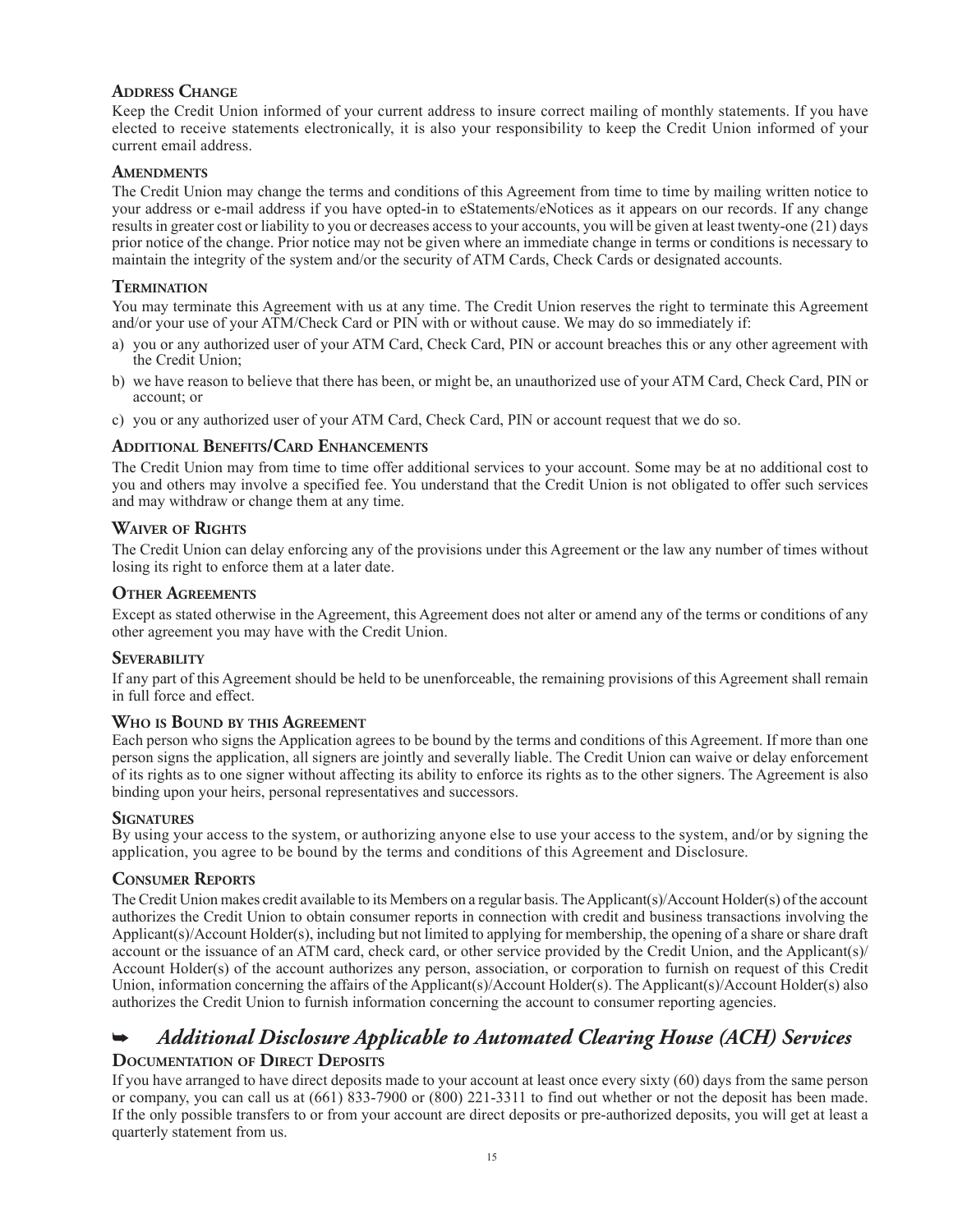#### **Disclosure of Right to Stop Payment**

a) Right to stop payment and procedure for doing so.

If you have made arrangements for regular or recurring payments to be withdrawn from your account, you can stop any of these payments or withdrawals. Here's how:

Call us at (661)833-7900 or (800) 221-3311, or write to us at P.O. Box 9506, Bakersfield, California 93389-9506, in time for us to receive your request three (3) business days or more before the payment is scheduled to be made. If you call we may also require you to put your request in writing and get it to us within fourteen (14) days after you call.

b) Notice of varying amounts.

If these regular payments vary in amount, the person you are going to pay will tell you ten (10) days before each payment, when it will be made and how much it will be. You may choose instead to get this notice only when the payment would differ by more than a certain amount from the previous payment, or when the amount would fall outside certain limits that you set.

#### **Transactions Available**

You may use your ACH services to perform the following transactions:

- Make deposits to your share/savings or share draft/checking account;
- Make loan payments;
- Pay bills directly from your share/savings or share draft/checking account in the amounts and on the days you request;
- Authorize a merchant or other payee to make a one-time electronic payment from your share draft/checking account using information from your check to pay bills or pay for purchases;
- Authorize a merchant or other payee to debit your share draft/checking account for returned check fees or returned debit entry fees; and
- Make a one-time debit from your account at another financial institution using the PayNet service; and
- Make a one-time debit from your account to another financial institution using Person to Person (P2P) or Account to Account (A2A) service.

All payments and deposits are subject to later verification by us.

## *Additional Disclosures Applicable to ATM and POS Services*

#### **Rules for Use**

By using your ATM/Check Card with your personal identification number (PIN) at automated teller machines (ATMs) or other electronic terminals operated by a participating institution, network system, or company (collectively "terminals"), you authorize us to effect the transactions from or to your share or checking account(s) in accordance with the instructions given at the terminals. All ATM/Check Card transactions are subject to the terms and conditions of your account agreements with us governing the affected accounts.

#### **ATM Fees**

When you use an ATM not owned by Valley Strong Credit Union, you may be charged a fee by the ATM operator and you may be charged a fee for a balance inquiry even if you do not complete a fund transfer. A fee will not be imposed for use of an ATM or Check Card issued by Valley Strong Credit Union for use of an electronic terminal operated by Valley Strong Credit Union.

#### **Transactions Available**

You may use your ATM/Check Card to perform the following transactions:

- Make deposits to your share or checking accounts;
- Withdraw cash from your share, checking account or line of credit;
- Transfer funds between your share and checking accounts;
- Make point-of-sale payments for goods and services to others from your checking account; and
- Make account balance inquiries.

Some of the transactions listed above may not be available at all terminals. All payments and deposits are subject to later verification by us.

#### **Limitations on Transactions**

Generally, you may make ATM cash withdrawals up to \$510.00 each twenty-four (24) hour period as long as your available balance will cover the transaction, unless the Credit Union has your affirmative consent (opt-in) on file for overdrafts based on ATM withdrawals or everyday check card transactions. Various institutions that participate in networks of which the Credit Union is a Member may have withdrawal limits different from the amount set forth herein. In the event that a specific ATM is so limited, you may not be able to withdraw more than the cash limit of that particular ATM.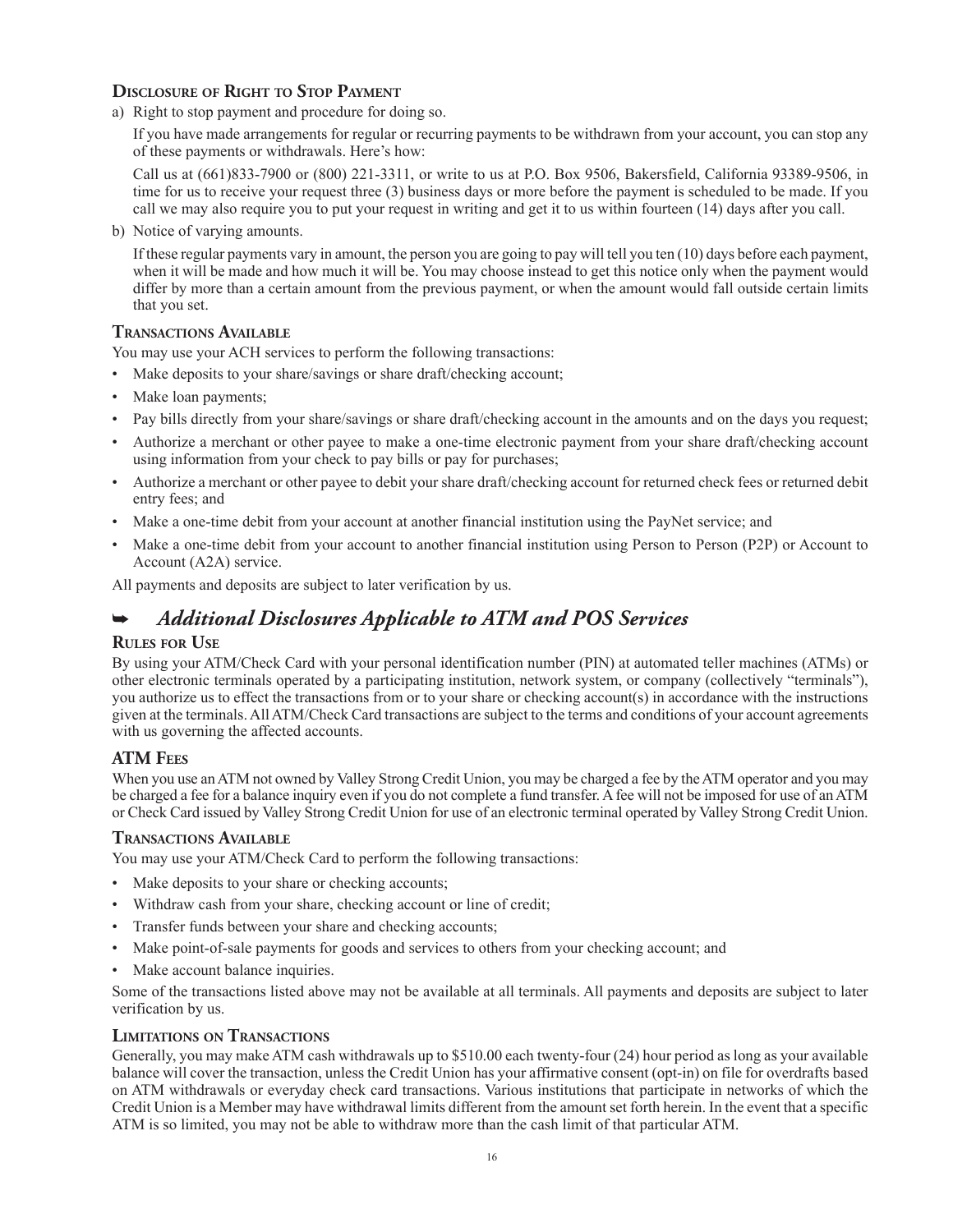Generally, you may make POS transactions up to \$5,000 each 24-hour period as long as your available balance will cover the transaction and the request is coming from your checking account.

#### **ACCESS CARDS**

All ATM Cards/Check Cards are nontransferable and belong to the Credit Union. The Credit Union may cancel, modify and restrict the use of any ATM/Check Card upon proper notice or without notice if your account is overdrawn or where necessary to maintain or restore the security of accounts on the ATM system.

#### **Foreign Transactions**

Purchases and cash advances made in a foreign country will be billed to you in U.S. dollars. Transactions processed outside of the United States, or in a foreign currency will be charged a foreign transaction fee, regardless of whether there is a currency conversion associated with the transaction. Foreign transactions include transactions initiated in the U.S. authorizing access to a debit card, credit card or deposit account number using a telephone, computer or mobile device application but with a merchant who processes the transaction in a foreign country. The conversion rate in dollars will be a rate selected by Visa from a range of rates available in wholesale currency markets for the applicable Central Processing Date, which rate may vary from the rate Visa itself receives, or the government-mandated rate in effect for the applicable Central Processing Date in each instance, plus a one percentage point (1%) fee charged by the Issuer.

#### **ATM Safety**

An ATM provides a quick and convenient way to access your money. However, use caution and remember the following safety tips whenever you use an ATM:

- Be aware of the surroundings, particularly at night.
- Look for well-lighted ATMs when transacting at night.
- If you notice anything suspicious when approaching the ATM, return later or use another ATM.
- Have your transaction ready before you go to the ATM. When you can, fill out any deposit or withdrawal slips/envelopes before leaving your vehicle.
- Have your ATM/Check Card ready, to avoid going through your purse or searching through the contents of your wallet at the ATM site.
- If you notice anything suspicious while you are transacting business, immediately stop your transaction, put your ATM card away and leave.
- Consider having another person accompany you to the ATM.
- Immediately report all crimes to the ATM operator and to local law enforcement officials.
- Stand close to the ATM and away from others in line to avoid detection of your PIN or other account information.
- Put your cash away as soon as the transaction is complete; count the cash later in the safety of your vehicle or home.
- Never give information to strangers at the ATM or to anyone over the phone. Be aware of fraud or people who pose as Credit Union employees who try to get information from you. This information should only be discussed in person by you at the Credit Union.
- Remember to keep your PIN a secret. Make sure not to write it on your ATM/Check Card or anywhere else in your wallet; thieves can easily figure out the reason for "hidden" or "secret" numbers.

## *Additional Disclosures Applicable to Audio Response (Data Voice)*

#### **Transactions Available**

- You may use the audio response service (Data Voice) to perform the following transactions:
- Obtain account and loan balances;
- Obtain loan payment due date and payoff information;
- Obtain last dividend, date, and amount;
- Obtain clearance of specific checks;
- Transfer funds among your share, club, and checking accounts;
- Transfer funds from your line of credit to your checking and share savings accounts; and
- Make loan payments.

All payments and deposits are subject to later verification by us.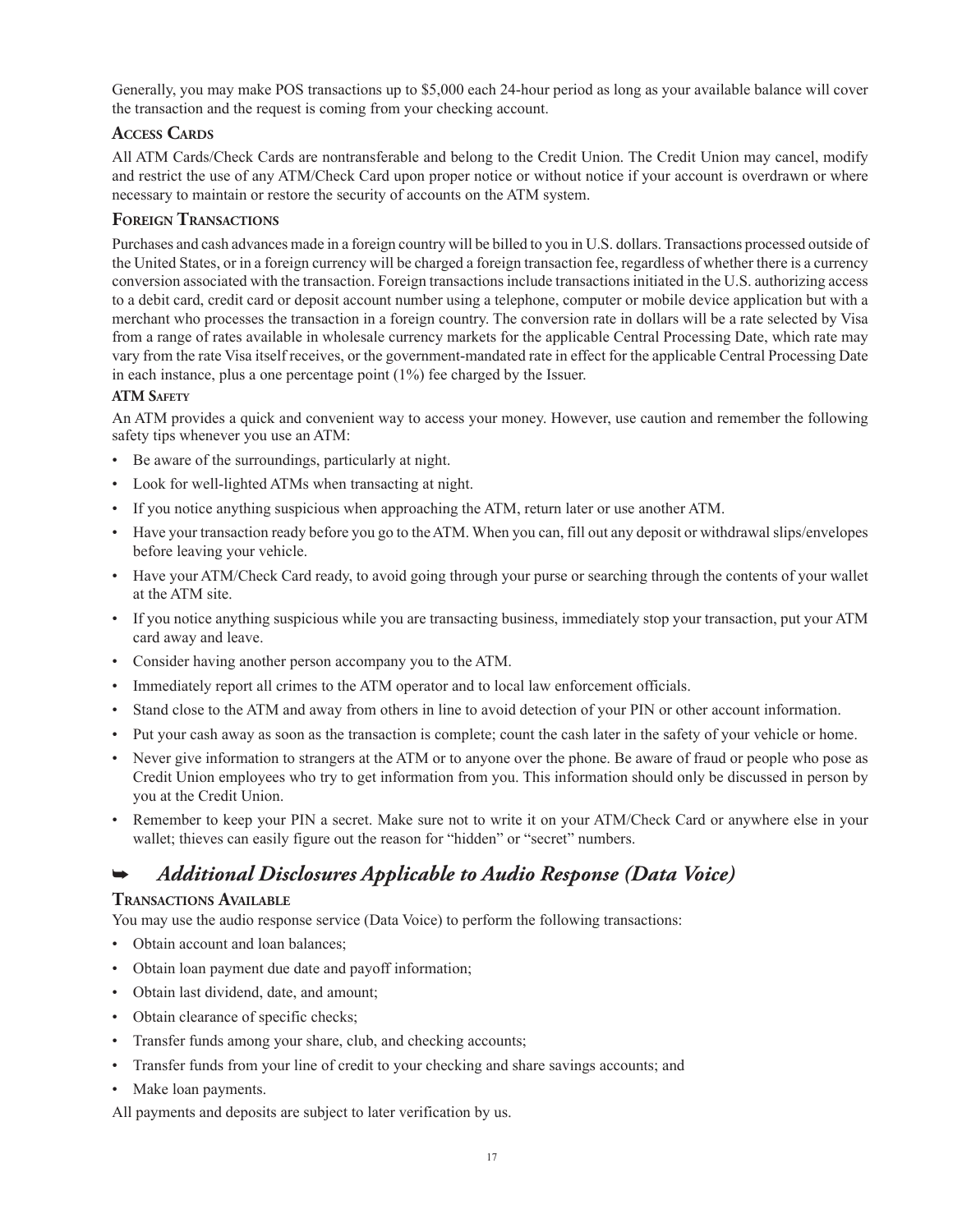## *Additional Disclosures Applicable to Visa® Check Card Services*

#### **Issuance of Card**

"Card" means the Valley Strong Credit Union Check Card and any duplicates, renewals, or substitutions the Credit Union issues to you; "Account" means the account designated on the application for your Check Card.

#### **Responsibility for Transactions**

You are responsible for all transactions you make with the card or that you authorize another person to make with the card. You understand that if you disclose your Check Card PIN to anyone, they will have access to all accounts identified by your account number. If the account is a joint account, all transactions involving the account are binding on all account holders.

#### **Limitations on Dollar Amounts and Frequency of Transactions**

Purchases made above the floor limit of the merchant will require an authorization number from Visa.

Generally, you may make ATM cash withdrawals or POS transactions up to \$510.00 each twenty-four (24) hour period as long as your available balance will cover the transaction, unless the Credit Union has your affirmative consent (opt-in) on file for overdrafts based on ATM withdrawals or everyday check card transactions. Generally, you may make Visa Check Card or POS transactions up to \$5,000.00 each twenty-four (24) hour period as long as your available balance will cover the transaction, unless the Credit Union has your affirmative consent (opt-in) on file for overdrafts based on ATM withdrawals or everyday check card transactions.

Various institutions that participate in networks of which the Credit Union is a Member may have withdrawal limits different from the amount set forth herein. In the event that a specific ATM is so limited, you may not be able to withdraw more than the cash limit of that particular ATM.

#### **Use of the Card**

You may use the Card and PIN to:

- Withdraw cash from your checking account at ATMs, merchants, or financial institutions that accept Visa Check Cards;
- Transfer funds among your checking account, your share account, and/or the line of credit; and
- Make deposits to the checking account and/or share accounts at the Credit Union.

You may use the card without the PIN to:

- Purchase goods or services at places that accept Visa Check Cards (these are point-of-sale or POS transactions);
- Order goods or services by mail or telephone from places that accept Visa Check Cards;
- Order goods or services without a PIN by mail, online, or telephone at merchants who offer the payment transactions processed through the STAR, PULSE, CO-OP, ACCEL/Exchange or any other debit card network; and
- Make automatic payments from your account to pay bills or other charges, providing that the person or organization that you are paying agrees to accept payments this way.

Some of these services may not be available at all terminals.

Use of the card, the account number on the card, the PIN or any combination of the three (3) for payments, purchases, or to obtain cash from merchants, financial institutions or others who honor Visa Check Cards is an order by you for the withdrawal of the amount of the transaction from your account. Each transaction with the card will be charged to your account on the date the transaction is posted to your account.

All Check Card transactions covered by this Agreement are subject to the terms and conditions of your account agreements with us governing the affected accounts, except as modified by this Agreement. Any future changes to your account agreements may affect the use of the card. When the Credit Union receives notification of a Check Card transaction, it will put a hold on an equivalent amount of available funds in your checking account for three (3) business days (or for up to thirty (30) business days for certain types of check card transactions). Please see the section entitled "Authorization Holds for Check Card Transactions" for further details regarding merchant authorization holds.

#### **Illegal Use of Check Card Account**

You agree that your Visa Check Card Account will not be used to make or facilitate any transaction(s) that are or might be construed to be illegal pursuant to applicable law, rule or ordinance, including but not limited to gambling. Said use, including any such authorized use, will constitute an event of default under this Agreement. You agree that the Credit Union has no liability, responsibility or culpability whatsoever for any such use by you or any authorized user(s). You agree that you are responsible for repayment of any and all debts incurred for these transactions. You further agree to indemnify and hold the Credit Union harmless from any suits, liability, damages or adverse action of any kind that results directly or indirectly from such illegal use.

#### **OVERDRAFTS**

You promise to pay the Credit Union immediately upon demand for any negative (overdraft) balance arising in your account, unless you have available Courtesy Pay. If you do not have Courtesy Pay, the Credit Union may deduct the amount of any overdraft on your account from any other account you have with the Credit Union, except an Individual Retirement Account.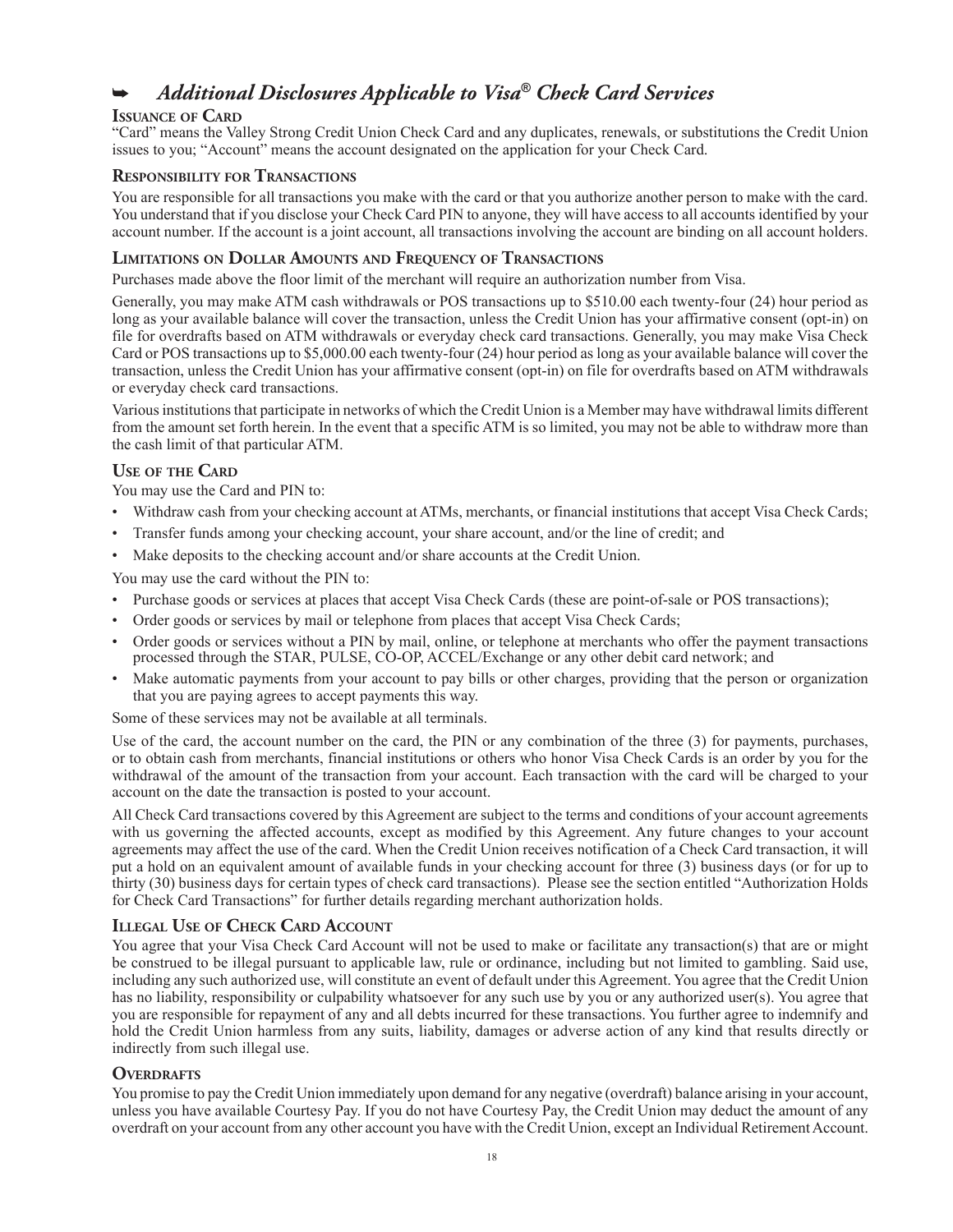#### **Refusal to Honor Card**

The Credit Union is not liable for the refusal or inability of any electronic terminal to honor the card or to complete a withdrawal from your account, or for their retention of the card. The Credit Union is also not responsible for the refusal of any merchant or financial institution to honor the card or for their retention of the card.

#### **Foreign Transactions**

Purchases and cash advances made in a foreign country will be billed to you in U.S. dollars. Transactions processed outside of the United States, or in a foreign currency will be charged a foreign transaction fee, regardless of whether there is a currency conversion associated with the transaction. Foreign transactions include transactions initiated in the U.S. authorizing access to a debit card, credit card or deposit account number using a telephone, computer or mobile device application but with a merchant who processes the transaction in a foreign country. The conversion rate in dollars will be a rate selected by Visa from a range of rates available in wholesale currency markets for the applicable Central Processing Date, which rate may vary from the rate Visa itself receives, or the government-mandated rate in effect for the applicable Central Processing Date in each instance, plus a one percentage point (1%) fee charged by the Issuer.

### **Visa® Account Updater (VAU) and Visa® Check Card Security Calls**

As a participant in the Visa payments system, the Credit Union participates in the Visa Account Updater (VAU) service. VAU allows for the electronic exchange of updated account information between the Credit Union, Visa and the merchants or companies with whom you have authorized recurring payment transactions. The VAU service helps to minimize disruptions that can result from expired or reissued cards, lost or stolen cards, new and closed accounts, and similar events. If you do not wish to participate in the VAU service and prefer that we do not share this information, you can opt-out of either or both by contacting the Credit Union either by phone or by visiting any one of our branch locations. Additional information and disclosures will be provided to you with your Visa Check Card.

In addition, the Credit Union may share contact information required for Visa security to make calls or send text messages to verify Visa Check Card transactions.

### *Additional Disclosures Applicable to Home Banking Services (DataNet)* **System Requirements**

DataNet Home Banking Services allows convenient access to your account information twenty-four (24) hours a day. To use DataNet you must have a computer, modem, Internet Service, browser, your account number and an Access Code.

#### **Transactions Available**

You may use the DataNet service to perform the following transactions:

- Obtain account/loan balance information;
- Obtain last dividend, date and amount;
- Obtain clearance of specific checks;
- Transfer funds between your share draft/checking, share account and line of credit;
- Download transaction information to personal financial management software from checking and share account;
- Make loan payments;
- Pay bills through Bill Pay from checking;
- Make address changes;
- Request stop payments;
- Order copies of checks;
- Request copies of statements;
- Apply for loans or new sub-account;
- View eStatements and eDocuments;
- View check images;
- Transfer funds between Valley Strong and external financial institutions;
- View aggregated account information from outside financial institutions;
- Transfer funds to accounts of other members; and
- P2P Transfers.

## *Additional Disclosures Applicable to Bill Pay Services*

#### **System Requirements**

To use Bill Pay Services you must have a computer, modem, Internet Service, browser, your account number and a PIN or Access Code.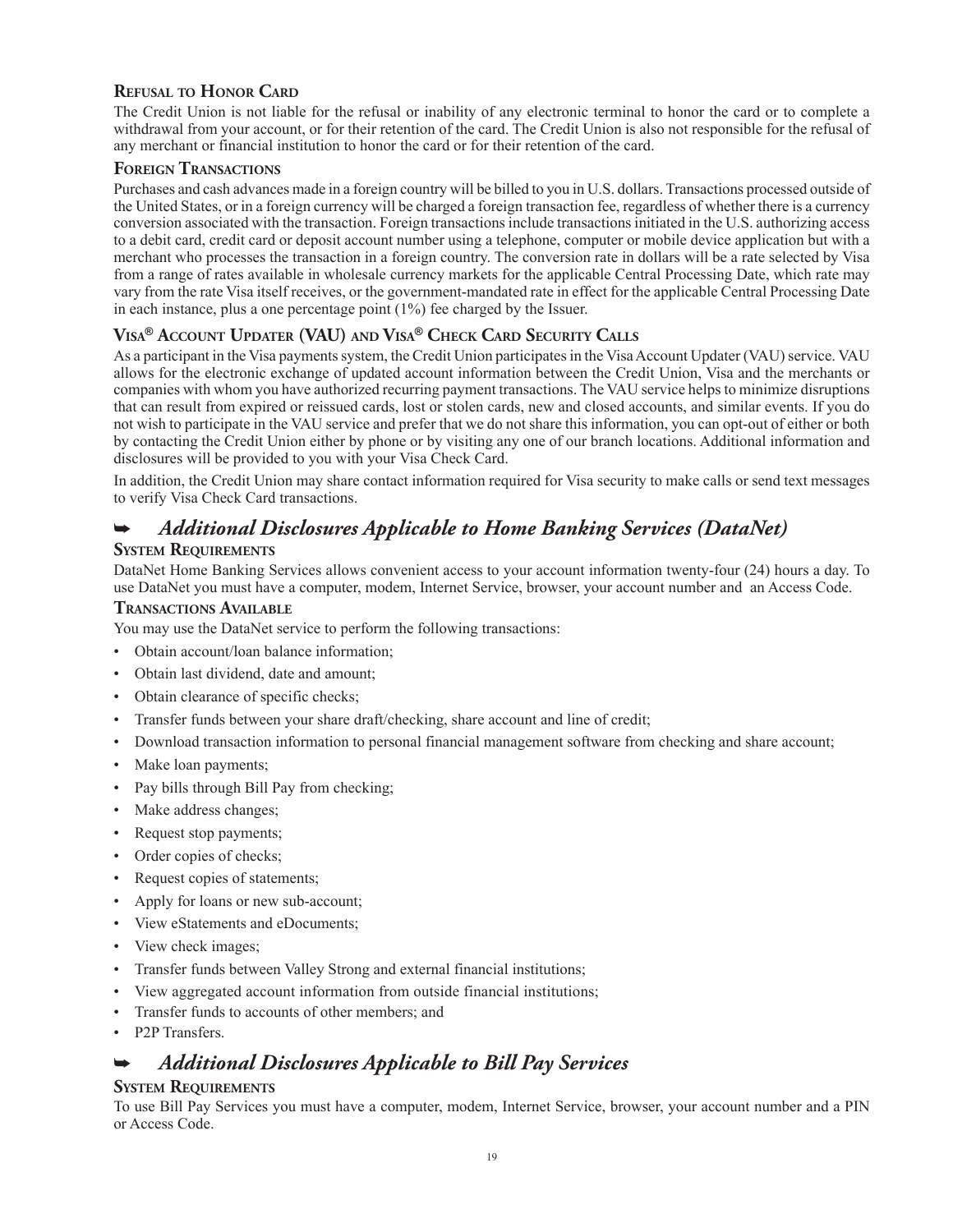#### **Right to Stop Payment of Preauthorized Transfers and Right to Receive Notice of Varying Amounts**

a) Right to stop payment and procedure for doing so.

If you have told us in advance to make regular payments out of your account, you can also stop any of these payments. Here's how: Call at (661) 833-7900 or (800) 221-3311 for Bill Pay Services or write to us at P.O. Box 9506, Bakersfield, CA 93389- 9506, in time for us to receive your request three (3) business days or more before the payment is scheduled to be made. If you call, we may also require you to put your request in writing and get it to us within fourteen (14) days after you call.

b) Notice of varying amounts.

If these regular payments vary in amount, the person you are going to pay will tell you ten (10) days before each payment, when it will be made and how much it will be. You may choose instead to get this notice only when the payment would differ by more than a certain amount from the previous payment, or when the amount would fall outside certain limits that you set.

#### **Transactions Available**

You may use your Bill Pay Service to perform the following transactions:

- Add/Edit Merchants: Merchant refers to the entity to which you pay bills. The merchant can be a company, organization, or individual. The Add/Edit Merchant feature allows you to add merchants to, delete merchants from or edit merchant information on your personal list of merchants.
- Make nonrecurring payments from checking: This feature allows you to schedule one-time payments to merchants. This feature enables you to specify the amount of the payment and the processing date.
- Make recurring payments from checking: This feature allows you to schedule recurring payments to merchants.
- View History: View History permits you to see payments made over a specified time period.
- P<sub>2</sub>P Transfers.

#### **Limitations on Transactions**

The following are limitations to the use of the Credit Union's Bill Pay Service:

- Bill payments can only be made from your checking account;
- Payments cannot be made for tax payments, court-ordered payments or payments to payees outside of the United States;
- If you close the designated bill payment share draft/checking account, all scheduled payments will be stopped;
- You cannot stop a payment if the payment has already been processed; and
- You can schedule payments twenty-four (24) hours a day, seven (7) days a week, however, payments scheduled on a Saturday, Sunday, or holiday will be processed within one (1) to two (2) business days.

#### **Methods and Restrictions**

Payments are made to your payee either electronically via the Automated Clearing House (ACH) or by check or laser draft. The method of payment depends upon the processing method that can be accommodated by the payee or by our bill payment service provider.

It is important that you take into consideration what method of bill payment will be used when scheduling bill payments to ensure payment deadlines are met. If the payee accepts electronic bill payment, the payment may take up to four (4) business days to process. If the payee does not accept electronic bill payment, the payment will be sent in a check form, and may take up to ten (10) business days to process.

#### **Member Responsibilities**

You are responsible for:

- any late payment, late fees, interest payments, and service fees charged by merchant(s);
- any overdraft, NSF or stop payment fees charged by the Credit Union as a result of these transactions;
- data input of payee information (payment amount(s), name, address and any other pertinent information);
- written notification to the Credit Union in the event you wish to cancel this service; and
- you must allow sufficient time for bill payments to be processed so that the funds can be delivered to the merchant on or before the due date; and
- P<sub>2P</sub> transfers.

## *Additional Disclosures Applicable to Mobile Banking Services*

#### **System Requirements**

To use the Mobile Banking service, you must have a smart phone or tablet device with a service plan that includes data and Internet access, your DataNet Home Banking login information and download the Valley Strong Credit Union Application from your smartphone or tablet's application store. Third party fees may apply for data and Internet access. Contact your mobile device carrier for additional information.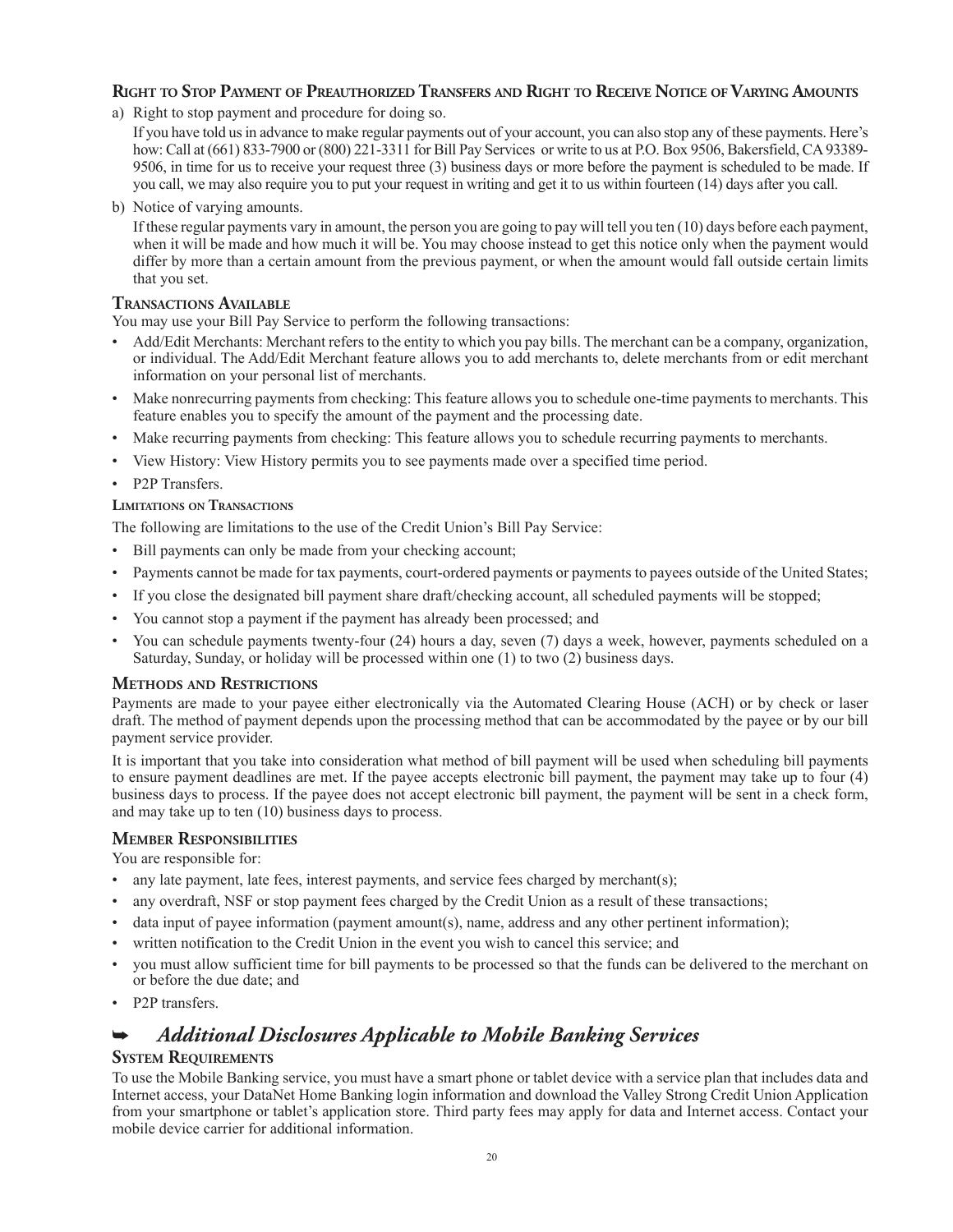#### **Transactions Available**

You may use the Mobile Banking service to perform the following transactions:

- Obtain loan and deposit accounts balance information;
- View account transactions;
- Make account transfers between your share and share draft/checking accounts;
- Transfer funds between Valley Strong and external financial institutions;
- View aggregated account information from outside financial institutions;
- Deposit checks through Remote Deposit Capture service (contact your mobile device carrier for applicable date charges); and
- Pay bills through Bill Pay from checking.

#### **Limitations on Transactions**

The following are limitations to the use of the Mobile Banking service:

### *Additional Regulations Relating to Fund Transfers (Wire Transfers)*

- 1. This Agreement and notice applies to funds transfers as defined in the Article 4A of the Uniform Commercial Code and Subpart B of Regulation J of the Board of Governors of the Federal Reserve System.
- 2. The Credit Union may establish or change cutoff times for the receipt and processing of funds transfer requests, amendments, or cancellations. Unless other times are posted for the various types of funds transfers, the cutoff time will be 1:00 P.M. (PST) at Valley Strong Credit Union on each Monday through Friday that the Credit Union is open, excluding holidays. Payment orders, cancellations, or amendments received after the applicable cutoff time, or on a Saturday, may be treated as having been received on the next funds transfer business day and processed accordingly.
- 3. The Credit Union may charge your account for the amount of any funds transfer initiated by the Member or any person authorized by the account owner as a joint tenant or other authorized party with the right of access to the account from which the funds transfer is to be made.
- 4. The Credit Union may establish, from time to time, security procedures to verify the authenticity of a payment order. The account owner will be notified of the security procedure, if any, to be used to verify payment orders issued by the account owner or for which the account owner's account will be liable. The account owner agrees that the authenticity of payment orders may be verified using that security procedure unless the account owner notifies the Credit Union in writing that he/she does not agree to that security procedure. In that event, the Credit Union shall have no obligation to accept any payment order from the account owner or other authorized parties on the account until the account owner and the Credit Union agree, in writing, on an alternate security procedure.
- 5. If the account owner sends or receives a wire transfer, Fedwire may be used. Regulation J is the law covering all Fedwire transactions, except to the extent of a conflict between Regulation E and Regulation J with respect to remittance transfers, in which case, Regulation E shall be the law covering the Fedwire transaction. This means that the account owner's rights and liabilities in a wire transfer involving Fedwire will be governed by Regulation J, except to the extent of a conflict between Regulation E and Regulation J with respect to remittance transfers, in which case, Regulation E shall govern.
- 6. If the account owner gives the Credit Union a payment order which identifies the beneficiary (recipient of the funds) by both name and identifying or account number, payment may be made by the beneficiary's bank on the basis of the identifying or bank account number, even if the number identifies a person different than the named beneficiary. This means that the account owner will be responsible to the Credit Union if the funds transfer is completed on the basis of the identification number provided to the Credit Union by the account owner.
- 7. If the account owner gives the Credit Union a payment order which identifies an intermediary or beneficiary's bank by both name and an identifying number, a receiving bank may rely on the number as the proper identification even if it identifies a different person than the named bank. This means that the account owner will be responsible for any loss or expenses incurred by a receiving bank which executes or attempts to execute the payment order in reliance on the identifying number provided by the account owner.
- 8. The Credit Union may at its discretion give the account owner credit for Automated Clearing House (ACH) payments before it receives final settlement of the funds transfer. Any such credit is provisional until the Credit Union receives final settlement of the payment. The account owner is hereby notified and agrees, if the Credit Union does not receive such final settlement, that it is entitled to a refund from the account owner of the amount credited to the account owner in connection with that ACH entry. This means that the Credit Union may provide the account owner with access to ACH funds before the Credit Union actually receives the money. However, if the Credit Union does not receive the money, then the Credit Union may reverse the entry on the account owner's account and the account owner would be liable to repay the Credit Union.
- 9. ACH transactions are governed by operating rules of the National Automated Clearing House Association. In accordance with these rules, the Credit Union will not provide the account owner with next day notice of receipt of ACH credit transfers to the account owner's account. The account owner will continue to receive notices of receipt of ACH items in the periodic account statements which we provide.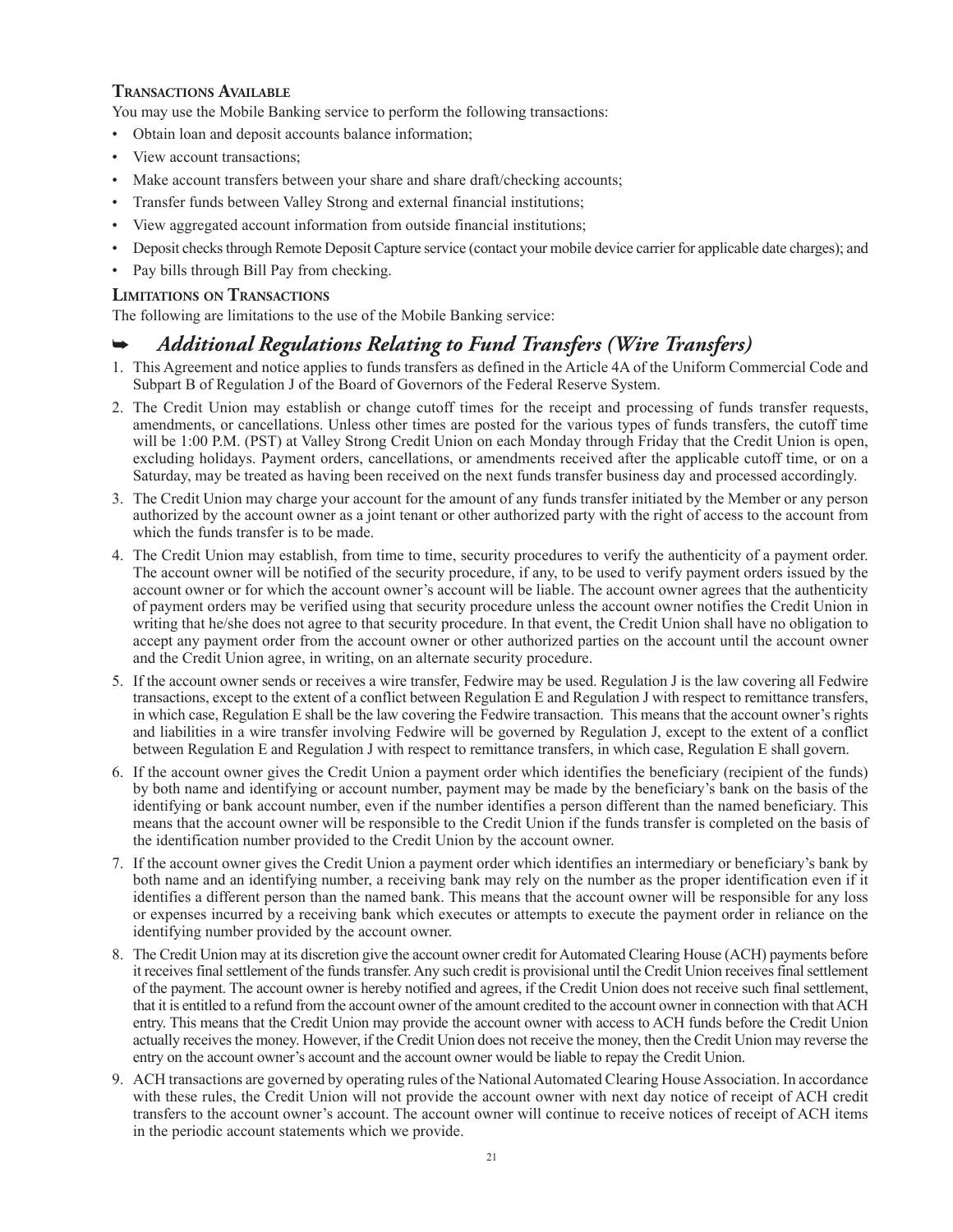## **Remote Deposit Capture Disclosure and Agreement**

This Remote Deposit Capture Disclosure and Agreement as amended from time to time "Agreement" sets forth the terms and conditions governing the use of Valley Strong Credit Union's Remote Deposit Capture services "Remote Deposit Capture". Please read this Agreement completely and retain it with your personal records. By using, or allowing another person to use, Remote Deposit Capture services offered by Valley Strong Credit Union, you agree to be bound by the terms and conditions of this Agreement. In this Agreement, the terms "you" and "your(s)" refer to the Member, and the terms "we", "us", "our(s)" and "Credit Union" refer to Valley Strong Credit Union.

#### **What is Remote Deposit Capture?**

Remote Deposit Capture is a service that allows you to deposit a check into your Credit Union account from anywhere with cellular data connectivity by using the Valley Strong Credit Union Mobile Application and your smart phone or other mobile device to take and send an Electronic Image of the item. It eliminates the need to deliver the paper item to the Credit Union.

#### **System Requirements**

To use Remote Deposit Capture, you must have a mobile device with an enabled camera and service plan that includes data and Internet access. Third party fees may apply for data and Internet access. Contact your smart phone device carrier for additional information. You must also have the Valley Strong Credit Union Mobile Application installed on your mobile device. The Valley Strong Credit Union Mobile Application can be downloaded from your device's application store. The Operating System version must be compatible with the latest version of the application.

#### **Requirements for Electronic Images**

Prior to creating an Electronic Image of a check, you must add the words "For Mobile Deposit at Valley Strong," your Credit Union account number, and your signature endorsement to the back of the check, or as otherwise instructed by the Credit Union.

An "Electronic Image" must contain: (i) a complete, legible and accurate image of the front of the check showing the name of the drawer/payor, signature(s), the paying bank's pre-printed information, MICR encoded information, the name of the payee and the payment amount information; and (ii) a complete, legible and accurate image of the back of the check showing your signature endorsement.

The following check items are **not** accepted for deposit through the Mobile Deposit service:

- Items displaying a "non-negotiable" or "void" notation or watermark.
- Items containing an alteration on the front of the check, or which you know or suspect, or should know or suspect, are fraudulent or otherwise not authorized by the owner of the account on which the check is drawn.
- Items dated more than six (6) months prior to the date of deposit.
- Items previously converted to a substitute check or items that are remotely created checks as defined by Federal Reserve Board Regulation CC.
- Items issued by or through a financial institution in a foreign country.
- Items not payable in United States currency.
- Items with incomplete or illegible information.
- Items that are money orders, traveler's checks or savings bonds.
- Items made payable to a third party (i.e., any person or entity other than you).
- Items that are in violation of any federal or state law, rule, or regulation.
- Checks or items prohibited by Valley Strong Credit Union's current procedures relating to the Remote Deposit Capture service or are otherwise not acceptable under the terms of your Credit Union account.
- Items with any endorsement on the back other than what is specified in this Agreement.

You agree to follow any and all other procedures and instructions for use of the Remote Deposit Capture service as the Credit Union may establish from time to time.

#### **Transaction Limitations**

For additional transaction limitations, please refer to our separate terms and conditions for Remote Deposit Capture. We reserve the right to modify limits from time to time.

#### **Processing Electronic Images**

We will review each Electronic Image received to determine whether it is eligible for processing. If eligible, we will: (a) present the Electronic Image directly or indirectly to the bank on which the original check is drawn or through which the original check is payable "Paying Bank"; (b) create a substitute check that we will present directly or indirectly to the Paying Bank; or (c) if we are the Paying Bank, present or post the Electronic Image. If we determine for any reason that the Electronic Image is illegible, incomplete, or otherwise ineligible for processing, we will require you to present the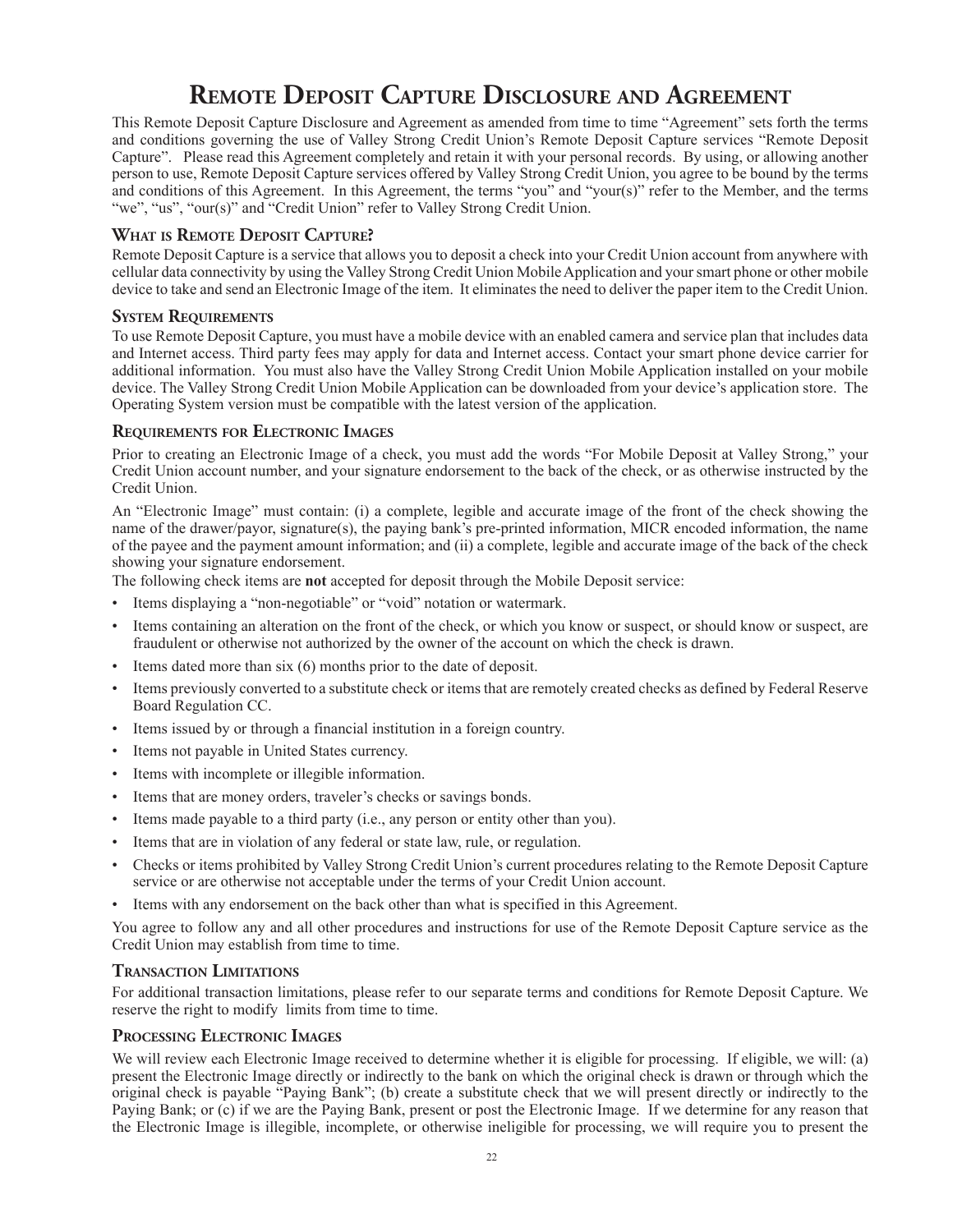original item for deposit. It is your responsibility to retain the original item for a reasonable period of time to ensure that it is properly credited to your account. The Credit Union is not responsible for errors in Electronic Images that may prevent or delay the deposit of funds into your account. The Credit Union is not responsible for any image that we do not receive for any reason, including transmission interruptions.

All deposits are subject to later verification by us. We may return or refuse to accept all or any part of a deposit to your Account using the Remote Deposit Capture service at any time and will not be liable for doing so even if such action causes checks or other debits to your Account to be dishonored and returned. You are solely responsible for paying any overdraft or insufficient funds (NSF) fee charged by the Credit Union or any third party as a result of the Credit Union's rejection of any item(s), or for any item(s) returned unpaid.

#### **Cut-Off Time and Credit to Your Account**

Items transmitted using the Remote Deposit Capture service are not subject to the funds availability requirements of Federal Reserve Board Regulation CC, and therefore longer hold delays may apply to these deposited items. Deposits received before 4:00 p.m. PST on a business day the Credit Union is open (a "business day" is any day except Saturdays, Sundays and holidays) will be credited to your account on the first (1st) business day after the day we receive your deposit. Deposits received after 4:00 p.m. PST on a business day the Credit Union is open will be credited on the second (2nd) business day after we receive your deposit. Funds that you deposit using the Remote Deposit Capture service may not be immediately available to you.

#### **Fees**

All fees or charges associated with the Remote Deposit Capture service are disclosed in our Fee Schedule, as amended from time to time, a copy of which accompanies this Agreement. At any time, in our discretion, we may add to or modify disclosed fees, subject to any prior notice requirements under applicable law (see Amendments). Your continued use of the Remote Deposit service after the change becomes effective shall constitute your agreement to pay the disclosed fee. You may designate in writing the account from which such fees may be charged; however, you authorize us to charge such fees to any account you maintain with us in the event that a specific account has not been designated by you in writing or if there are insufficient available funds in the designated account.

#### **Record Retention**

It is your responsibility to ensure the safekeeping or destruction of the original item after the item has been transmitted. You should securely store each original check(s) for a period of sixty (60) days after you receive confirmation that your deposit has been accepted. Please note that you are solely responsible for the security and storage of the original checks and you are solely liable for any loss or misappropriation of these checks. Original checks that are no longer stored should be disposed of in a secure manner designed to ensure that they cannot be read or recreated.

#### **How to Notify Us in Case of Errors**

If you believe there has been an error with respect to any original check or Electronic Image transmitted to the Credit Union for deposit, call us at (661) 833-7900 or (800) 221-3311 or write to us at P.O. Box 9506, Bakersfield CA 93389- 9506. You will be asked to produce the original item and may be asked to complete a written statement in support of your claim.

#### **Service and Maintenance**

We may periodically audit the Remote Deposit Capture service and infrastructure. From time to time, the Credit Union may disable the Remote Deposit Capture service without prior notice for scheduled maintenance and upgrades to the system. In the event the Remote Deposit Capture service is unavailable, you may deposit the original item in person at a Credit Union branch location during regular business hours, at a Credit Union ATM, or by mailing the item to us at P.O. Box 9506, Bakersfield CA 93389-9506.

#### **Our Right to Audit**

We may periodically audit your individual transactions and use of the Remote Deposit Capture service to verify your compliance with this Agreement. You agree to cooperate with any such audit and to provide, at your expense, such information or documents as we may reasonably request.

#### **Termination**

You may terminate this Agreement with us at any time. The Credit Union reserves the right to terminate this Agreement and/or your use of Remote Deposit Capture service at any time with or without cause. We may do so immediately if:

- a) You or any authorized signer on your account breaches this or any other agreement with the Credit Union;
- b) We have reason to believe that there has been or might be an unauthorized use of your account; or
- c) You or any authorized signer on your account requests that we do so.
- d) The Credit Union will no longer be offering the service.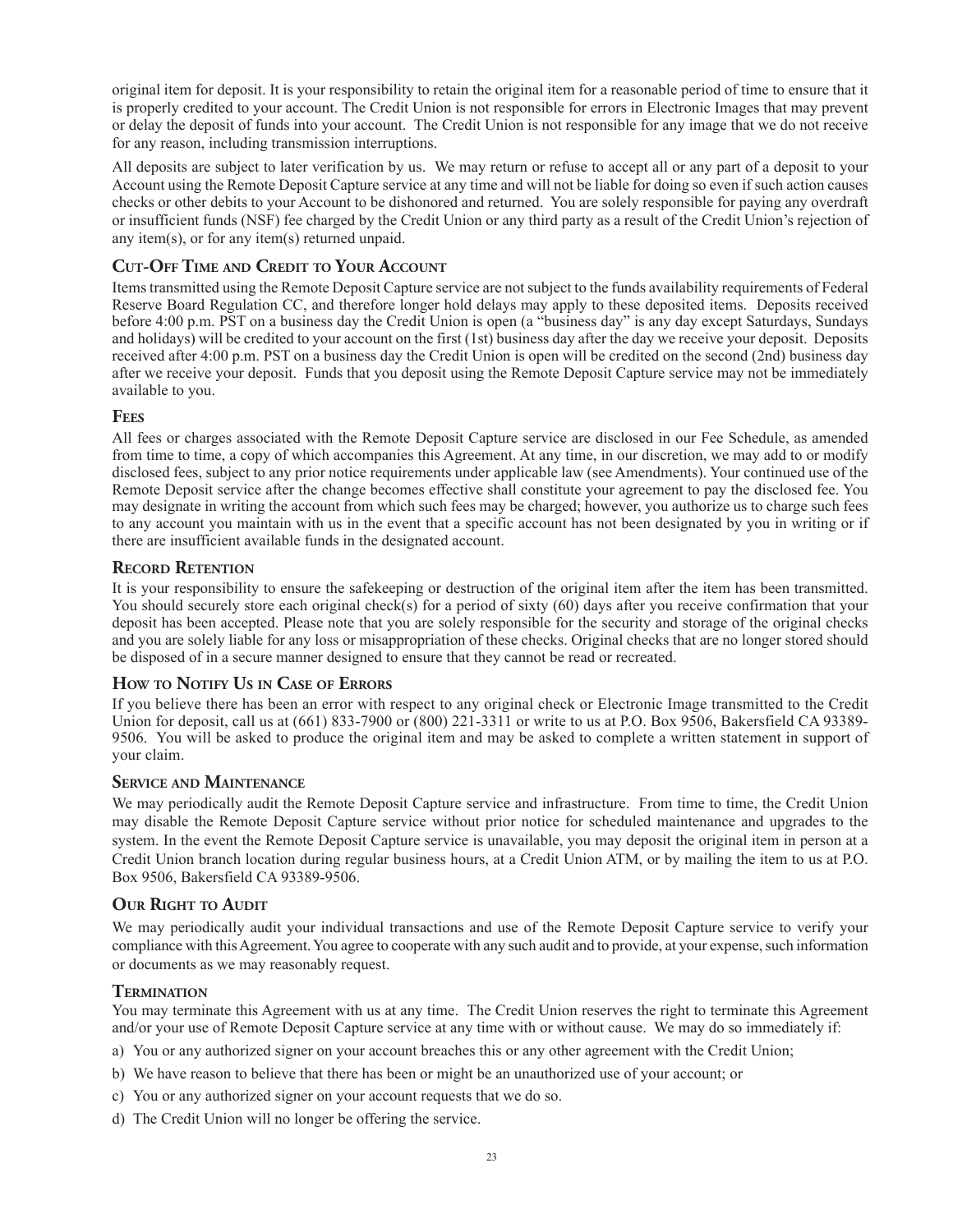#### **Disclosure of Account Information to Third Parties**

We will disclose information to third parties about your account or the transfers you make:

- a) When it is necessary to complete the transaction;
- b) In order to verify the existence and condition of your account for a third party, such as a credit bureau or merchant;
- c) In order to comply with government agency or court orders or other legal process; or
- d) If you give us your prior oral or written permission.

#### **Member Warranties and Indemnification**

By using the Remote Deposit Capture service, you represent and warrant all of the following to be true:

- The item transmitted is a complete, accurate and unaltered item payable to you, that it originated as a paper item, and that you are legally entitled to negotiate it.
- The original check has not and will not be: (i) deposited; (ii) endorsed to a third party; or (iii) otherwise negotiated or submitted for payment, after transmitting the digital image through the Remote Deposit Capture service.
- No other duplicate images of the original check have been made.
- The electronic image of the check, or any substitute check as defined by federal law, will become the representation of the check for all purposes (except funds availability) including return item processing.
- Any files and images transmitted to the Credit Union will not contain any viruses or any other disabling features that may have an adverse impact on the Credit Union's network, data, or related system.
- You will not attempt to deposit or otherwise negotiate any original check that you have previously presented to us as an Electronic Image through the Remote Deposit Capture service. You will not attempt to present a duplicate Electronic Image.

You agree to indemnify, defend and hold the Credit Union, its directors, officers, employees, and agents harmless for any losses, liabilities, damages, claims, costs, or expenses (including reasonable fees) arising from its reliance on these representations and warranties, as well as any of the following:

- Any negligent or intentional act or omission by you in the performance of your obligations under this Agreement.
- Calculation or data entry errors made by you.
- Any material breach of this Agreement or violation of any applicable law, statute, or regulation in the performance of your obligations.
- Your failure to securely maintain your hardware, your security credentials, or to securely maintain or dispose of any original check.

This section shall survive the termination of the Remote Deposit Capture service.

#### **Address Change**

You are required to keep the Credit Union informed of your current address to insure correct mailing of monthly statements.

#### **Additional Benefit Enhancements**

The Credit Union may from time to time offer additional services to you in connection with your accounts. Some services may be at no additional cost to you and others may involve a specified fee. You understand that the Credit Union is not obligated to offer such services and may withdraw or change them at any time.

#### **Electronic Disclosure of Remote Deposit Capture Disclosure and Agreement**

By accessing the Remote Deposit Capture service, you acknowledge and accept electronic receipt of the Credit Union's Remote Deposit Capture Disclosure and Agreement. You agree that you have read this Agreement in its entirety and will abide by its terms and conditions. You understand that the Credit Union will not provide you with an additional paper (non-electronic) copy of this Agreement unless you specifically request it.

#### **Amendments**

The Credit Union may change the terms and conditions of this Agreement from time to time by sending written notice to you at your address as it appears on our records. If any change results in greater cost or liability to you or decreases access to your accounts, you will be given at least thirty (30) days prior notice of the change to the extent required by applicable law. Prior notice may not be given where an immediate change in terms or conditions is necessary to maintain the integrity of the system and/or the security of the Remote Deposit Capture service or designated accounts.

#### **Governing Law; Attorneys' Fees**

All agreements and disclosures shall be construed in accordance with the laws of the State of California and the provisions of the California Uniform Commercial Code (UCC). You agree to pay the Credit Union all of our costs and reasonable attorneys' fees, including all collection costs, litigation costs, skip-tracing fees, and outside services fees incurred while we are enforcing our rights under this Agreement.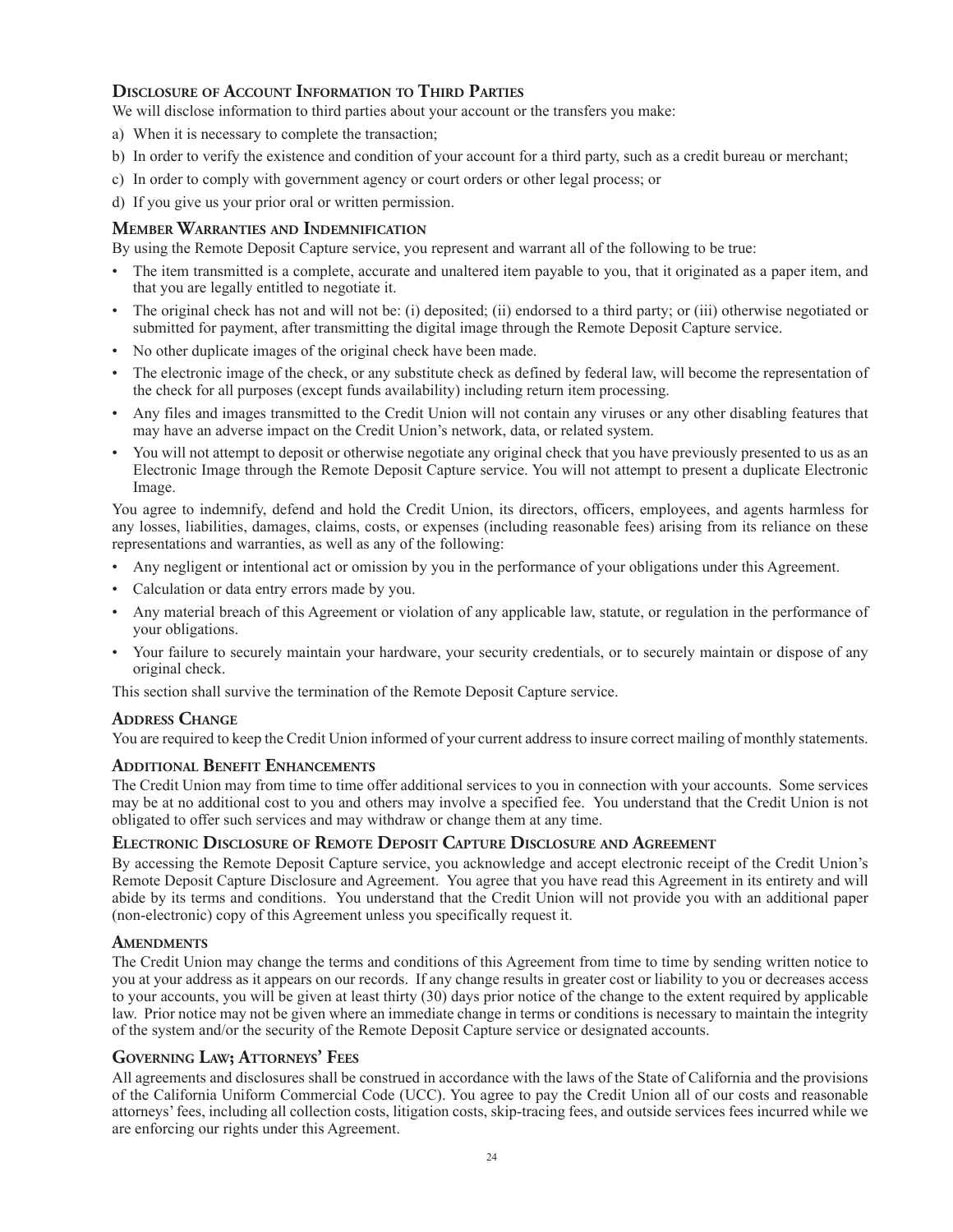#### **Reservation of Rights**

Failure or delay by the Credit Union to enforce any provision of this Agreement or to exercise any right or remedy available under this Agreement, or at law, shall not be deemed a waiver and the Credit Union expressly reserves the right to enforce such provision, or to exercise such right or remedy, at a later date.

#### **Other Agreements**

Except as stated otherwise in the Agreement, this Agreement does not alter or amend any of the terms or conditions of any other agreement you may have with the Credit Union.

#### **Severability**

If any part of this Agreement should be held to be unenforceable, the remaining provisions of this Agreement shall remain in full force and effect.

## **Your Ability to Withdraw Funds**

Our policy is to make funds from your cash and check deposits available to you on the first business day after the day we receive your deposit. Electronic direct deposits will be available on the day we receive the deposit. Once the funds are available, you can withdraw them in cash and we will use them to pay checks that you have written.

For determining the availability of your deposits, every day is a business day, except Saturdays, Sundays, and federal holidays. If you make a deposit before the close of business on a business day that we are open, we will consider that day to be the day of your deposit. However, if you make a deposit after the close of business or on a day we are not open, we will consider that the deposit was made on the next business day we are open.

#### **Longer Delays May Apply**

In some cases, we will not make all of the funds that you deposit by check available to you on the first business day after the day of your deposit. Depending on the type of check that you deposit, funds may not be available until the second business day after the day of your deposit. However, the \$225.00 of your deposits will be available on the first business day.

If we are not going to make all of the funds from your deposit available on the first business day, we will notify you at the time you make your deposit. We will also tell you when the funds will be available. If your deposit is not made directly to one of our employees, or if we decide to take this action after you have left the premises, we will mail you the notice by the day after we receive your deposit.

If you will need the funds from a deposit right away, you should ask us when the funds will be available. In addition, funds you deposit by check may be delayed for a longer period under the following circumstances:

- We believe a check you deposit will not be paid.
- You deposit checks totaling more than \$5,525.00 on any one day.
- You redeposit a check that has been returned unpaid.
- You have overdrawn your account repeatedly in the last six (6) months.
- There is an emergency, such as failure of computer or communications equipment.

We will notify you if we delay your ability to withdraw funds for any of these reasons, and we will tell you when the funds will be available. They will generally be available no later than the seventh business day after the day of your deposit.

#### **Special Rules for New Accounts**

If you are a new Member, the following special rules will apply during the first thirty (30) days your account is open. Funds from electronic direct deposits to your account will be available on the day we receive the deposit. Funds from deposits of cash, wire transfers, and the first \$5,525.00 of a day's total deposits of cashier's, certified, teller's, traveler's, and federal, state and local government checks will be available on the first (1st) business day after the day of your deposit if the deposit meets certain conditions. For example, the checks must be payable to you (and you may have to use a special deposit slip). The excess over \$5,525.00 will be available on the ninth (9th) business day after the day of your deposit. If your deposit of these checks (other than a U.S. Treasury check) is not made in person to one of our employees, the first \$5,525.00 will not be available until the second (2nd) business day after the day of your deposit. Funds from all other check deposits will be available on the eleventh(11th) business day after the day of your deposit.

#### **Holds on Other Funds (Check Cashing)**

If we cash a check for you that is drawn on another financial institution, we may withhold the availability of a corresponding amount of funds that is already in your account. Those funds will be available at the time funds from the check we cashed would have been available if you had deposited it.

#### **Holds on Other Funds (Other Account)**

If we accept for deposit a check that is drawn on another financial institution, we may make funds from the deposit available for withdrawal immediately but delay your availability to withdraw a corresponding amount of funds that you have on deposit in another account with us. The funds in the other account would then not be available for withdrawal until the time periods that are described elsewhere in this disclosure for the type of check that you deposited.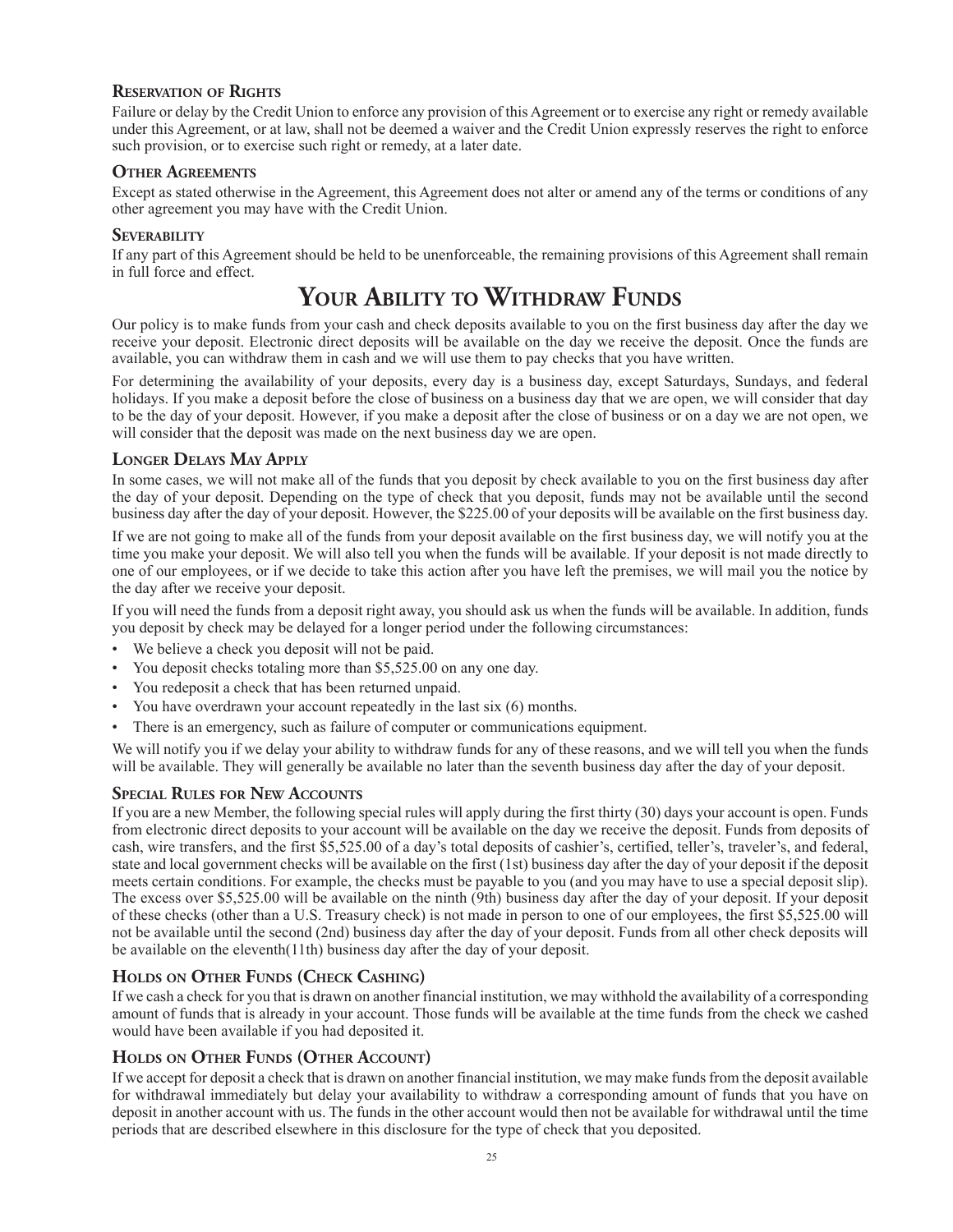#### **Deposits at Automated Teller Machines**

Funds from any deposits (cash or checks) made at automated teller machines (ATMs) we do not own or operate will not be available until the fifth (5th) business day after the day of your deposit. This rule does not apply at ATMs that we own or operate.

## **Important Notice About Your Account(s) (California Residents)**

In accordance with California's Unclaimed Property Law, C.C.P. §1500, et seq., any funds held by the Credit Union (including, without limitation, funds in a share, share draft, certificate, or other account, sums for the payment of cashier's checks, teller's checks, etc.) may be transferred to the Unclaimed Property Division of the California State Controller's Office if no activity occurs in the account within the time period specified by state law.

Accounts subject to escheatment will be assessed the Escheatment Fee as stated on the Rate and Fee Schedule.

## **General Terms and Conditions of Your Credit Union Accounts**

#### **Definitions**

**ACCOUNT AGREEMENT** means any share, share draft, share certificate, trust, Totten trust or UTMA account.

**TIS AGREEMENT** means Truth In Savings Agreement entitled, "About Your Credit Union Accounts."

#### **Membership & Account Application**

The terms, conditions and information contained in the Membership & Account Application, and all amendments thereto, are by this reference hereby incorporated in their entirety into this TIS Agreement and become an integral part of the General Terms and Conditions of the Credit Union Accounts.

#### **Consent to Contact**

You agree that whenever you provide us with a telephone number in connection with any transaction, communication, application or agreement (including a cellular, residential, or other telephone number), you are giving us your prior express consent to contact you using that telephone number for any purpose.

#### **Account Ownership**

The ownership of trust, Totten trust and UTMA accounts shall be governed by the applicable Account Agreement. Unless otherwise specified in the Account Agreement, the parties who sign an Account Agreement agree with each other and with the Credit Union that all funds in the accounts shall be owned as follows:

- **• Individual Accounts:** The account or certificate is owned by the party named on the Account Agreement "Account Holder". Upon the death of the party, ownership passes to the named pay-on-death payee(s), designated as the beneficiary(ies) on the Account Agreement.
- **Joint Accounts:** The account or certificate is owned by the parties named on the Account Agreement "Account Holder". Upon the death of any of them, ownership passes to the survivor(s). Upon the death of all of them, ownership passes to the named pay-on-death payee(s), designated as the beneficiary named on the Account Agreement.

#### **Special Rules for Joint Accounts**

**Withdrawals by and Liability of Joint Owners –** The Account Holders of an account agree with each other and with the Credit Union that all funds and all accumulations thereon are and will be owned by all Account Holders jointly and equally regardless of their net contributions and are subject to the withdrawal or receipt by any of the Account Holders, and payment to any of them shall be valid and discharge the Credit Union from any and all liability for such payment. The Account Holders of an account expressly agree that each Account Holder is jointly and severally liable for any and all overdrafts, losses or charges to an account created by any Account Holder(s).

**Disputes –** If there is a dispute about ownership or control of an account, the Credit Union may place a hold on the account and not release funds until the Credit Union receives either a court order or an instruction signed by all persons claiming an interest in the account.

#### NOTICE

Notice to one Account Holder shall constitute notice to all persons authorized to have access to the account.

#### **Changes in Terms and Conditions**

The use of an account is subject to such other terms, conditions and requirements as the Credit Union may establish from time to time. The Credit Union has the right to change the terms and conditions of this Agreement at any time, in any manner, and for any reason. We may delete or modify existing terms. We may add new terms without regard to whether the matter is already addressed by this Agreement. We may offer new or different services at any time, and may convert an existing account or service into a new account or service. We will generally notify you in advance of changes by sending written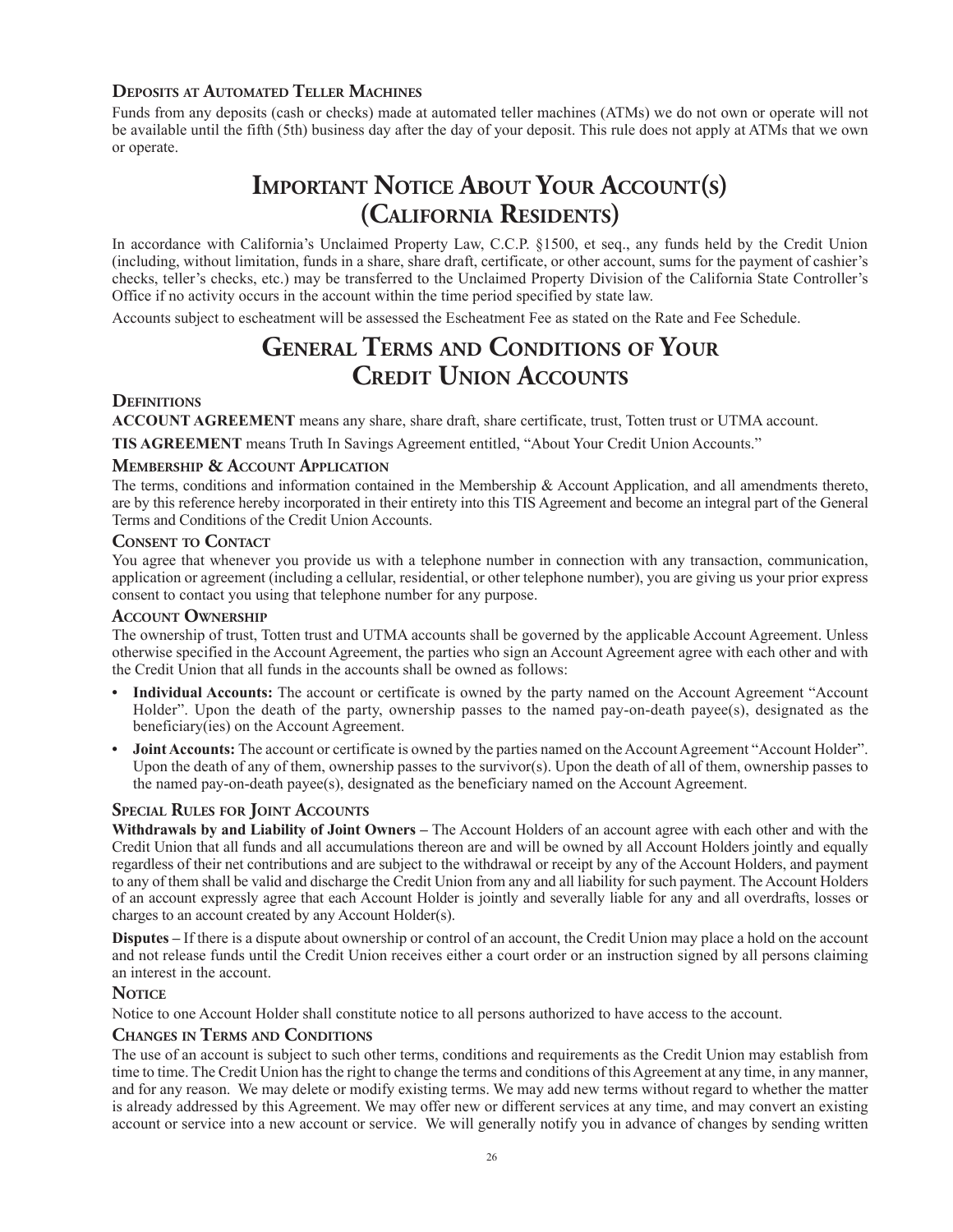notice to your address as it appears on our records. However, we may make changes without sending you advance notice, unless such notice is required by law. By continuing to use or keep your account open, you will be deemed to accept and agree to any such changes in terms.

#### **Ability to Pledge Funds**

Any or all of the joint Account Holders may pledge all or any part of the funds as security for a loan or loans with the Credit Union only.

#### **Consent to Contact (Non-Telemarketing Only)**

You give your express consent for the Credit Union and others acting on our behalf to contact you at any telephone number you give to us or we obtain from any other source (including any wireless phone or VoIP number), using any calling or texting technology (including any automatic telephone dialing system, artificial voice or prerecorded voice), regarding this account or any other relationship you now or later have with the Credit Union. You agree that you have not provided, and will not provide to us, any telephone number unless you are the subscriber to the service or the customary user of the telephone to which that number relates unless you tell us in writing. If you revoke this authorization, you agree to do so in a way that is likely to provide us with notice in time to process that revocation before we make any further calls or send any further texts, such as by using one of the methods designated by the Credit Union for such purpose.

#### **Enforcement of Liens**

All funds in an account remain subject to any and all liens, including but not limited to statutory liens and/or consensual liens, security interests, rights of offset and charges, notwithstanding the source of the contribution.

#### **Order of Posting; Understanding Your Available and Current Balance**

**Order of Posting:** The order in which items are paid is important if there is not enough money available in your account to pay all of the items that are presented. We will pay items such as checks, automated debits (ACH), Check Card transactions, ATM withdrawals and point-of-sale transactions in the order presented to the Credit Union. Multiple checks presented for payment on the same day will be paid in lowest to highest dollar amount order. For ACH transactions, deposits are posted first then withdrawals/debits are posted by settlement date in the order received. Same Day ACH transactions are additional ACH transactions received at a later time on the same day, with the same settlement date. Same Day ACH transactions received with the current business day's settlement date will be posted by 5 p.m. on the same business day. For ATM Card and Check Card PIN transactions, items are posted in the real-time when received. Check Card signature transactions can result in holds on the available balance on your account (please see "Authorization Holds for Check Card Transactions" section below for further details), and are posted to your account in the order received. You understand that the order in which items are processed can affect the total amount of fees that may be assessed against your account. The Credit Union reserves the right to adjust the above processing times in its sole discretion.

**Current and Available Balances:** It is also important that you understand the difference between your "current balance" and your "available balance" in order to properly manage the money in your account and avoid overdraft and insufficient fund fees. Your "available balance" is the amount you have in your account at a particular time that is available for immediate withdrawal without taking your account negative. Your available balance is updated throughout the day to reflect holds, pending transactions and cleared deposits. The difference between your current balance and your available balance is the result of pending activity that has not yet posted to the account (example, any "pending" deposits, checks, transfers and withdrawals or holds, including merchant authorization holds, on your account). We will use the "available balance" in your account to determine if you have sufficient funds to cover your transactions without overdrawing your account. "Overdrawing" your account means that there are not sufficient available funds in your account to pay for a transaction, but the transaction is paid under the Courtesy Pay Service, which results in a negative "overdrawn" balance. You can determine your available balance at the ATM, by phone or by accessing your account online or with mobile banking.

For example, assume you have a current balance of \$50 and an available balance of \$50. If you use your check card at a restaurant to buy lunch for \$20, then that merchant could ask us to pre-authorize the payment in that amount (or even a different amount). Under this example, if the merchant requested preauthorization in the amount of \$20, we will place a "hold" on your account for \$20 (referred to as an "authorization hold"). Your current balance would still be \$50 because this transaction has not yet posted, but your available balance would be \$30 because of the restaurant's preauthorization request that resulted in an authorization hold on \$20 in your account. When the restaurant submits its bill for payment (which could be a few days later and for a different amount than the amount of the authorization hold), we will post the transaction to your account, and your current balance will also be reduced by the amount of the posted transaction.

We use your available balance to determine whether your account is overdrawn and whether Courtesy Pay Service Fees will be assessed. Your account is considered overdrawn when the available balance in your account is negative (less than \$0).

You understand that you may be overdrawn even when your current balance shows positive. You also understand that you may still overdraw your account even though the available balance appears to show there are sufficient funds to cover a transaction that you wish to make because your available balance will not reflect all your outstanding checks, automatic payments or recent deposits. In addition, your available balance will not reflect all of your check card transactions. For example, if a merchant obtains our prior authorization but does not submit a one-time check card transaction for payment within three (3) business days of authorization (or for up to thirty (30) business days for certain types of check card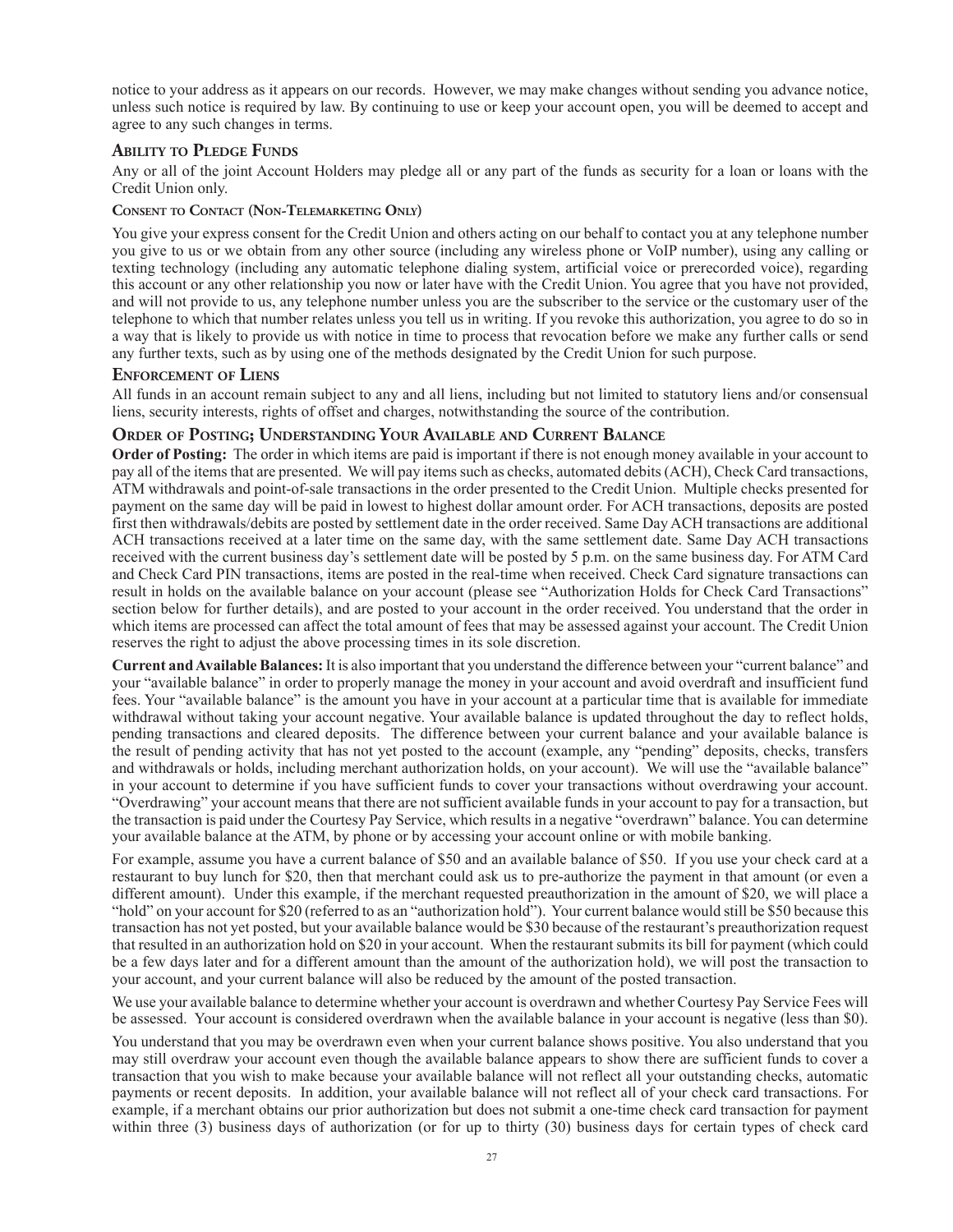transactions), we are required to release the authorization hold on the transaction (further information regarding these merchant authorization holds can be found in the "Authorization Holds for Check Card Transactions" section below). The available balance will not reflect this transaction once the hold has been released until the transaction has been received by us and paid from your account. You must keep careful records and practice good account management to avoid making transactions without sufficient funds available for withdrawal. For additional details on the availability of your funds for withdrawal, see the section entitled "Your Ability to Withdraw Funds Policy." If you have additional questions about your available or current balance, please see a team member or call (661) 833-7900 or (800) 221-3311.

#### **Authorization Holds for Check Card Transactions**

When you use your check card to pay for goods or services, the merchant may seek preauthorization from us for the transaction. When we preauthorize the transaction, we commit to make the requested funds available when the transaction finally posts and as such, we generally place a temporary hold against some or all of the funds in the account linked to your check card, based on the amount of the preauthorization request from the merchant. We refer to this temporary hold as an "authorization hold," and the amount of the authorization hold will be subtracted from your available balance as authorization requests are received by us throughout each day. Until the transaction finally settles or we otherwise remove the hold (for example, we may remove the hold because it exceeds the time permitted, as discussed below, or we determine that it is unlikely to be processed), the funds subject to the hold will not be available to you for other purposes. At some point after you sign for the transaction, it is processed by the merchant and submitted to us for payment. This can happen hours or sometimes days after you signed for it, depending on the merchant and its processing company. These payment requests are received in real time throughout the day and are posted to your account as they are received.

The amount of an authorization hold may differ from the actual transaction amount because the actual transaction amount may not yet be known to the merchant when the authorization request is submitted. For example, this can happen in connection with transactions where your check card is swiped before your actual transaction amount is known, such as at a restaurant (where you may choose to add a tip to the transaction amount) or gas station. For these types of transactions, there may be no authorization hold, or the amount of the authorization hold may be different from the transaction amount. In some other cases we may not receive an authorization request from the merchant, and there will be no authorization hold reflected in your available balance. We cannot control how much a merchant asks us to authorize, or when a merchant submits a transaction for payment.

We are permitted to place an authorization hold on your account for up to three (3) business days (or for up to thirty (30) business days for certain types of check card transactions) from the time of the authorization, or until the transaction is paid from your account. However, if the transaction is not submitted for payment, we will release the authorization hold, which will increase your available balance until the transaction is submitted for payment by the merchant and finally posted to your account. If this happens, we must honor the prior authorization and will pay the transaction from your account.

#### **Financial Abuse Reporting**

Account Holder(s) understand(s) and agree(s) that the Credit Union may report known or suspected illegal or fraudulent activity including, but not limited to, the following:

- Financial abuse involving an elder or dependent adult;
- Where the ownership or collectibility of funds are subject to dispute; or
- Misuse or abuse of account services;

to appropriate law enforcement or government entities, as required or permitted by law. In addition, the Credit Union reserves the right to suspend, restrict, deny or terminate account services and activity, including the placement of an administrative hold (freeze) on account proceeds, or take such other actions as deemed necessary under the circumstances. Account Holder(s) agree(s) to indemnify and hold the credit union harmless from and against all claims, actions, damages, losses, and expenses, including attorneys' fees, as a result of any action or inaction taken in relation to the matters described here.

#### **Notification of Changes**

Each Account Holder agrees to promptly notify us in writing of any change in address(es). If you fail to do so, we may send notices, statements or other important information to the address shown in our records and you agree to release us from any liability for doing so. You also agree to notify us in writing of any change in ownership or authorized signers, or if an owner or authorized signer dies or is placed under legal guardianship or conservatorship. We may, at our option, require a new Account Agreement to be completed before any such change takes effect. Any such changes shall not affect transactions previously made.

#### **Waiver of Certain Rights**

The Credit Union reserves the right to waive the enforcement of any of the provisions of this TIS Agreement with respect to any transaction or series of transactions. Any such waiver will not affect the right of the Credit Union to enforce any of its rights with respect to later transactions and is not sufficient to modify the terms and conditions of this TIS Agreement.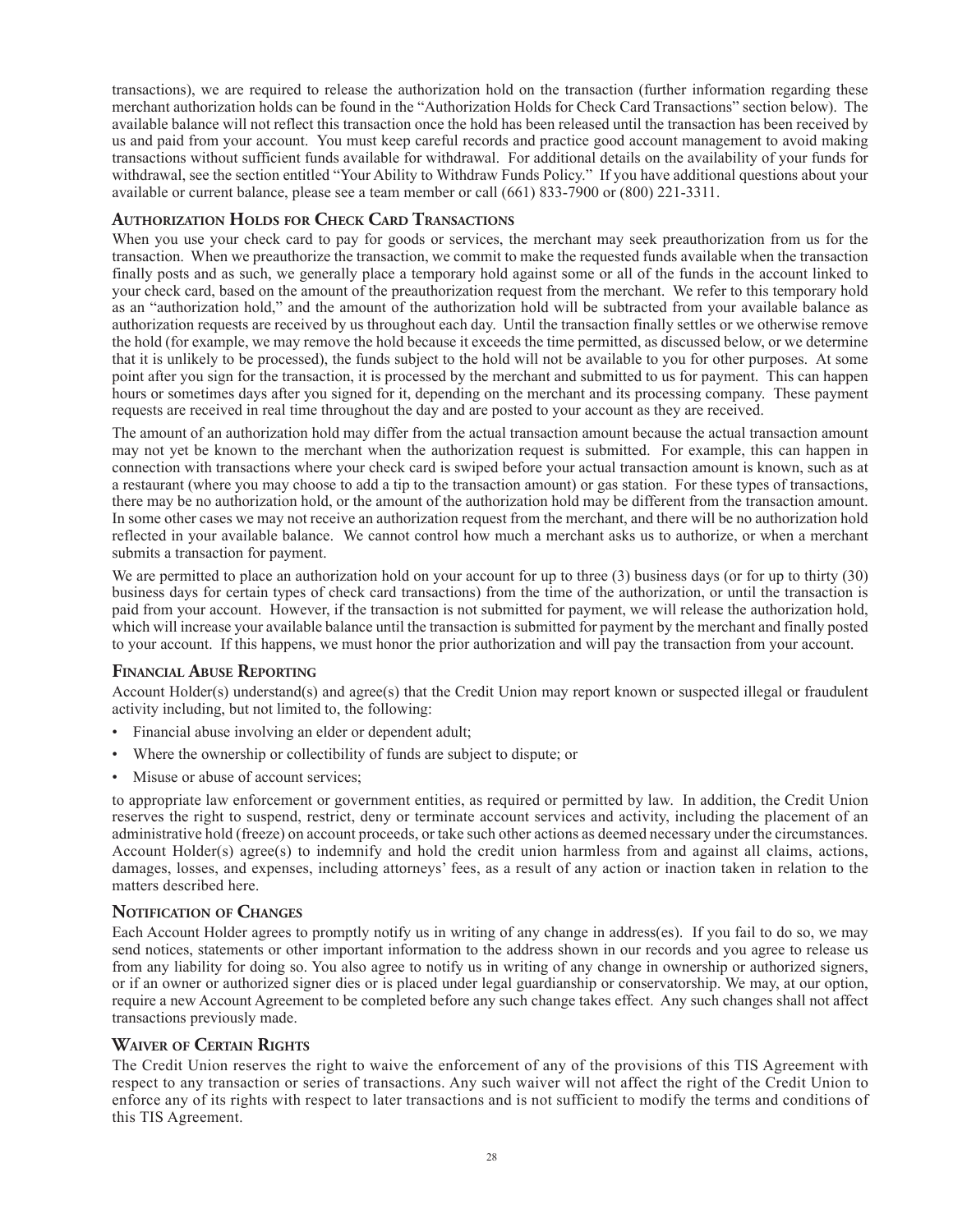#### **Consumer Reports**

The Credit Union makes credit available to its Members on a regular basis. The Applicant(s)/Account Holder(s) of the account authorizes the Credit Union to obtain consumer reports in connection with credit and business transactions involving the Applicant(s)/Account Holder(s), including but not limited to applying for membership, the opening of a share or share draft account or the issuance of an ATM card, check card, or other service provided by the Credit Union, and the Applicant(s)/ Account Holder(s) of the account authorizes any person, association, or corporation to furnish on request of this Credit Union, information concerning the affairs of the Applicant(s)/Account Holder(s). The Applicant(s)/Account Holder(s) also authorizes the Credit Union to furnish information concerning the account to consumer reporting agencies.

#### **Negative Credit Reporting**

We may report information about your account to credit bureaus. Late payments, missed payments, or other defaults on your account may be reflected in your credit report.

#### **Reporting Inaccurate Information**

If you believe the Credit Union is reporting inaccurate information to a credit reporting agency, please notify us at Valley Strong Credit Union, P.O. Box 9506, Bakersfield, CA 93389-9506, so we can investigate.

#### **Post-Dated Share Drafts and Checks**

The Credit Union will treat all share drafts or checks as though the share drafts or checks were written on the date presented.

#### **Examination of Statements**

The Account Holder(s) to whom the periodic statement of account is sent agree(s) to exercise reasonable care and promptness in examining the statement to discover any errors or discrepancies, and to promptly notify the Credit Union after discovery thereof.

#### **Signatures, Authorized Signers Facsimile and Substitute Signature Username, Password, or PIN Security Passwords and Access Options Signatures**

When and if your signature is required on any Valley Strong application, agreement, disclosure, consent, form or any other document we require, Valley Strong may accept your original handwritten signature or your electronically-captured handwritten signature using an authorized Valley Strong signature pad or device. We may accept your electronicallycaptured handwritten signature submitted to us using a non-Valley Strong pad or device, or any other form of electronic signature submitted to us, in our sole and absolute discretion and only if Valley Strong-approved hardware, software and secure delivery systems were used. You understand and agree that any such signature shall be legally binding. You agree that use of your Username, Password, Personal Identification Number (PIN), an approved facsimile or substitute signature constitutes your signature, acceptance and agreement as if actually signed by you in writing. You further understand that any recorded verbal authorization given by you to Valley Strong shall also have the same force, legal effect and validity as your handwritten signature, unless otherwise prohibited by law. Valley Strong reserves the right to reject any signature presented or received in its sole and absolute discretion.

**Authorized Signers** - Each Account Owner agrees to sign a New Account Card when you open an account with Valley Strong and further agrees to sign an updated New Account Card upon request by Valley Strong. You agree that we may rely on any signature you provide to us on your New Account Card. If your account has more than one Account Owner, you understand that we will only require one (1) Account Owner's signature on a check or other withdrawal, regardless of any independent and separate agreement between Account Owners. You understand that Valley Strong does not allow accounts that require the signature of more than one Account Owner on checks or withdrawals and does not allow accounts with other or special instructions regarding required signatures for checks and withdrawals. You understand and agree that each Account Owner shall have equal access to the account, regardless of their net contributions to the account.

In the event of conflicting instructions, Valley Strong may require a written instruction bearing the signature of all Account Owners or authorized signers.

**Approved Facsimile or Substitute Signature** - You may use an alternative method of signing documents in connection with your Valley Strong account(s), such as a facsimile or substitute signature, upon our prior approval. Before we approve your use of any form of facsimile or substitute signature, we will require you to provide us with, among other things as applicable, a sample of the proposed facsimile or substitute signature. In addition, if you need to use a specific mark as a substitute for your signature, we will require you to have a witness present when you sign any document. If the document requires a notarized signature, you understand that you will have to have two witnesses present when you sign. You understand that your witness/es will have to present us with valid photo identification, write your name for you next to your mark and execute a separate document attesting that he/she/they witnessed you make your mark. In the event we approve your use of any form of facsimile or substitute signature, you agree that the approved facsimile or substitute signature shall have the same legal effect as an original handwritten signature on any and all Valley Strong documents it may appear. You agree to execute and deliver documents in the form we require. You agree to protect any approved facsimile or substitute signature from any unauthorized use and keep any approved facsimile or substitute signature secure from others as appropriate. You understand and agree that you shall bear the entire risk of loss suffered by you and/or us as a result of any unauthorized use of an approved facsimile or substitute signature, whether or not you were negligent, except as may be required by applicable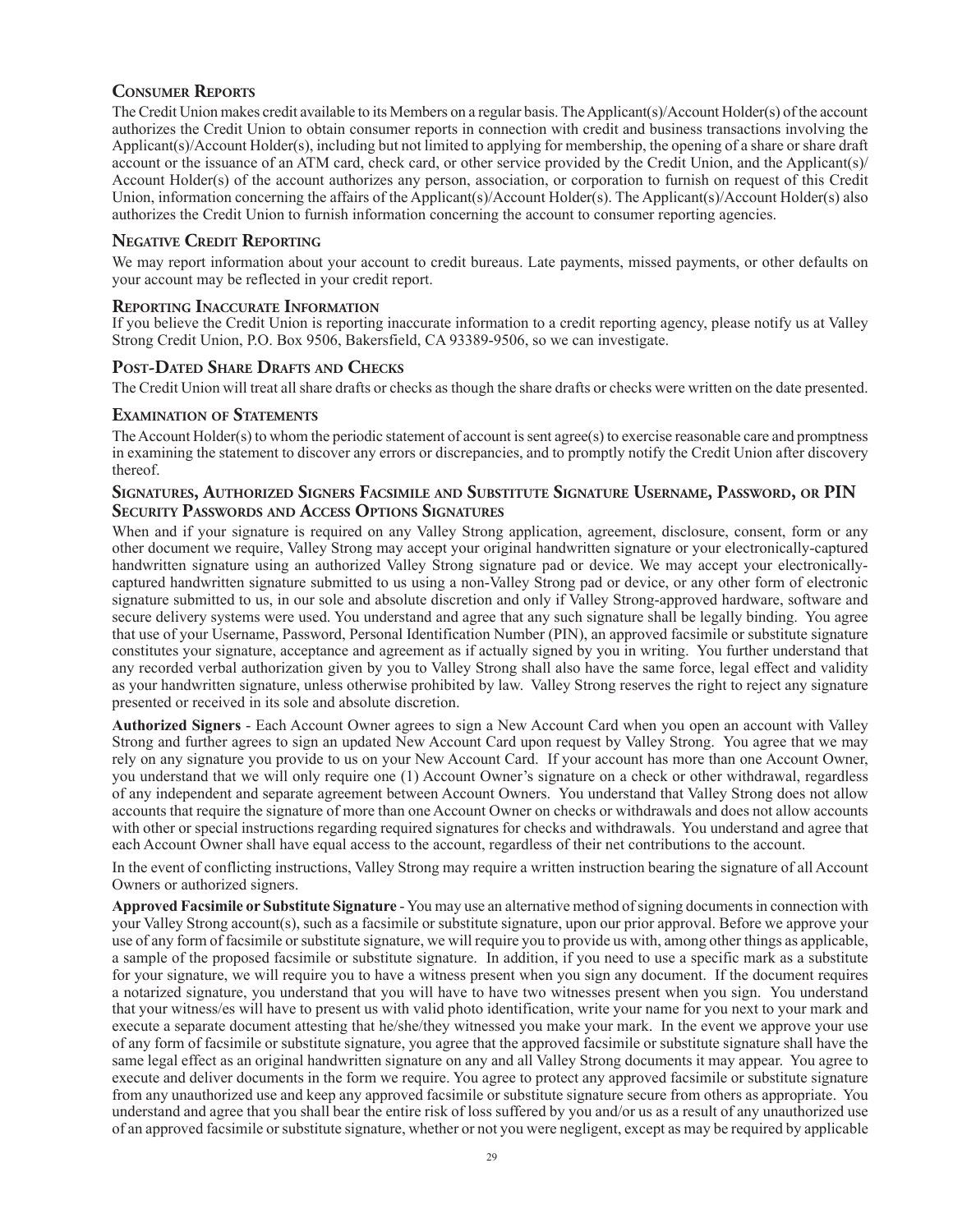law, and that we shall have no duty to determine the authority of any person so affixing such a signature to any item. You understand and agree that any unauthorized use of an approved facsimile or substitute signature will not be considered a forgery or an unauthorized signature and will have the same legal effect as if you signed or endorsed the document at issue. You agree to indemnify and hold us harmless from and against any and all loss, damages, liability, claims, exposure, or costs (including but not limited to reasonable attorney fees) we may suffer as a result of any and all unauthorized or unlawful use or misuse by any person of an approved facsimile or substitute signature. We reserve the right to reject any facsimile or substitute signature presented to us that does not conform to the sample of the approved facsimile or substitute signature in our file for your account in our sole and absolute discretion.

#### **Non-Cash Payments**

Non-cash payments deposited into an account may be credited subject to final payment.

#### **Fees and Charges**

All accounts shall be subject to service charges in accordance with fee schedules adopted by the Credit Union as amended from time to time.

#### **Attorneys' Fees and Other Fees**

You agree to pay the Credit Union all of our costs and reasonable attorneys' fees, including all collection costs, litigation costs, skip-tracing fees, and outside services fees incurred while we are enforcing our rights under this Agreement.

#### **Credit Union's Right to Offset**

Account Holder(s) agrees that the Credit Union has the right to offset against any account of any Account Holder to cover any amount owing to the Credit Union for any reason. The Credit Union may also apply the funds held in a joint account to cover any amount owing to the Credit Union by any individual Account Holder(s). Account Holder(s) understand that this means that the Credit Union has the right to impress and enforce a statutory lien against the Account Holder(s')'s share and dividends in the event of the failure of the Account Holder(s) to satisfy any financial obligation due and payable to the Credit Union. Account Holder(s) understand that the Credit Union may enforce this right without further notice except as to Individual Retirement Accounts (IRA), Keogh Plan, Social Security/SSI, and as otherwise prohibited by law. In the event that there are insufficient funds in an any account designated by Account Holder(s) for purposes of making automatic payments pursuant to an agreement with the Credit Union (e.g., safe deposit box rental agreement, etc.), Credit Union may deduct any and all amounts due from any other account of the Account Holder(s).

#### **Governing Law**

This TIS Agreement shall be construed in accordance with the laws of the State of California, including the California Uniform Commercial Code (UCC).

### *Share Account Agreement*

#### **Withdrawals, Prior Notice Requirement**

The Credit Union reserves the right to require prior written notice of intention to withdraw all or any part of shares not to exceed the notice requirement as set forth in the Credit Union's bylaws.

### *Share Draft Account Agreement*

#### **Withdrawals, Approved Methods**

Only share drafts and other methods approved by the Credit Union may be used to withdraw funds from a share draft account.

#### **Electronic Check Conversion**

Upon prior notification from the merchant to the Account Holder, a purchase made with a share draft or check can be converted to a one-time electronic fund transfer (EFT) if authorized by the Account Holder. The Account Holder may also authorize merchants to electronically debit the account for returned check fees. It is agreed that the Account Holder authorizes the electronic funds transfers if the transaction is completed after being told (orally or by a notice posted) that the transfer may be processed electronically or if the Account Holder signs a written authorization.

#### **Demand Drafts**

The Credit Union may pay and charge to the applicable share draft account, share drafts drawn by and payable to any person, organization, association or corporation that has been authorized by an Account Holder to be paid, by the provision of MICR encoded information on the account. It is agreed that the Credit Union's rights in respect to such share drafts shall be the same as if it were a share draft drawn and signed by an Account Holder(s) personally. This authority shall remain in effect until revoked by an Account Holder in writing. It is agreed that the Credit Union shall be fully protected in honoring such share drafts. It is further agreed that if any such share draft is dishonored, whether with or without cause, and whether intentionally or inadvertently, the Credit Union shall incur no liability whatsoever, even though such dishonor results in the forfeit of insurance, loss or damage of any kind.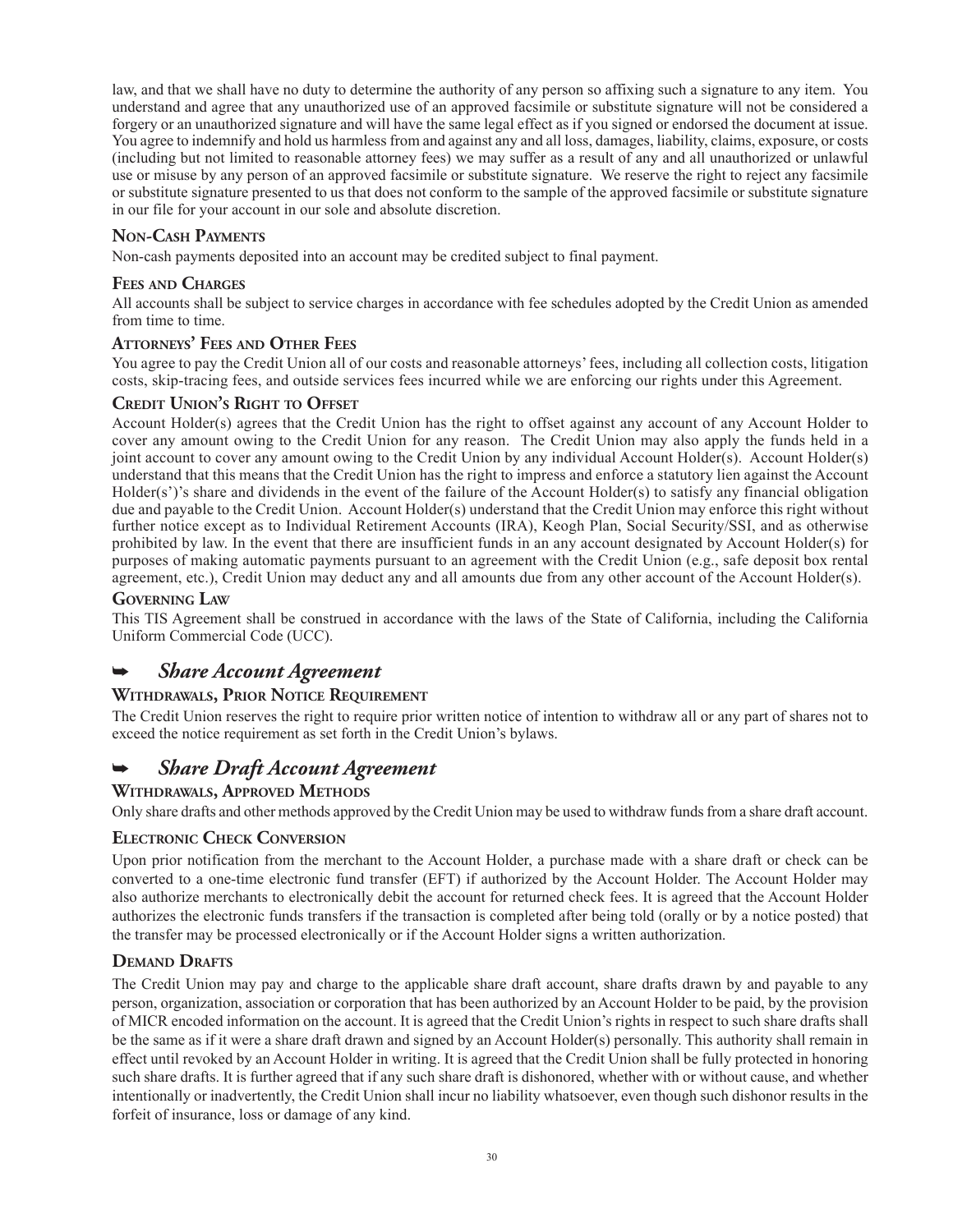#### **OVERDRAFTS**

The Credit Union is under no obligation to pay a share draft or other item which exceeds the available balance in an account; the Credit Union may, however, pay such item and recover or obtain a refund of the amount of the resulting overdraft plus the Courtesy Pay Service Fee from any of the Account Holders of this account, each of whom expressly agrees that each Account Holder is jointly and severally liable for any and all overdrafts of this account and any and all associated costs created by any Account Holder. We may close, without prior notice, any account with excessive NSF and/or overdraft activity, and report the account to a consumer reporting agency. When an item is returned unpaid due to insufficient available funds and not covered by the Courtesy Pay Service (see Courtesy Pay Service), you will be charged a Non-Sufficient Funds (NSF) fee, as stated in the Credit Union's Fee Schedule.

#### **Courtesy Pay Service**

The Credit Union recognizes that sometimes you may overdraw your share draft account. In such cases the Credit Union may decide to honor items for which there are insufficient available funds. This is the Credit Union's Courtesy Pay Service. The Credit Union provides the Courtesy Pay Service as an accommodation to you and is not obligated to do so, even when it has done so in the past. You do not apply for this service.

#### **Qualification**

To be eligible for the Courtesy Pay Service, you must meet all of the following criteria:

- Be a Member in good standing with the Credit Union;
- Share draft account must be opened for a minimum of one (1) month;
- There is a thirty (30) day waiting period for the Courtesy Pay Service on all eligible new accounts;
- Continue to make deposits consistent with past practices, and depositing at least \$500.00 or more in the account within each thirty (30) day period (Note, your account must remain positive for a period of at least one (1) business day for the thirty (30) day period to be satisfied); and
- You are not in default with any loan obligation with the Credit Union.

Eligibility is at the sole discretion of the Credit Union and is based on you managing your share draft account in a responsible manner.

The Courtesy Pay Service is a benefit. Any payment made by us under the Courtesy Pay Service will be made on a case-bycase basis, in our sole and absolute discretion. The Courtesy Pay Service does not constitute an actual or implied agreement between you and the Credit Union, nor does it constitute an actual or implied obligation of the Credit Union. The Service is a privilege that the Credit Union provides from time to time and which may be withdrawn or withheld by the Credit Union at any time, without prior notice, reason or cause.

#### **Description of Service**

By participating in the program, the Credit Union may honor overdrafts, including checks/share drafts over-the-counter, checks/share drafts, automated debits (ACH), and recurring check card transactions resulting in an overdraft.

Unless the Credit Union currently has your affirmative consent (opt-in) on file, we will not approve your overdrafts for ATM withdrawal or everyday check card transactions. You must tell us you want overdraft coverage for these transactions. To request overdraft coverage for your ATM withdrawal or everyday check card purchases, contact us in-person; by calling us at (661) 833-7900 or (800) 221-3311 (outside of Bakersfield); by writing to us at P.O. Box 9506, Bakersfield, CA 93389- 9506; or logging online at www.valleystrong.com. Complete the Overdraft Consent Form, which is provided with this disclosure, and return it to any Credit Union branch or mail it to us at the address shown. The Credit Union will provide you with written confirmation of your opt-in choice.

You may revoke your authorization to have us pay your ATM transactions and everyday check card transactions at any time, using any method made available to you for providing consent as described above. Your decision to opt in does not guarantee that we will always pay your ATM transactions or everyday card transactions when your available balance is insufficient to cover the transaction.

When an overdraft is covered, the account will be taken negative by the dollar amount of the overdraft, plus the amount of the Courtesy Pay Service fee, as stated in the Credit Union's Fee Schedule. If we honor multiple overdrafts we may honor them in any order at the Credit Union's option or return any such items. The following Courtesy Pay Service limits, including the Courtesy Pay Service fee, for each account type are:

- \$500.00 for the Makes Cents Checking account; or
- \$500.00 for the Makes Cents II Checking account; or
- \$500.00 for the CentsAble Checking account; or
- \$500.00 for the Basic Checking\* account; or
- \$500.00 for the Basic/Senior Checking\* account; or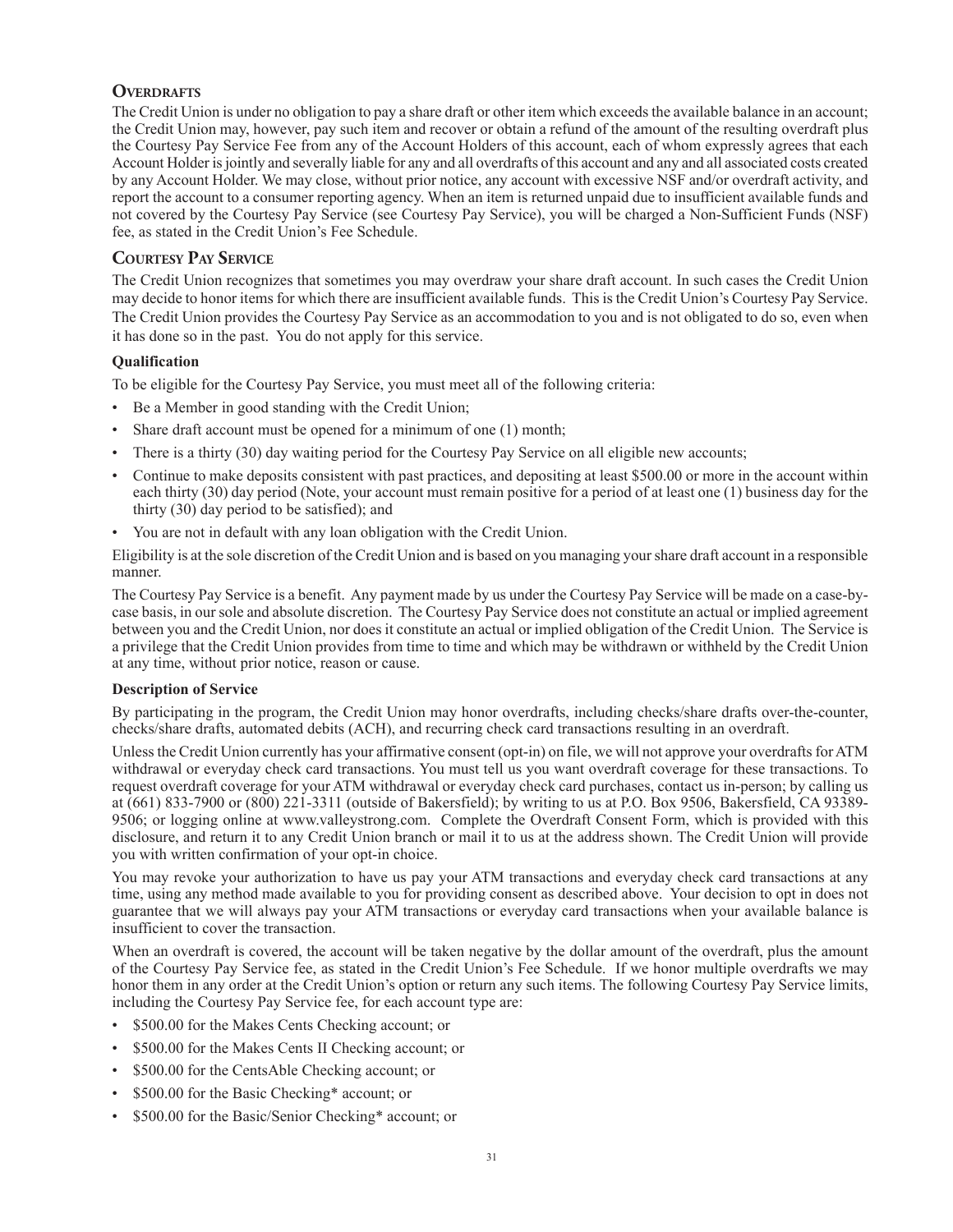- \$1,000.00 for the Senior Class Checking\* account; or
- \$1,000.00 for the Advantage Checking\* account; or
- \$1,000.00 for the Advantage Plus Checking\* account.

*\* Although this checking account product is no longer offered, existing accounts are not affected and remain subject to all terms and conditions contained in the Truth in Savings Disclosure and Agreement, including Courtesy Pay (now referred to as the "Courtesy Pay Service"). Please refer to the About Our Discontinued Checking Accounts section.* 

Note: The Kappa Checking and Campus Checking accounts are not eligible for the Courtesy Pay Service.

In our sole discretion, we may notify you by mail, or, if you have agreed to receive notices from us in an electronic format, you may be notified electronically, of any nonsufficient funds or overdraft checks, items or other transactions that have been paid or returned; however, we are not required to so notify you. You also acknowledge and agree that we have no obligation to notify you before we pay or return any such check, item or other transaction. We may refuse to pay any overdrafts without first notifying you even though your account is in good standing and even if we have paid previous overdrafts.

When the Credit Union honors overdraft items, you must deposit funds immediately, but in no case more than thirty (30) days from the date of any notice sent to you. If you fail to cover the total overdraft amount within thirty (30) days, the Credit Union may pursue all collection options available to it. The Credit Union may, but is not obligated to, transfer funds from your other accounts with us to cover the overdraft.

The Courtesy Pay Service fee is a flat fee charged regardless of the amount the account is overdrawn and will be charged for each overdraft item presented and paid by the Credit Union. This means that more than one Courtesy Pay Service fee may be assessed against your share draft account per day depending upon the number of overdrafts authorized and paid through the service. The charge for Courtesy Pay Service is described in our Fee Schedule.

*NOTICE REGARDING NSF FEES: When an item is returned unpaid due to insufficient available funds and not covered by the Courtesy Pay Service, you will be charged a Non-Sufficient Funds (NSF) fee, as stated in the Credit Union's Fee Schedule. If multiple items are returned unpaid due to insufficient available funds on the same day, you will be charged an NSF fee for each returned item. The same item may be presented for payment more than once, and you will be charged an NSF fee each time that item is presented and returned due to insufficient available funds.*

The Courtesy Pay Service is a discretionary privilege offered to Members and not a right of membership. The Credit Union encourages you to properly maintain your accounts with us. You agree that the Credit Union will not be held liable for either paying or refusing to pay any overdraft item. The Credit Union reserves the right to discontinue this service at any time without any notice.

The Courtesy Pay Service is a discretionary privilege offered to Members and not a right of membership. The Credit Union encourages you to properly maintain your accounts with us. You agree that the Credit Union will not be held liable for either paying or refusing to pay any overdraft item. The Credit Union reserves the right to discontinue this service at any time without any notice.

#### **Opt-Out**

If you do not want the Courtesy Pay Service for transactions other than your ATM and everyday check card transactions, you must inform the Credit Union in-person; by calling us at (661) 833-7900 or (800) 221-3311 (if of Bakersfield); or by writing to us at P.O. Box 9506, Bakersfield, CA 93389-9506.

#### **Stale-Dated Share Drafts**

The Credit Union is under no obligation but may pay a share draft which is presented more than six (6) months after it is dated. The Credit Union may assess a special handling charge upon receipt of any such item in addition to a service charge upon the account in accordance with the fee schedules adopted by the Credit Union and as amended from time to time.

#### **Stop Payments**

Any Account Holder(s) of this account may stop payment of any item drawn against the account. The Stop Payment Order must describe the item with reasonable certainty and must be received in such time and manner as to afford the Credit Union a reasonable opportunity to act upon it. A Stop Payment Order is effective for six (6) months, but it lapses after fourteen (14) calendar days if the original order was oral and was not confirmed in writing within that fourteen (14) day period. The Stop Payment Order may be renewed in writing for an additional six (6) month period. A fee may be assessed with the stop payment. Refer to the Schedule of Fees.

#### **Truncation of Drafts**

The Account Holder(s) acknowledges that share drafts are truncated and hereby waives any and all rights to receive the items without prejudice to any of the Credit Union's defenses available under the California Uniform Commercial Code (UCC).

#### **Liability of Credit Union**

Except for its own lack of good faith or failure to exercise ordinary care, the Credit Union is not liable for any action it takes regarding the payment or nonpayment of a share draft, even if nonpayment results in the forfeit of insurance, loss or damage of any kind.